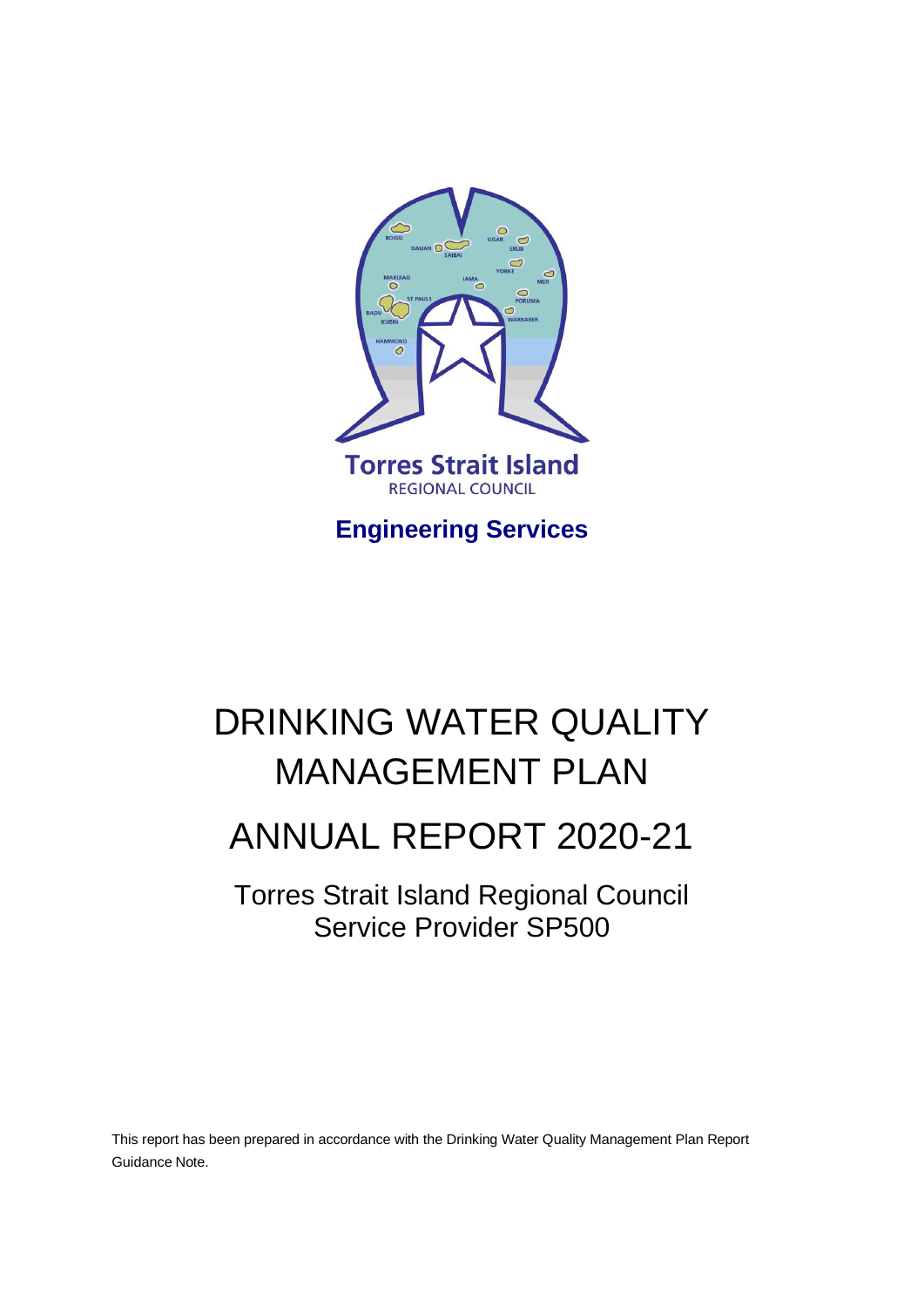### **Document and Related Information Controller:**

ECM Document Number: **297893**

| Author      | <b>Reviewer</b> | <b>Revision</b> | <b>Date</b> |  |
|-------------|-----------------|-----------------|-------------|--|
| Paul Ransom | Joshua Dilmetz  |                 | 22/12/2021  |  |
|             |                 |                 |             |  |
|             |                 |                 |             |  |

| Acting Manager Water & Wastewater: | Joshua Dilmetz                  |
|------------------------------------|---------------------------------|
| Phone:                             | 0474 926 824                    |
| Email:                             | Joshua.dilmetz@tsirc.qld.gov.au |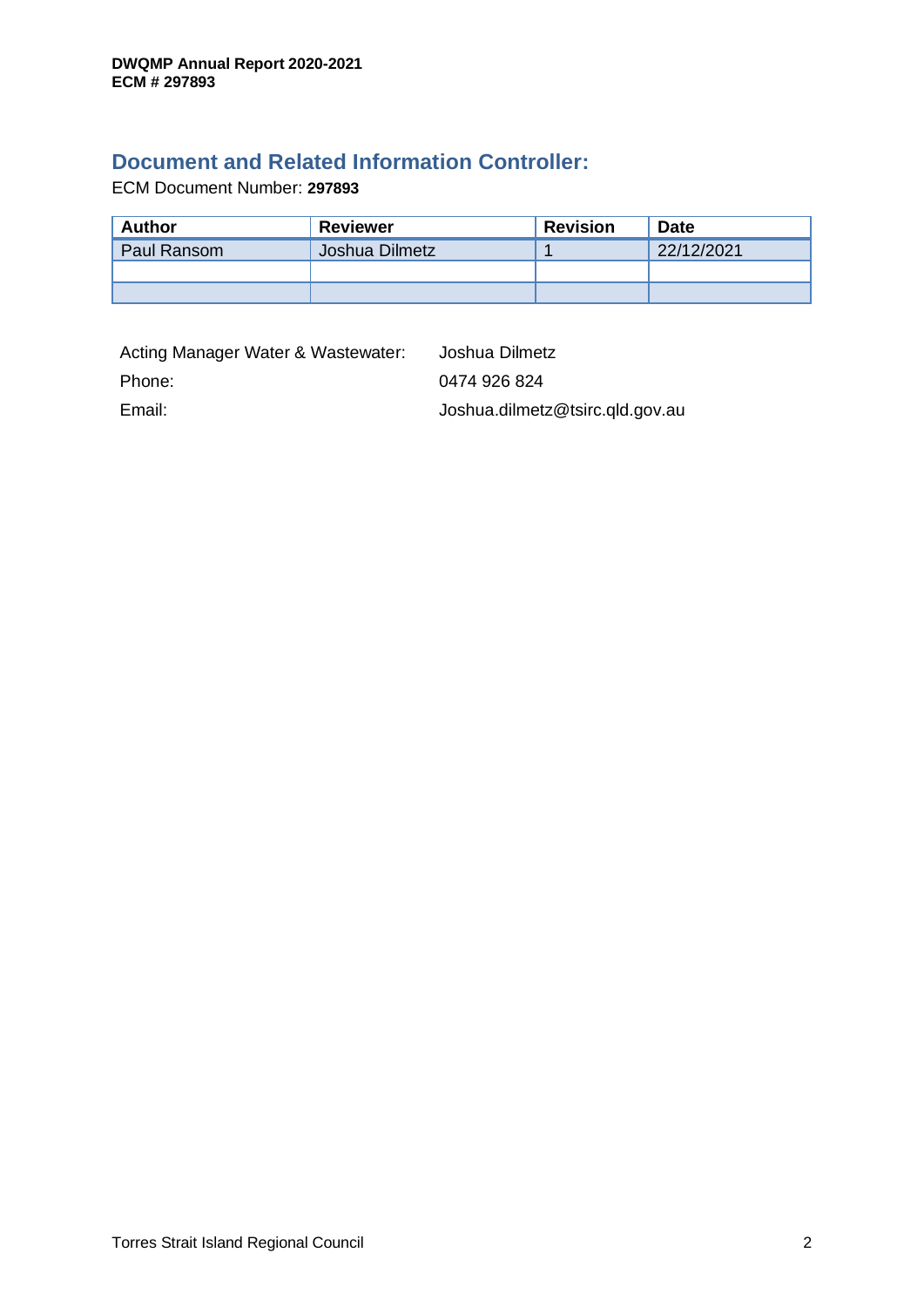### **Table of Contents**

| 1 |     |  |  |  |  |  |  |
|---|-----|--|--|--|--|--|--|
| 2 |     |  |  |  |  |  |  |
| 3 |     |  |  |  |  |  |  |
|   | 3.1 |  |  |  |  |  |  |
|   | 3.2 |  |  |  |  |  |  |
|   | 3.3 |  |  |  |  |  |  |
|   | 3.4 |  |  |  |  |  |  |
| 4 |     |  |  |  |  |  |  |
|   | 4.1 |  |  |  |  |  |  |
| 5 |     |  |  |  |  |  |  |
| 6 |     |  |  |  |  |  |  |
|   | 6.1 |  |  |  |  |  |  |
|   | 6.2 |  |  |  |  |  |  |
|   | 6.3 |  |  |  |  |  |  |
| 7 |     |  |  |  |  |  |  |
|   |     |  |  |  |  |  |  |
|   |     |  |  |  |  |  |  |

| Table 4: Drinking Water Quality Performnce - Verification Monitoring  10 |  |
|--------------------------------------------------------------------------|--|
|                                                                          |  |
|                                                                          |  |
|                                                                          |  |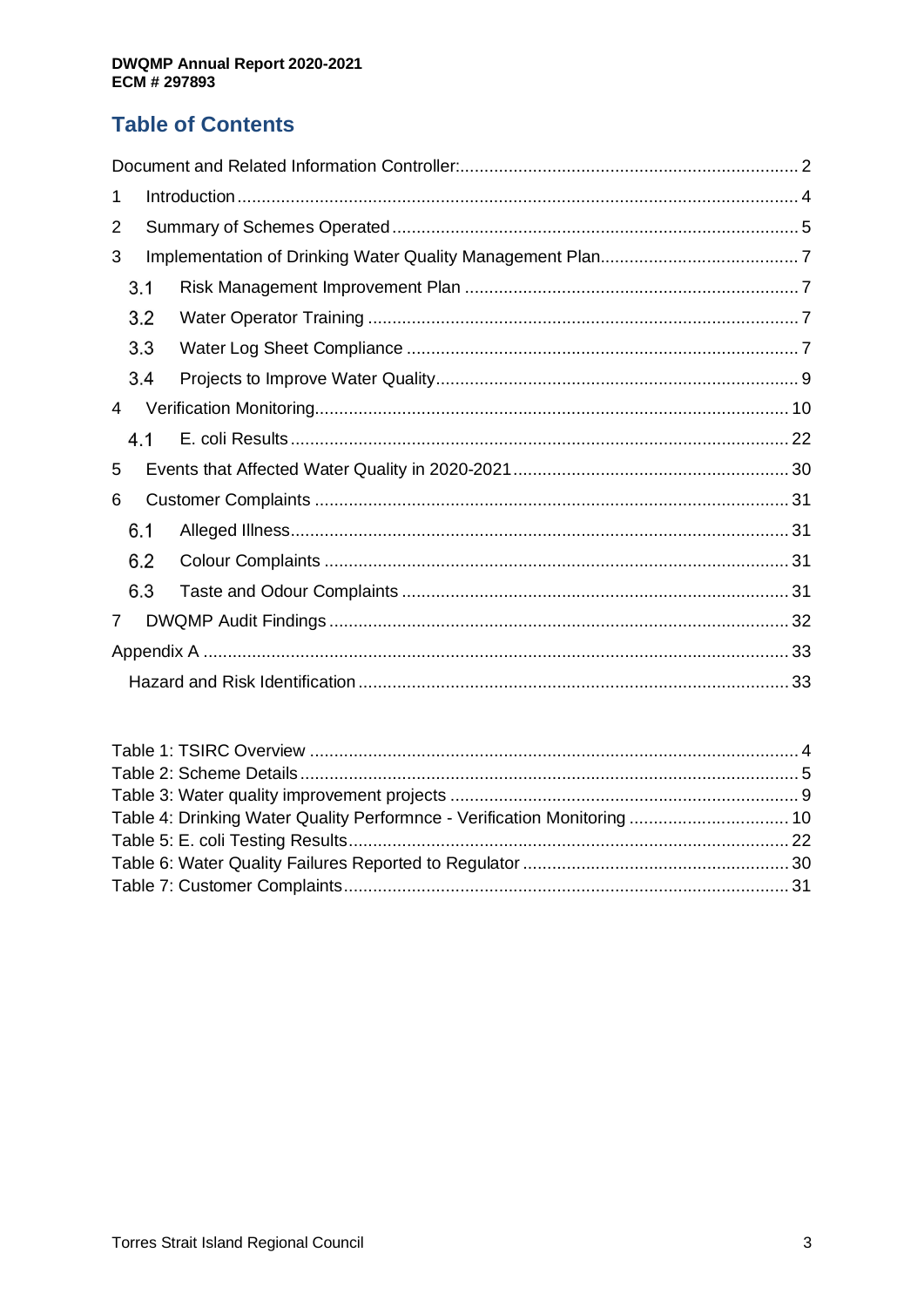### **1 Introduction**

This is the Drinking Water Quality Management Plan (DWQMP) Annual Report for Torres Strait Island Regional Council (TSIRC) for the financial year 2020-2021.

TSIRC is a registered service provider, identification (SPID) number 500, serving 4,520 people across 15 communities on 14 islands in the Torres Strait. Implementation of the approved DWQMP ensures safe drinking water to protect public health. An overview of the water services provided by TSIRC are listed in Table 1.

| <b>Population Served</b>                | <b>No. of Raw Water Storage Facilities</b> |  |  |  |
|-----------------------------------------|--------------------------------------------|--|--|--|
| 4,520                                   | 12 Lagoons                                 |  |  |  |
| No. of Treated Water Storage Facilities | <b>Length of Delivery Mains</b>            |  |  |  |
| <b>19 Reservoirs</b>                    | 105 km                                     |  |  |  |
| <b>No. of Sampling Locations</b>        | <b>No. of Customer Complaints</b>          |  |  |  |
| 15 communities $x 5 = 75$               |                                            |  |  |  |

#### **Table 1: TSIRC Overview**

This report summarises compliance with the approved plan over the financial year and includes:

- Activities undertaken during the year in operating the drinking water schemes
- Drinking water quality results for the year
- Summary of events that affected water quality during the year
- DWQMP review findings

This report is submitted to the Queensland Water Supply Regulator (Department of Regional Development, Manufacturing and Water - DRDMW) and is made available to the public through our website or for inspection upon request at council office.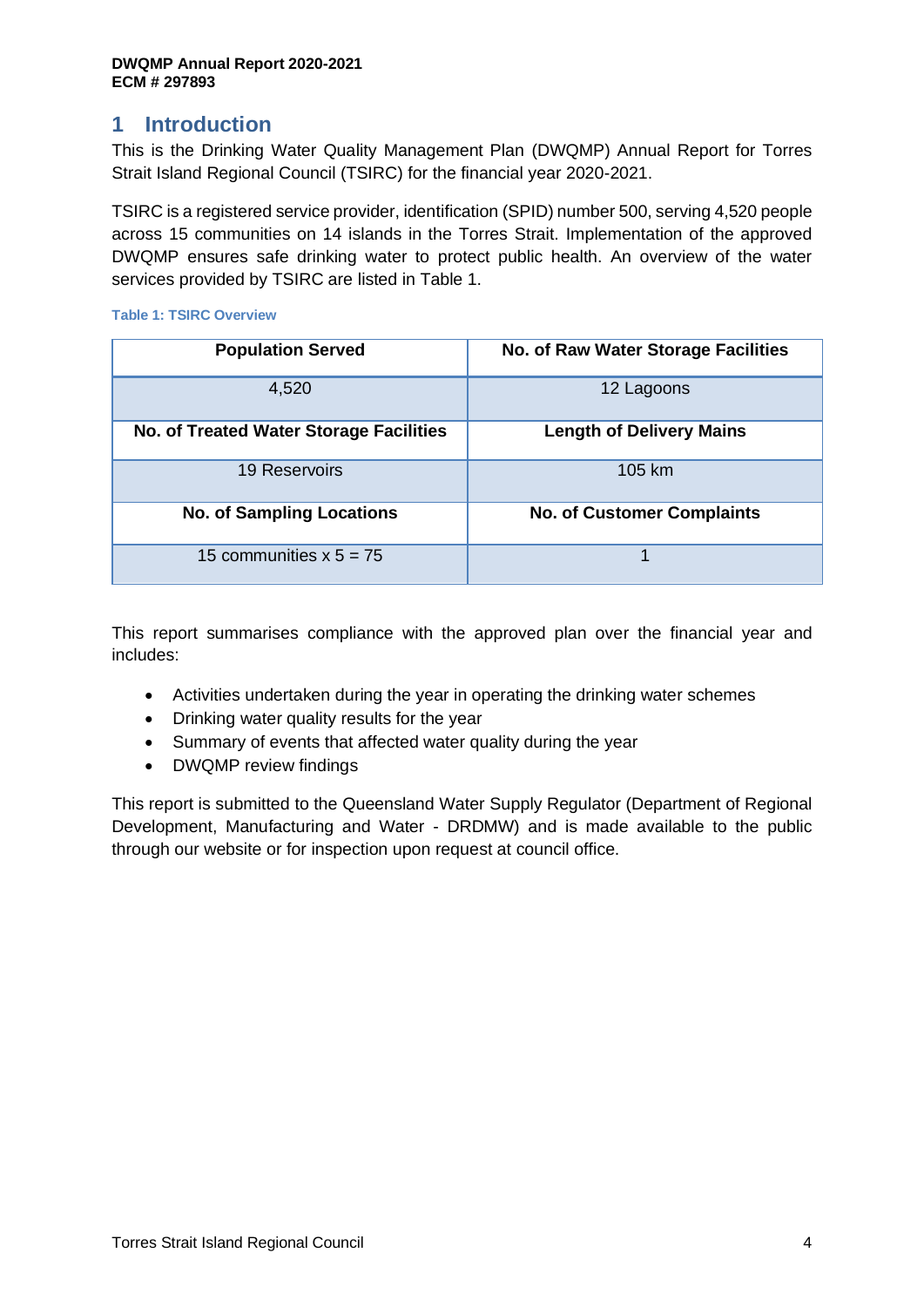### **2 Summary of Schemes Operated**

Table 2 summarises the drinking water schemes operated by TSIRC.

#### **Table 2: Scheme Details**

| <b>Scheme</b><br><b>Name</b> | <b>Population</b><br>Served | <b>Connections</b> | <b>Catchment Characteristics</b>                        | <b>Treatment Process</b>                                                                                    |
|------------------------------|-----------------------------|--------------------|---------------------------------------------------------|-------------------------------------------------------------------------------------------------------------|
| 01 - Boigu                   | 271                         | 93                 | 3 x Desalination Units<br>Lagoon (rainfall)             | Clarifier<br><b>Media Filtration</b><br><b>RO Desalination</b><br><b>Chlorine Disinfection</b>              |
| 02 - Dauan                   | 191                         | 63                 | 4 x Wells<br>Lagoon (rainfall)                          | <b>Media Filtration</b><br><b>Chlorine Disinfection</b>                                                     |
| 03 - Saibai                  | 465                         | 109                | Lagoon (rainfall)<br>1 x Desalination Unit (mobile)     | <b>Media Filtration</b><br><b>Chlorine Disinfection</b><br><b>Bag Filtration</b>                            |
| 04 - Mabuiag                 | 210                         | 53                 | Lagoon (rainfall)                                       | <b>Media Filtration</b><br><b>Chlorine Disinfection</b>                                                     |
| 05 - Badu                    | 813                         | 234                | 3 x Wells (Ground water)                                | Coagulation (Alum)<br><b>Media and Ultra Filtration</b><br>pH adjustment<br><b>Chlorine Disinfection</b>    |
| 06 - Kubin                   | 187                         | 92                 | 1 x Well<br>1 x Weir<br>Lagoon (rainfall)               | <b>Media Filtration</b><br><b>Chlorine Disinfection</b>                                                     |
| 07 - St Pauls                | 248                         | 107                | 3 x Well<br>1 x Weir<br>1 x Desalination Units (mobile) | <b>Media Filtration</b><br><b>Chlorine Disinfection</b>                                                     |
| 08 - Kirriri                 | 268                         | 80                 | 1 x Well<br>Torres Shire Council (TSC) Water Supply     | Ultra-Filtration by TSC<br><b>Media Filtration</b><br><b>Chlorine Disinfection</b><br><b>Bag filtration</b> |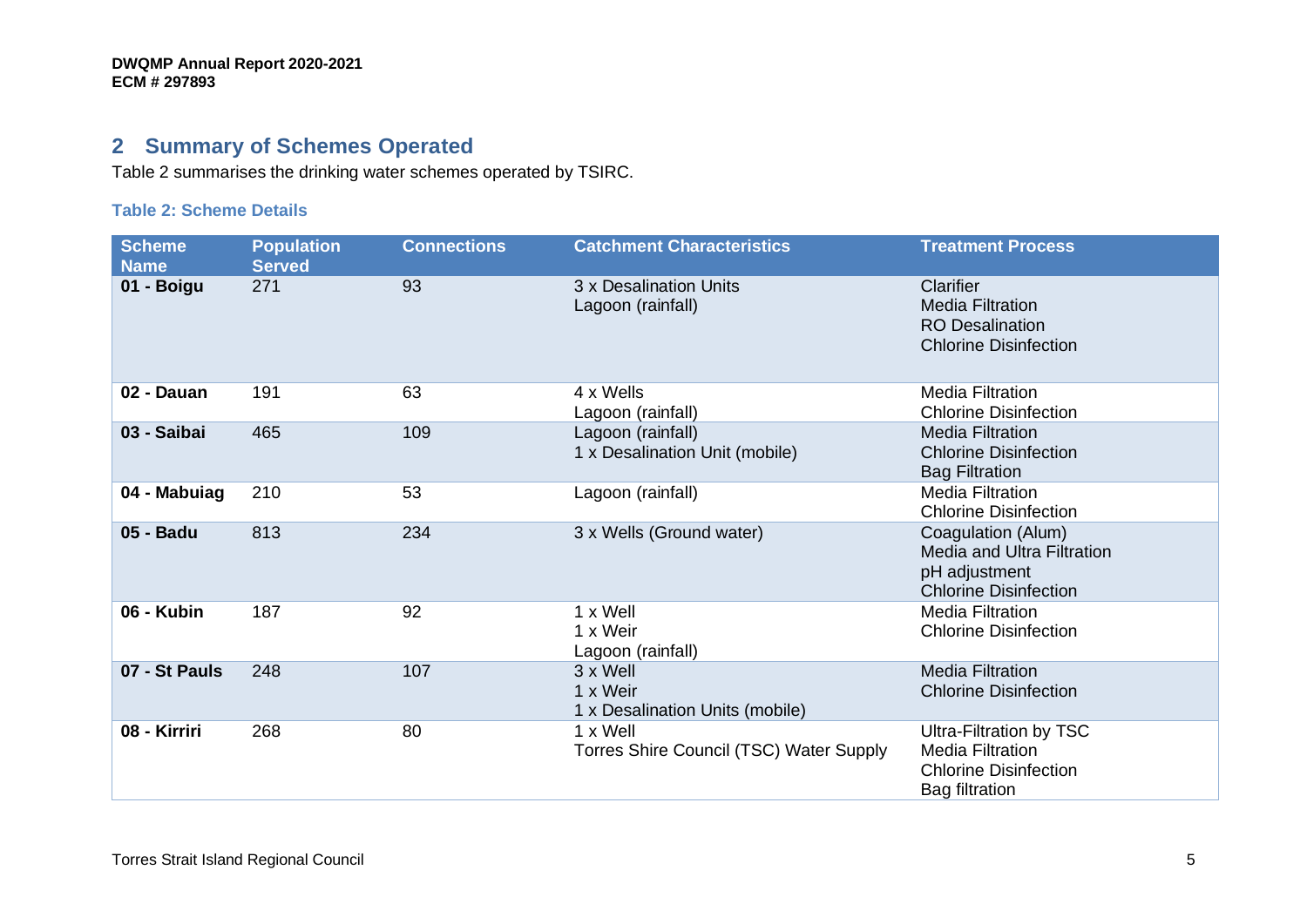| 09 - Iama        | 319                                                                                         | 101 | 2 x Desalination Units<br>1 x Desalination Unit (mobile)                     | <b>Settling Tank</b><br><b>Media Filtration</b><br><b>RO Desalination</b>                                 |  |  |  |  |
|------------------|---------------------------------------------------------------------------------------------|-----|------------------------------------------------------------------------------|-----------------------------------------------------------------------------------------------------------|--|--|--|--|
| 10 - Warraber    | 245                                                                                         | 80  | Lagoon (rainfall)<br>1 x Desalination Unit<br>1 x Desalination Unit (mobile) | <b>Media Filtration</b><br><b>Chlorine Disinfection</b>                                                   |  |  |  |  |
| 11 - Poruma      | 167                                                                                         | 82  | 1 x Desalination Unit<br>1 x Desalination Unit (mobile)<br>Lagoon (rainfall) | <b>Settling Tank</b><br><b>Media Filtration</b><br><b>RO Desalination</b>                                 |  |  |  |  |
| 12 - Masig       | 270                                                                                         | 109 | 1 x Desalination Unit<br>1 x Desalination Unit (mobile) Lagoon<br>(rainfall) | <b>Settling Tank</b><br><b>Media Filtration</b><br><b>RO</b> Desalination<br><b>Chlorine Disinfection</b> |  |  |  |  |
| 13 - Ugar        | 85                                                                                          | 36  | 2 x Wells<br>Lagoon (rainfall)                                               | <b>Media Filtration</b><br><b>Chlorine Disinfection</b>                                                   |  |  |  |  |
| <b>14 - Erub</b> | 328                                                                                         | 126 | 1 x Well<br>Lagoon (rainfall)<br>1 x Desalination Unit (mobile)              | Media and Ultra Filtration<br><b>Chlorine Disinfection</b>                                                |  |  |  |  |
| 15 - Mer         | 453                                                                                         | 137 | 3 x Desalination Unit<br>Lagoon (rainfall)                                   | <b>Settling Tank</b><br><b>Media Filtration</b><br><b>RO Desalination</b><br><b>Bag filtration</b>        |  |  |  |  |
|                  | Note: Mobile desalination units are listed in the location they were set up on 30 June 2021 |     |                                                                              |                                                                                                           |  |  |  |  |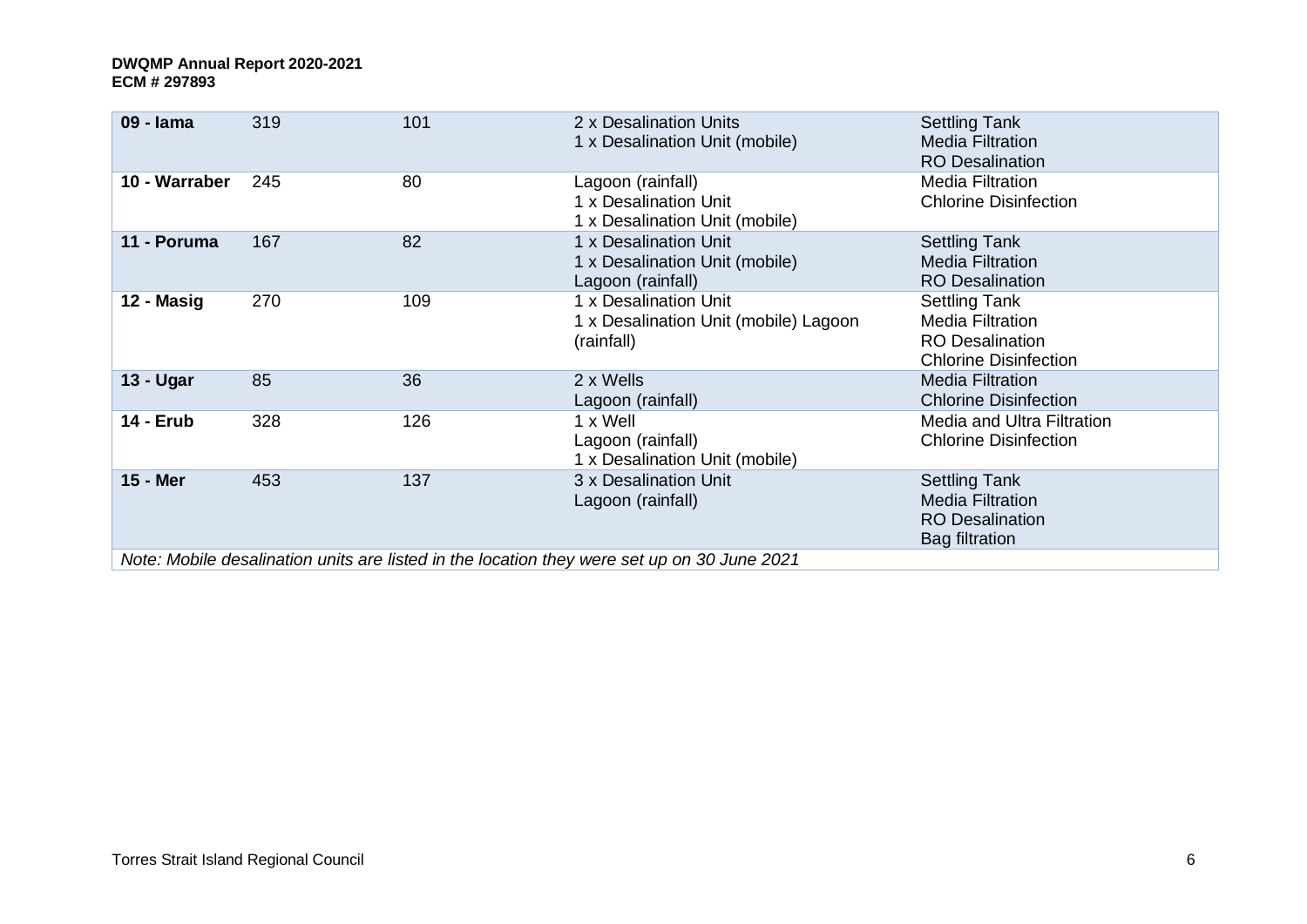### **3 Implementation of Drinking Water Quality Management Plan**

Implementation of the DWQMP is an ongoing process, and an assessment of the implementation actions in 2020-21 has been undertaken.

The DWQMP has been rewritten for the 2021-22 period. The DWQMP has been reshaped to reflect TSIRC's water management strategy more accurately. It incorporates TSIRC's shift away from paper-based reporting and towards data collection and sharing through SCADA, SWIMS and Smartsheets. The DWQMP Risk Management Improvement Plan (RMIP) has also been reviewed and improved.

Significant improvements have also been implemented in fault and defect management which is reflected in the newly written DWQMP.

### **3.1 Risk Management Improvement Plan**

The Risk Management Improvement Plan (RMIP) captures actions for improving the management of risks identified within the DWQMP. The RMIP is attached to this document as Appendix A.

During early-mid 2020 several significant impacts were experienced as a continued result of Covid-19 pandemic. The most prevalent impacts were due to restrictions in travel and as a result several actions from the RMIP have been deferred. Additional details of completed, deferred and future planned actions under the RMIP are included in Appendix A.

### **3.2 Water Operator Training**

TSIRC did not put any of its Water Officers through Cert II or Cert III training between July 2020 - June 2021. The lack of training undertaken can be partially attributed to difficulties posed by the Covid-19 pandemic.

TSIRC's Technical Officer staff base successfully completed safety training in First Aid, Working at Heights and Working in Confined Spaces in March 2021.

TSIRC's eLearning (online) platform is available and has been utilised for in-house training programs and includes specific training on the DWQMP. During 2020-2021 financial year training for the drinking water quality management plan was completed by multiple staff from across the business including engineering services, environmental and health services, and the executive office.

Since the role out of the eLearning platform in 2018 additional modules have been included focusing on training in the key aspects of maintenance for filtration, disinfection monitoring, sampling and calibration, water treatment log sheet completion and details on the importance of safe water.

### **3.3 Water Log Sheet Compliance**

Across the course of the 2020-2021 financial year, TSIRC abandoned its paper based logsheet system and has replaced it with the SWIMS.

As of 1 July 2020, all log sheet data is being input directly into the **SWIM Local Operations** database to move away from hand-written logsheets. The transition to SWIMS took place over the financial year and as a result, definitive logsheet compliance data was not captured. Now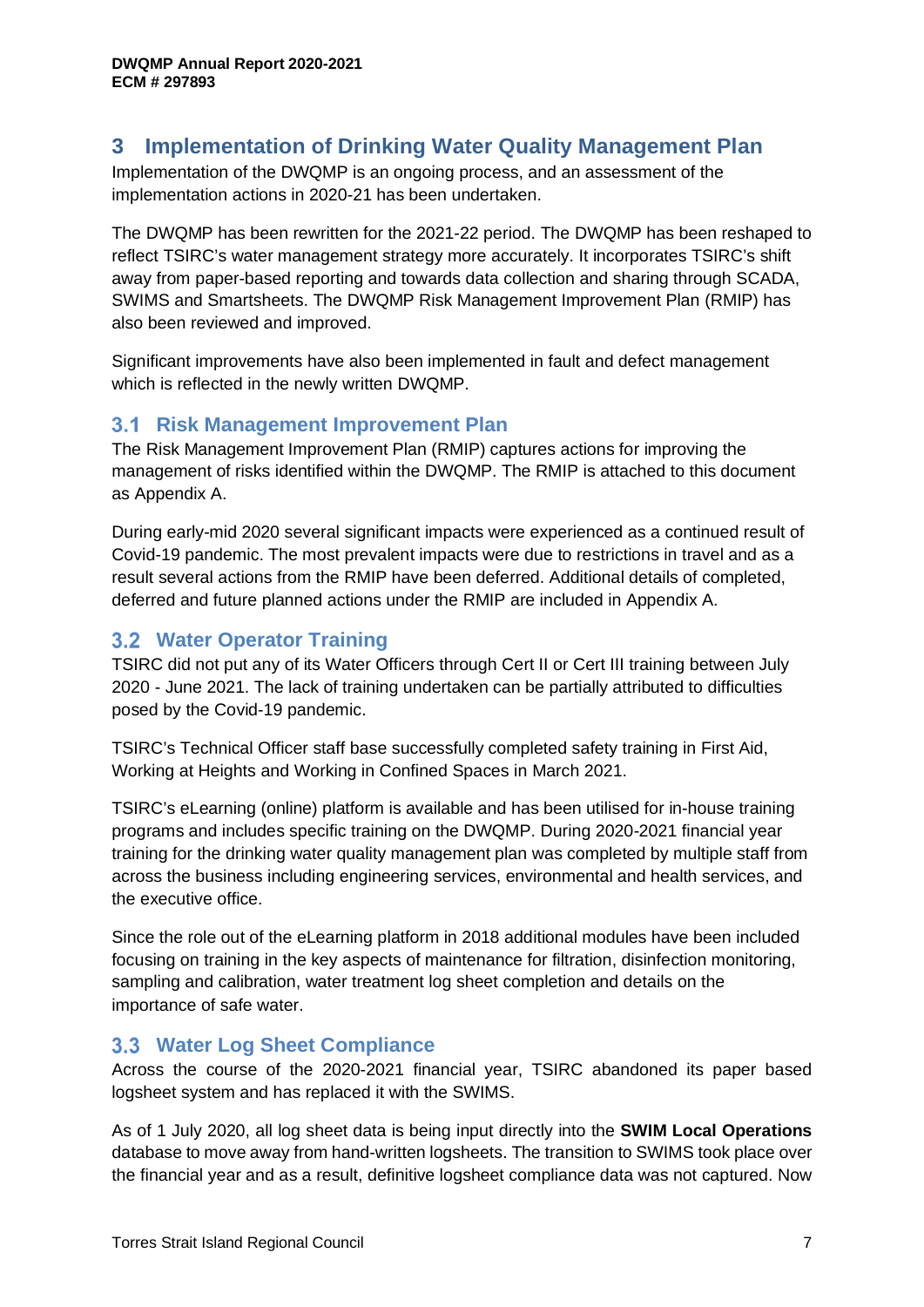that all communities are reporting via swims, data entry compliance levels can be viewed directly by DRDMW and TSIRC alike through the SWIM program.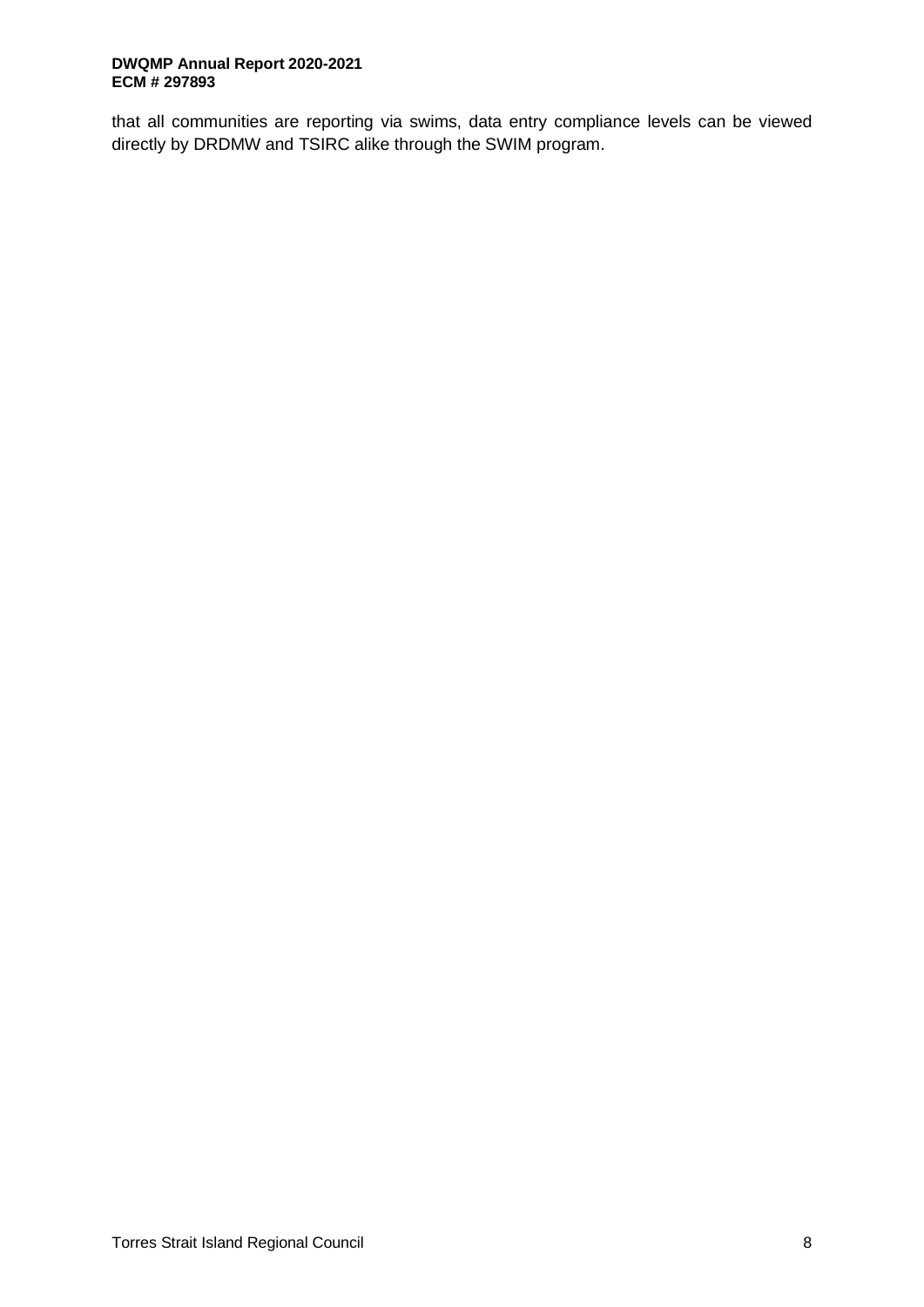### **3.4 Projects to Improve Water Quality**

In addition to items in the RMIP, the following capital projects have been undertaken in 2020-21 demonstrating TSIRC's commitment to improving water quality:

|  |  | Table 3: Water quality improvement projects |  |
|--|--|---------------------------------------------|--|
|  |  |                                             |  |

| <b>Division</b>     | <b>Project</b>                                                                                                                                                                                                                                                  | <b>Project Dates</b> |
|---------------------|-----------------------------------------------------------------------------------------------------------------------------------------------------------------------------------------------------------------------------------------------------------------|----------------------|
| 02 - Dauan          | <b>WTP Upgrade</b><br>Increase media filter size to optimise treatment<br>flow rate<br>Replace media to optimise filtration capacity<br>Install bag filters<br>Construct New Rising Main - Redirect Well 1, 2 & 3 to<br>lagoon, have 1 treatment location (WTP) | Design phase         |
| <b>Saibai</b><br>03 | <b>WTP Upgrade</b><br>Increase media filter size to optimise treatment<br>flow rate                                                                                                                                                                             | Complete             |
| 04 - Mabuiag        | <b>WTP Upgrade</b><br>Increase media filter size to optimise treatment<br>flow rate<br>Replace media to optimise filtration capacity<br>Install bag filters                                                                                                     | Design phase         |
| 05-Badu             | <b>Construct New Ultra Filtration Plant</b>                                                                                                                                                                                                                     | Complete             |
| 06 - Kubin          | <b>WTP Upgrade</b><br>Increase media filter size to optimise treatment<br>flow rate<br>Replace media to optimise filtration capacity<br>Install bag filters                                                                                                     | Design phase         |
| 07 - St Pauls       | <b>WTP Upgrade</b><br>Increase media filter size to optimise treatment<br>flow rate<br>Replace media to optimise filtration capacity<br>Install bag filters                                                                                                     | Design phase         |
| 11 - Poruma         | <b>WTP Upgrade</b><br>Increase media filter size to optimise treatment<br>flow rate<br>Replace media to optimise filtration capacity<br>Install bag filters                                                                                                     | Design phase         |
| 13 - Ugar           | Install Bag Filters at Bore 1 & 2                                                                                                                                                                                                                               | <b>TBC</b>           |
| <b>14 - Erub</b>    | <b>Construct New Ultra Filtration Plant</b>                                                                                                                                                                                                                     | Complete             |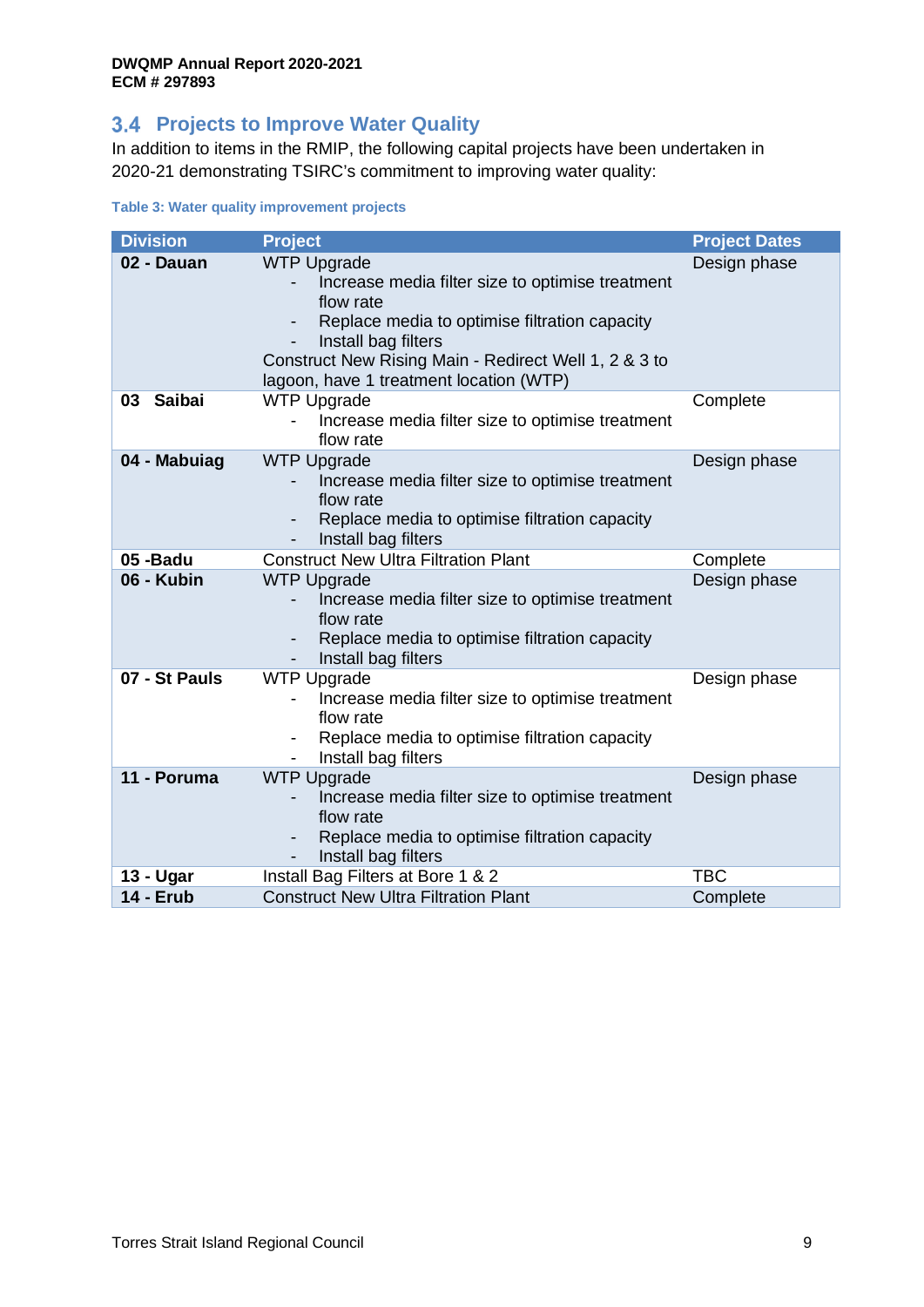### **4 Verification Monitoring**

The approved DWQMP requires 6-monthly sampling for all schemes for metals, nutrients, anions and physical properties. Table 4 summarises the water quality sample results from the Cairns Laboratory.0

**Table 4: Drinking Water Quality Performance - Verification Monitoring**

| <b>Scheme</b><br>name | <b>Parameter</b>                   | <b>Water</b><br>quality<br>criteria | No. of<br>samples<br>required to be<br>collected per<br>year** | No. of<br>samples<br>collected<br>and tested | No. of non-<br>compliant<br>samples | <b>Comments</b>         |
|-----------------------|------------------------------------|-------------------------------------|----------------------------------------------------------------|----------------------------------------------|-------------------------------------|-------------------------|
| 01 - Boigu            | Alkalinity                         | $\overline{\phantom{a}}$            | $\overline{2}$                                                 | $\mathbf{1}$                                 | $\overline{0}$                      |                         |
|                       | Calcium                            |                                     | 0                                                              | 1                                            | $\mathbf 0$                         |                         |
|                       | Chloride                           | 250 mg/L                            | $\overline{2}$                                                 | $\mathbf{1}$                                 | $\overline{0}$                      |                         |
|                       | Colour                             | $\leq 15.0$ Hu                      | $\overline{2}$                                                 | 1                                            | $\mathbf 0$                         |                         |
|                       | Conductivity                       | < 1000<br>$\mu$ S/cm                | $\overline{2}$                                                 | $\mathbf{1}$                                 | $\mathbf 0$                         |                         |
|                       | Fluoride                           | $1.5$ mg/L                          | $\overline{2}$                                                 | $\mathbf{1}$                                 | $\mathsf 0$                         |                         |
|                       | Hardness                           | 60-200<br>mg/L<br>CaCO <sub>3</sub> | $\overline{2}$                                                 | $\mathbf{1}$                                 | $\mathbf 0$                         |                         |
|                       | Heterotrophic Plate Count<br>(HPC) | $20 - 200$<br>/mL                   | $\overline{2}$                                                 | 10                                           | 1                                   | HPC result of 50 CFU/mL |
|                       | Iron                               | $0.3$ mg/L                          | $\overline{2}$                                                 | $\mathbf{1}$                                 | $\mathbf 0$                         |                         |
|                       | Magnesium                          | $\blacksquare$                      | 0                                                              | 1                                            | 0                                   |                         |
|                       | Manganese                          | $< 0.5$ mg/L                        | $\overline{2}$                                                 | 1                                            | $\pmb{0}$                           |                         |
|                       | pH                                 | $6.5 - 8.5$                         | $\overline{2}$                                                 | 1                                            | 1                                   | pH result of 6.3        |
|                       | Potassium                          |                                     | $\pmb{0}$                                                      | $\mathbf{1}$                                 | $\pmb{0}$                           |                         |
|                       | Silicon                            |                                     | 0                                                              | 1                                            | $\mathbf 0$                         |                         |
|                       | Sodium                             | 180 mg/L                            |                                                                | $\mathbf{1}$                                 | $\pmb{0}$                           |                         |
|                       | Sulphate                           | $\leq$ 250 mg/L                     | $\overline{2}$                                                 | 1                                            | $\pmb{0}$                           |                         |
|                       | <b>Total Dissolved Salts</b>       | $\blacksquare$                      | $\boldsymbol{0}$                                               | 1                                            | $\pmb{0}$                           |                         |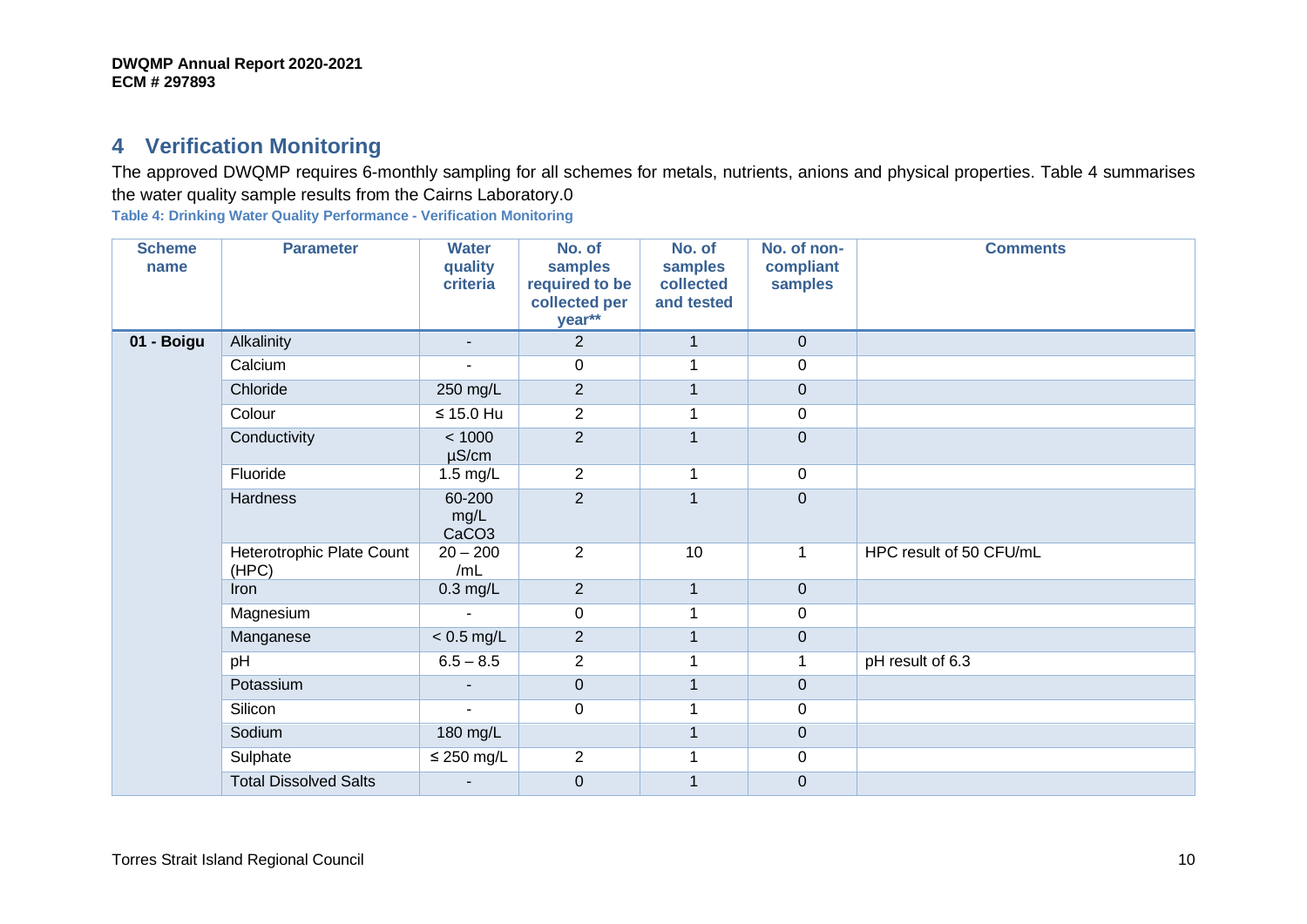|             | Turbidity                          | $< 1$ NTU                           | $\overline{2}$      | $\mathbf{1}$     | 0            |                                                  |
|-------------|------------------------------------|-------------------------------------|---------------------|------------------|--------------|--------------------------------------------------|
| 02 - Dauan  | Alkalinity                         |                                     | $\overline{2}$      | $\mathbf{1}$     | $\pmb{0}$    |                                                  |
|             | Calcium                            | $\mathbf{u}$                        | $\mathsf{O}\xspace$ | $\mathbf{1}$     | $\pmb{0}$    |                                                  |
|             | Chloride                           | 250 mg/L                            | $\overline{2}$      | $\mathbf{1}$     | $\pmb{0}$    |                                                  |
|             | Colour                             | $\leq 15.0$ Hu                      | $\overline{2}$      | $\mathbf 1$      | $\mathbf 0$  |                                                  |
|             | Conductivity                       | < 1000<br>$\mu$ S/cm                | $\overline{2}$      | $\mathbf{1}$     | $\pmb{0}$    |                                                  |
|             | Fluoride                           | $1.5 \text{ mg/L}$                  | $\overline{2}$      | $\mathbf 1$      | $\mathbf 0$  |                                                  |
|             | Hardness                           | 60-200<br>mg/L<br>CaCO <sub>3</sub> | $\overline{2}$      | $\mathbf{1}$     | $\pmb{0}$    |                                                  |
|             | Heterotrophic Plate Count<br>(HPC) | $20 - 200$<br>/mL                   | $\overline{2}$      | 8                | $\mathbf{1}$ | 1x HPC results were recorded above<br>20CFU//mL. |
|             | Iron                               | $0.3$ mg/L                          | $\overline{2}$      | $\mathbf{1}$     | $\mathbf 0$  |                                                  |
|             | Magnesium                          | $\mathbf{L}$                        | $\mathbf 0$         | $\mathbf{1}$     | $\mathbf 0$  |                                                  |
|             | Manganese                          | $< 0.5$ mg/L                        | $\sqrt{2}$          | $\mathbf{1}$     | $\pmb{0}$    |                                                  |
|             | pH                                 | $6.5 - 8.5$                         | $\overline{2}$      | $\mathbf 1$      | 0            |                                                  |
|             | Potassium                          | $\overline{\phantom{a}}$            | $\pmb{0}$           | $\mathbf{1}$     | $\mathbf 0$  |                                                  |
|             | Silicon                            | $\blacksquare$                      | $\mathbf 0$         | $\boldsymbol{0}$ | $\pmb{0}$    |                                                  |
|             | Sodium                             | 180 mg/L                            |                     | $\mathbf{1}$     | $\pmb{0}$    |                                                  |
|             | Sulphate                           | $\leq$ 250 mg/L                     | $\overline{2}$      | $\mathbf 1$      | $\pmb{0}$    |                                                  |
|             | <b>Total Dissolved Salts</b>       | $\sim$                              | $\pmb{0}$           | $\mathbf{1}$     | $\pmb{0}$    |                                                  |
|             | Turbidity                          | $< 1$ NTU                           | $\overline{2}$      | $\mathbf{1}$     | $\mathbf{1}$ | Turbidity reading of 2.0 NTU                     |
| 03 - Saibai | Alkalinity                         | $\blacksquare$                      | $\overline{2}$      | $\pmb{0}$        | $\pmb{0}$    |                                                  |
|             | Calcium                            | $\mathbf{r}$                        | $\mathbf 0$         | $\pmb{0}$        | $\pmb{0}$    |                                                  |
|             | Chloride                           | 250 mg/L                            | $\overline{2}$      | $\pmb{0}$        | $\mathbf 0$  |                                                  |
|             | Colour                             | $\leq 15.0$ Hu                      | $\overline{2}$      | $\pmb{0}$        | $\mathbf 0$  |                                                  |
|             | Conductivity                       | < 1000<br>$\mu$ S/cm                | $\overline{2}$      | $\mathbf 0$      | $\mathbf 0$  |                                                  |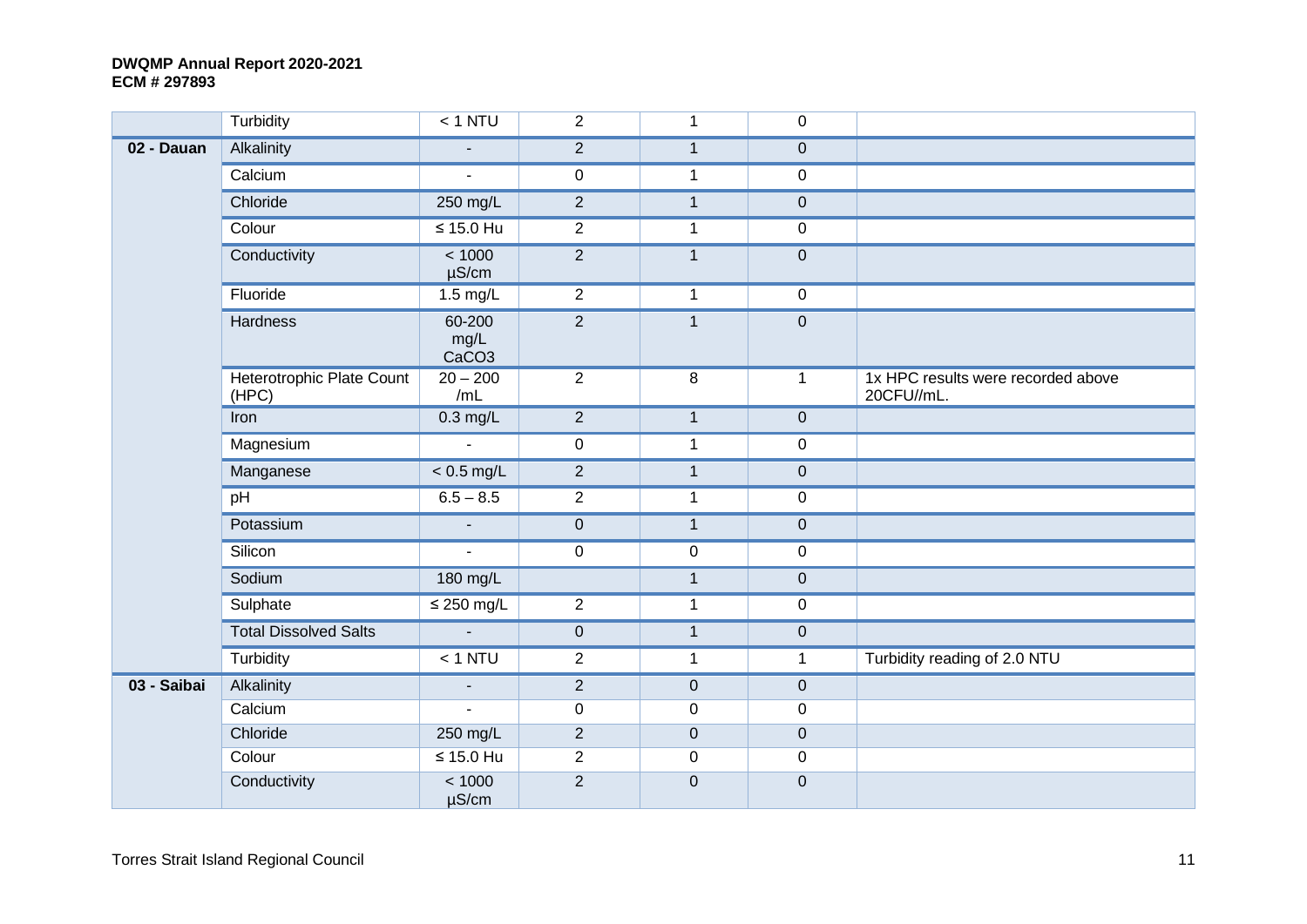|                | Fluoride                           | $1.5$ mg/L                          | $\overline{2}$ | $\mathbf 0$    | $\mathbf 0$  |                    |
|----------------|------------------------------------|-------------------------------------|----------------|----------------|--------------|--------------------|
|                | Hardness                           | 60-200<br>mg/L<br>CaCO <sub>3</sub> | $\overline{2}$ | $\mathbf 0$    | $\mathbf 0$  |                    |
|                | Heterotrophic Plate Count<br>(HPC) | $20 - 200$<br>/mL                   | $\overline{2}$ | 10             | $\mathbf{1}$ | No E.Coli failures |
|                | Iron                               | $0.3$ mg/L                          | $\overline{2}$ | $\pmb{0}$      | $\pmb{0}$    |                    |
|                | Magnesium                          | ÷,                                  | $\pmb{0}$      | $\pmb{0}$      | $\mathbf 0$  |                    |
|                | Manganese                          | $< 0.5$ mg/L                        | $\overline{2}$ | $\pmb{0}$      | $\mathbf 0$  |                    |
|                | pH                                 | $6.5 - 8.5$                         | 2              | 0              | $\pmb{0}$    |                    |
|                | Potassium                          | $\overline{\phantom{a}}$            | $\pmb{0}$      | $\pmb{0}$      | $\pmb{0}$    |                    |
|                | Silicon                            |                                     | $\overline{0}$ | 0              | $\pmb{0}$    |                    |
|                | Sodium                             | 180 mg/L                            |                | $\pmb{0}$      | $\mathbf 0$  |                    |
|                | Sulphate                           | $\leq$ 250 mg/L                     | $\mathbf{2}$   | $\pmb{0}$      | $\pmb{0}$    |                    |
|                | <b>Total Dissolved Salts</b>       | $\mathbf{r}$                        | $\mathbf 0$    | $\pmb{0}$      | $\pmb{0}$    |                    |
|                | Turbidity                          | $< 1$ NTU                           | $\overline{2}$ | 0              | $\pmb{0}$    |                    |
| $04 -$         | Alkalinity                         | $\overline{\phantom{a}}$            | $\overline{2}$ | $\mathbf{1}$   | $\pmb{0}$    |                    |
| <b>Mabuiag</b> | Calcium                            | $\blacksquare$                      | $\mathsf 0$    | $\overline{2}$ | 0            |                    |
|                | Chloride                           | 250 mg/L                            | 2              | $\mathbf{1}$   | $\pmb{0}$    |                    |
|                | Colour                             | $\leq 15.0$ Hu                      | $\overline{2}$ | $\mathbf 1$    | $\pmb{0}$    |                    |
|                | Conductivity                       | < 1000<br>$\mu$ S/cm                | $\overline{2}$ | $\mathbf{1}$   | $\pmb{0}$    |                    |
|                | Fluoride                           | $1.5$ mg/L                          | $\overline{2}$ | $\mathbf 1$    | $\pmb{0}$    |                    |
|                | <b>Hardness</b>                    | 60-200<br>mg/L<br>CaCO <sub>3</sub> | $\overline{2}$ | $\overline{2}$ | $\pmb{0}$    |                    |
|                | Heterotrophic Plate Count<br>(HPC) | $20 - 200$<br>/mL                   | $\overline{2}$ | 11             | $\mathbf{1}$ |                    |
|                | Iron                               | $0.3$ mg/L                          | $\overline{2}$ | $\overline{2}$ | $\pmb{0}$    |                    |
|                | Magnesium                          | $\blacksquare$                      | $\pmb{0}$      | $\overline{2}$ | $\pmb{0}$    |                    |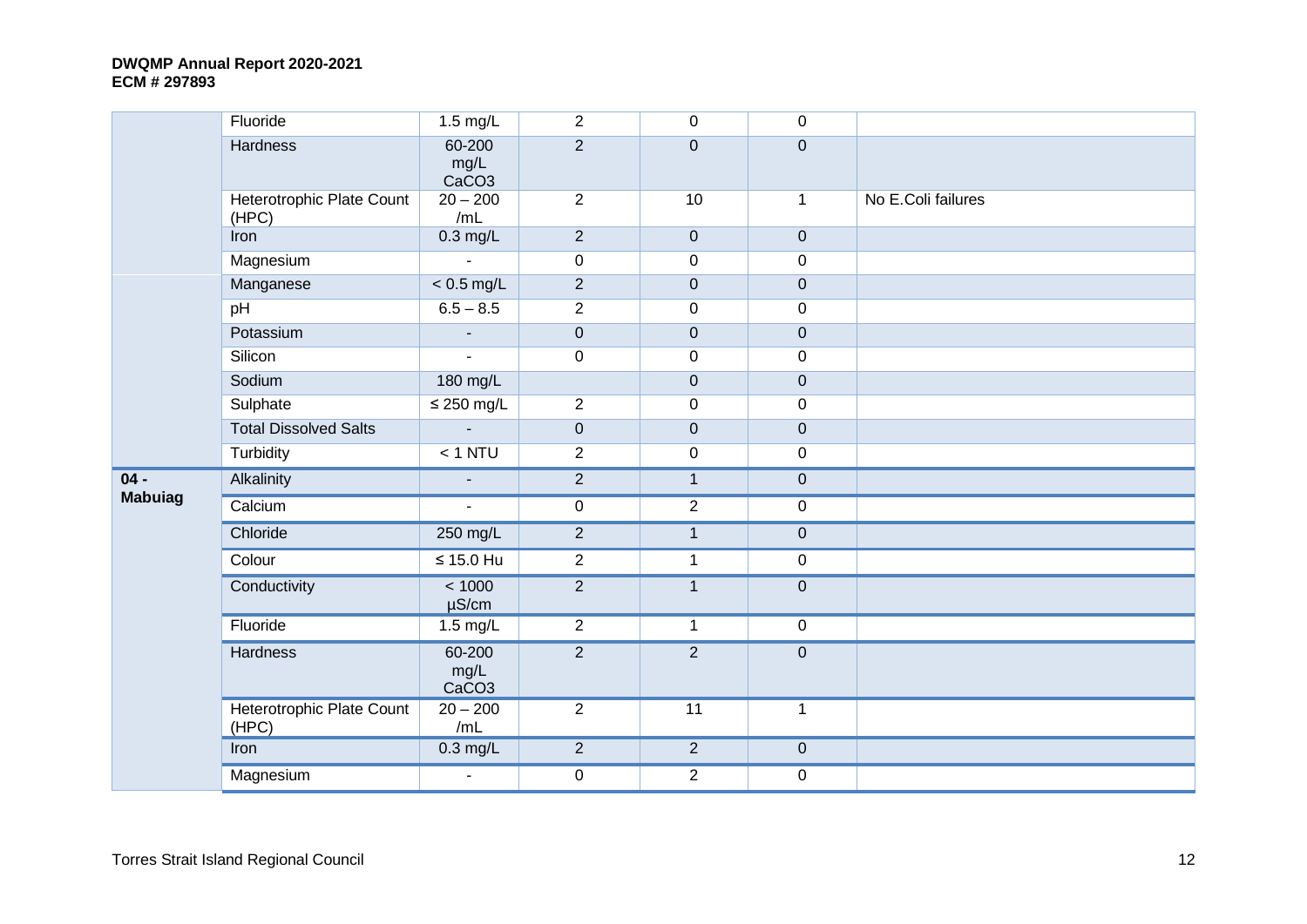|           | Manganese                          | $< 0.5$ mg/L                        | $\overline{2}$ | $\overline{2}$ | $\mathbf 0$  |                                                                                                            |
|-----------|------------------------------------|-------------------------------------|----------------|----------------|--------------|------------------------------------------------------------------------------------------------------------|
|           | pH                                 | $6.5 - 8.5$                         | $\overline{2}$ | $\mathbf{1}$   | $\mathbf 1$  |                                                                                                            |
|           | Potassium                          | $\blacksquare$                      | $\overline{0}$ | $\overline{2}$ | $\pmb{0}$    |                                                                                                            |
|           | Silicon                            | $\blacksquare$                      | $\mathsf{O}$   | $\overline{0}$ | $\mathbf 0$  |                                                                                                            |
|           | Sodium                             | 180 mg/L                            |                | $\overline{2}$ | $\pmb{0}$    |                                                                                                            |
|           | Sulphate                           | $\leq$ 250 mg/L                     | $\overline{2}$ | $\mathbf 1$    | $\mathbf 0$  |                                                                                                            |
|           | <b>Total Dissolved Salts</b>       | $\mathbf{r}$                        | $\overline{0}$ | $\mathbf{1}$   | $\mathbf 0$  |                                                                                                            |
|           | Turbidity                          | $< 1$ NTU                           | $\overline{2}$ | $\mathbf{1}$   | $\mathbf 0$  |                                                                                                            |
| 05 - Badu | Alkalinity                         | $\blacksquare$                      | $\overline{2}$ | $\mathbf{1}$   | $\mathbf 0$  |                                                                                                            |
|           | Calcium                            |                                     | $\mathbf 0$    | 1              | $\mathbf 0$  |                                                                                                            |
|           | Chloride                           | 250 mg/L                            | $\overline{2}$ | $\mathbf{1}$   | $\pmb{0}$    |                                                                                                            |
|           | Colour                             | $\leq 15.0$ Hu                      | $\overline{2}$ | $\mathbf{1}$   | $\mathbf 0$  |                                                                                                            |
|           | Conductivity                       | < 1000<br>$\mu$ S/cm                | $\overline{2}$ | $\mathbf{1}$   | $\mathbf 0$  |                                                                                                            |
|           | Fluoride                           | $1.5 \text{ mg/L}$                  | $\overline{2}$ | $\mathbf{1}$   | $\mathbf 0$  |                                                                                                            |
|           | Hardness                           | 60-200<br>mg/L<br>CaCO <sub>3</sub> | $\overline{2}$ | $\mathbf{1}$   | $\pmb{0}$    |                                                                                                            |
|           | Heterotrophic Plate Count<br>(HPC) | $20 - 200$<br>/mL                   | $\overline{2}$ | 11             | $\mathbf 0$  |                                                                                                            |
|           | Iron                               | $0.3$ mg/L                          | $\overline{2}$ | $\mathbf{1}$   | $\mathbf 0$  |                                                                                                            |
|           | Magnesium                          | $\mathbf{r}$                        | $\mathbf 0$    | $\mathbf{1}$   | $\mathbf 0$  |                                                                                                            |
|           | Manganese                          | $< 0.5$ mg/L                        | $\overline{2}$ | $\mathbf{1}$   | $\mathbf 0$  |                                                                                                            |
|           | pH                                 | $6.5 - 8.5$                         | $\overline{2}$ | $\pmb{0}$      | $\mathbf 0$  | A raw water sample was taken with a pH of<br>4.8 however pH is corrected through the<br>treatment process. |
|           | Potassium                          | $\mathcal{L}_{\mathcal{A}}$         | $\overline{0}$ | $\mathbf{1}$   | $\mathbf{0}$ |                                                                                                            |
|           | Silicon                            |                                     | $\mathbf 0$    | $\mathbf{1}$   | $\mathbf 0$  |                                                                                                            |
|           | Sodium                             | 180 mg/L                            |                | $\mathbf{1}$   | $\pmb{0}$    |                                                                                                            |
|           | Sulphate                           | $\leq$ 250 mg/L                     | $\overline{2}$ | $\mathbf{1}$   | $\pmb{0}$    |                                                                                                            |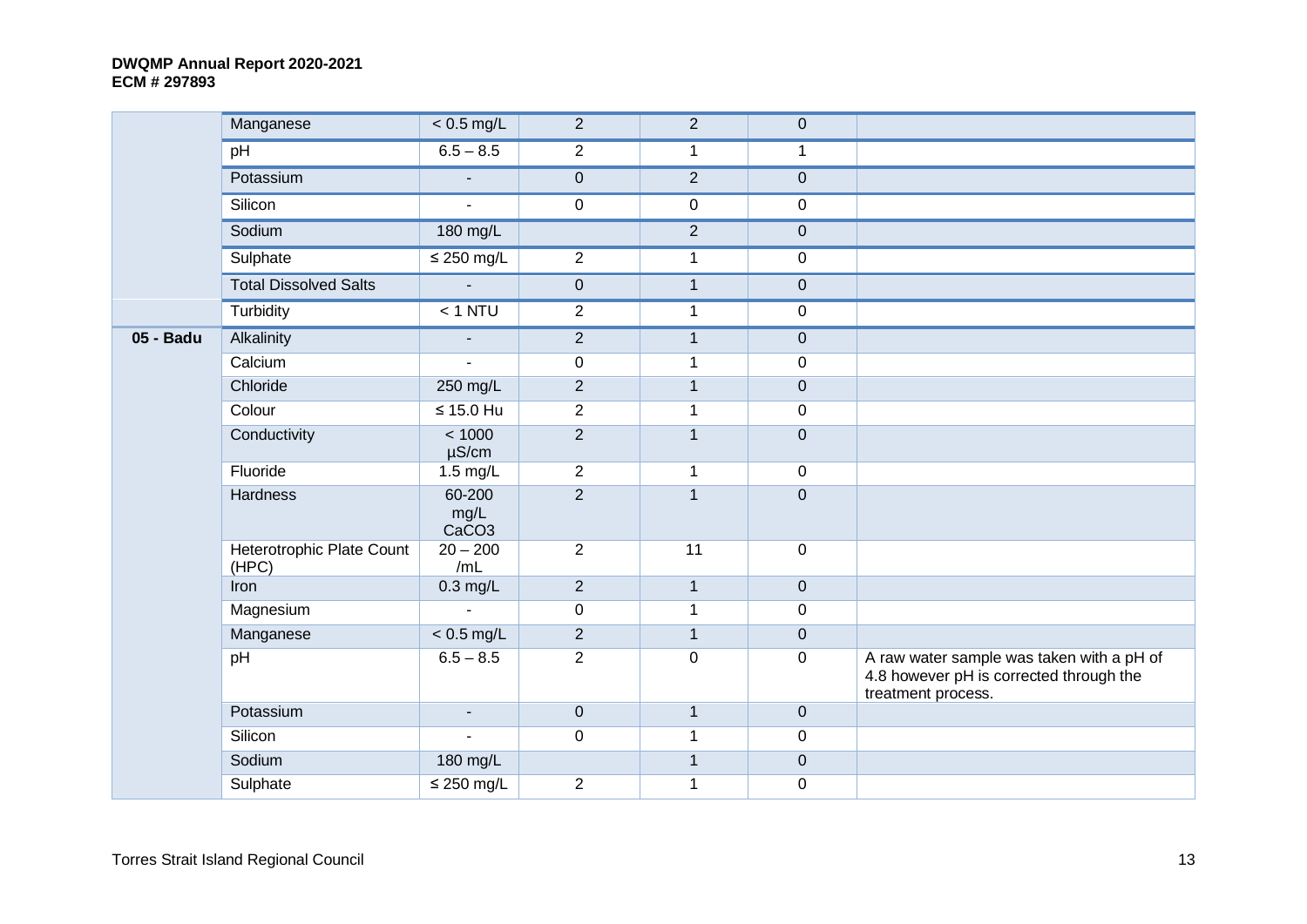|              | <b>Total Dissolved Salts</b>       | $\sim$                              | $\overline{0}$ | $\mathbf{1}$   | $\mathbf 0$    |                                                                                                   |
|--------------|------------------------------------|-------------------------------------|----------------|----------------|----------------|---------------------------------------------------------------------------------------------------|
|              | Turbidity                          | $< 1$ NTU                           | $\overline{2}$ | $\mathbf{1}$   | $\mathbf 0$    |                                                                                                   |
| 06 - Kubin   | Alkalinity                         | $\overline{a}$                      | $\overline{2}$ | $\pmb{0}$      | $\pmb{0}$      |                                                                                                   |
|              | Calcium                            | $\blacksquare$                      | $\mathbf 0$    | $\pmb{0}$      | $\pmb{0}$      |                                                                                                   |
|              | Chloride                           | 250 mg/L                            | 2              | $\pmb{0}$      | $\pmb{0}$      |                                                                                                   |
|              | Colour                             | $\leq 15.0$ Hu                      | 2              | $\pmb{0}$      | $\pmb{0}$      |                                                                                                   |
|              | Conductivity                       | < 1000<br>$\mu$ S/cm                | $\overline{2}$ | $\pmb{0}$      | $\pmb{0}$      |                                                                                                   |
|              | Fluoride                           | 1.5 mg/L                            | 2              | $\pmb{0}$      | $\pmb{0}$      |                                                                                                   |
|              | Hardness                           | 60-200<br>mg/L<br>CaCO <sub>3</sub> | $\overline{2}$ | $\pmb{0}$      | $\mathbf 0$    |                                                                                                   |
|              | Heterotrophic Plate Count<br>(HPC) | $20 - 200$<br>/mL                   | $\overline{2}$ | 10             | $\overline{2}$ | 1x reading of 40 at the school sample point, 1x<br>reading of 170 at the WTP. No E.coli detected. |
|              | Iron                               | $0.3$ mg/L                          | $\overline{2}$ | $\pmb{0}$      | $\pmb{0}$      |                                                                                                   |
|              | Magnesium                          | $\mathcal{L}_{\mathcal{A}}$         | $\overline{0}$ | $\pmb{0}$      | $\mathbf 0$    |                                                                                                   |
|              | Manganese                          | $< 0.5$ mg/L                        | 2              | $\pmb{0}$      | $\pmb{0}$      |                                                                                                   |
|              | pH                                 | $6.5 - 8.5$                         | 2              | $\mathbf 0$    | $\mathbf 1$    |                                                                                                   |
|              | Potassium                          | $\sim$                              | $\mathbf 0$    | $\pmb{0}$      | $\pmb{0}$      |                                                                                                   |
|              | Silicon                            | $\sim$                              | $\mathbf 0$    | $\pmb{0}$      | $\pmb{0}$      |                                                                                                   |
|              | Sodium                             | 180 mg/L                            |                | $\pmb{0}$      | $\pmb{0}$      |                                                                                                   |
|              | Sulphate                           | $\leq$ 250 mg/L                     | $\overline{2}$ | $\pmb{0}$      | $\pmb{0}$      |                                                                                                   |
|              | <b>Total Dissolved Salts</b>       | $\sim$                              | $\mathbf 0$    | $\pmb{0}$      | $\mathbf 0$    |                                                                                                   |
|              | Turbidity                          | $< 1$ NTU                           | $\overline{2}$ | $\pmb{0}$      | $\pmb{0}$      |                                                                                                   |
| $07 - St$    | Alkalinity                         | $\blacksquare$                      | 2              | $\overline{2}$ | $\pmb{0}$      |                                                                                                   |
| <b>Pauls</b> | Calcium                            | $\mathbf{u}$                        | $\overline{2}$ | $\overline{2}$ | $\pmb{0}$      |                                                                                                   |
|              | Chloride                           | 250 mg/L                            | 2              | $\overline{2}$ | $\pmb{0}$      |                                                                                                   |
|              | Colour                             | $\leq 15.0$ Hu                      | $\overline{2}$ | $\overline{2}$ | $\pmb{0}$      |                                                                                                   |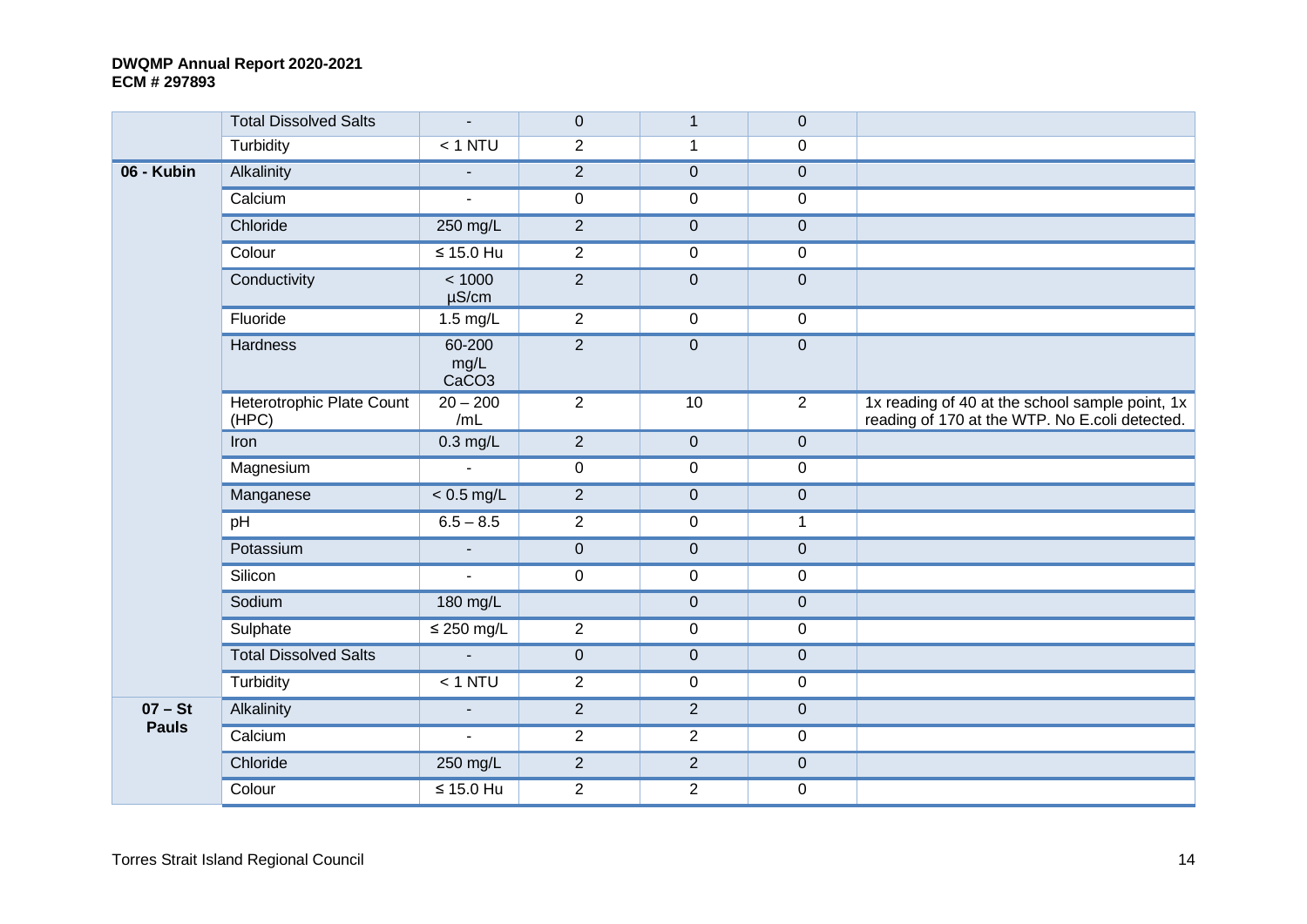|                | Conductivity                       | < 1000<br>$\mu$ S/cm                | $\overline{2}$ | $\overline{2}$ | $\overline{0}$ |                                                                                                   |
|----------------|------------------------------------|-------------------------------------|----------------|----------------|----------------|---------------------------------------------------------------------------------------------------|
|                | Fluoride                           | $1.5$ mg/L                          | $\overline{2}$ | $\overline{2}$ | $\mathbf 0$    |                                                                                                   |
|                | Hardness                           | 60-200<br>mg/L<br>CaCO <sub>3</sub> | $\overline{2}$ | $\overline{2}$ | $\pmb{0}$      |                                                                                                   |
|                | Heterotrophic Plate Count<br>(HPC) | $20 - 200$<br>/mL                   | $\overline{2}$ | 11             | $\mathbf{1}$   | 1x reading of 40 at the school sample point, 1x<br>reading of 170 at the WTP. No E.coli detected. |
|                | Iron                               | $0.3$ mg/L                          | $\overline{2}$ | $\overline{2}$ | $\mathbf 0$    |                                                                                                   |
|                | Magnesium                          |                                     | $\overline{2}$ | $\overline{2}$ | $\mathbf 0$    |                                                                                                   |
|                | Manganese                          | $< 0.5$ mg/L                        | 2              | $\overline{2}$ | $\mathbf 0$    |                                                                                                   |
|                | pH                                 | $6.5 - 8.5$                         | $\overline{2}$ | $\overline{2}$ | 0              |                                                                                                   |
|                | Potassium                          | $\blacksquare$                      | $\overline{0}$ | $\overline{2}$ | $\mathbf 0$    |                                                                                                   |
|                | Silicon                            | $\mathbf{r}$                        | $\mathbf 0$    | $\overline{2}$ | $\mathbf 0$    |                                                                                                   |
|                | Sodium                             | 180 mg/L                            | $\overline{2}$ | $\overline{2}$ | $\overline{0}$ |                                                                                                   |
|                | Sulphate                           | $\leq$ 250 mg/L                     | $\overline{2}$ | $\overline{2}$ | $\mathbf 0$    |                                                                                                   |
|                | <b>Total Dissolved Salts</b>       | $\mathbf{u}$                        | $\overline{2}$ | $\overline{2}$ | $\pmb{0}$      |                                                                                                   |
|                | Turbidity                          | $< 1$ NTU                           | $\overline{2}$ | $\overline{2}$ | $\mathbf 0$    |                                                                                                   |
| $08 -$         | Alkalinity                         | $\blacksquare$                      | 2              | 3              | $\overline{0}$ |                                                                                                   |
| <b>Hammond</b> | Calcium                            | $\mathbf{r}$                        | $\mathbf 0$    | $\mathbf{3}$   | $\pmb{0}$      |                                                                                                   |
|                | Chloride                           | 250 mg/L                            | 2              | 3              | $\mathbf 0$    |                                                                                                   |
|                | Colour                             | $\leq 15.0$ Hu                      | $\overline{2}$ | 3              | $\pmb{0}$      |                                                                                                   |
|                | Conductivity                       | < 1000<br>$\mu$ S/cm                | 2              | 3              | $\overline{1}$ | 1x conductivity reading = $1000 \mu$ S/cm. the<br>other resadings were between 100-200.           |
|                | Fluoride                           | $1.5 \text{ mg/L}$                  | $\overline{2}$ | 3              | $\mathbf 0$    |                                                                                                   |
|                | Hardness                           | 60-200<br>mg/L<br>CaCO <sub>3</sub> | $\overline{2}$ | $\mathbf{3}$   | $\pmb{0}$      |                                                                                                   |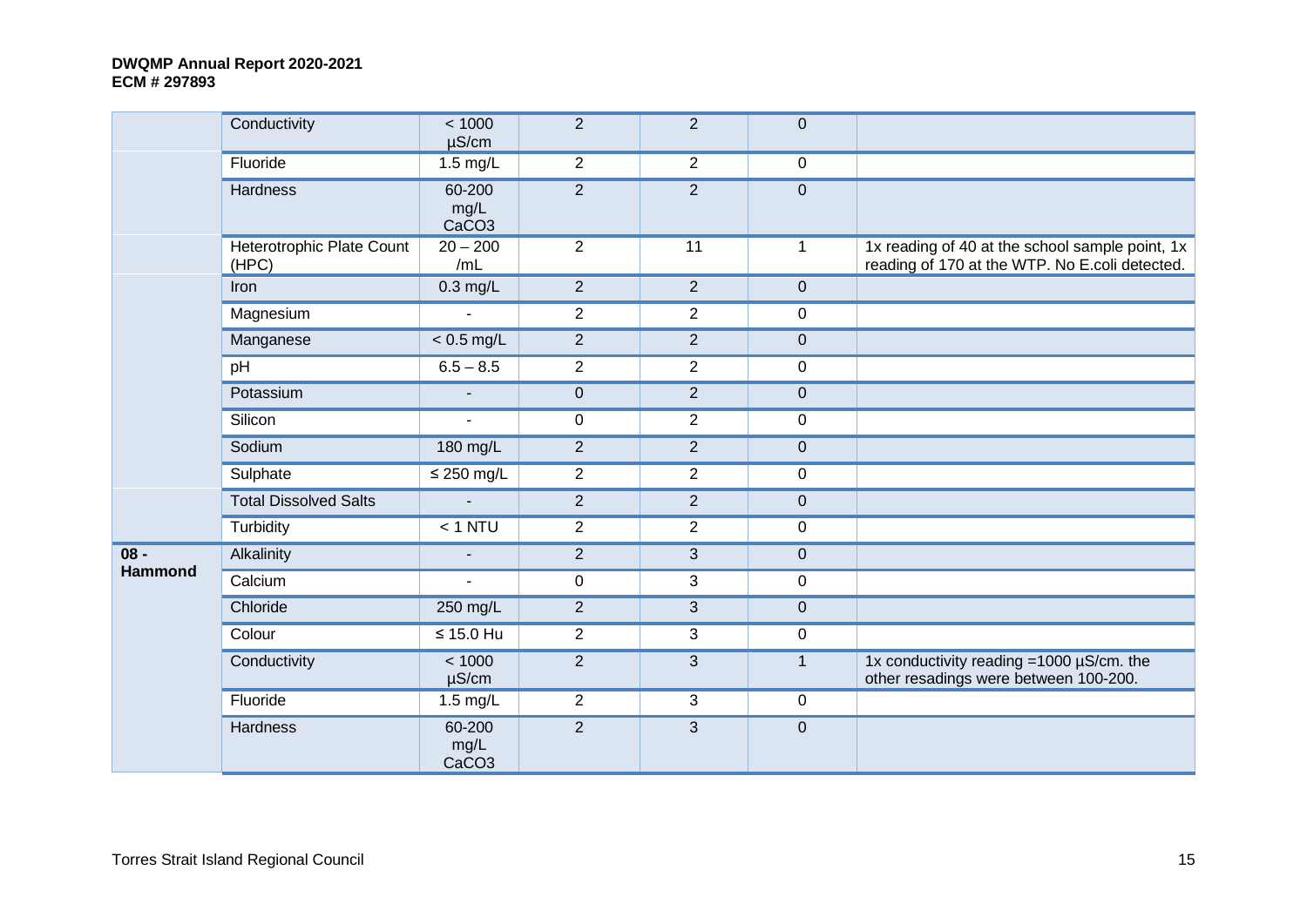|           | Heterotrophic Plate Count<br>(HPC) | $20 - 200$<br>/mL                   | $\overline{2}$ | 14             | $\mathbf 0$    |                                                                                                   |
|-----------|------------------------------------|-------------------------------------|----------------|----------------|----------------|---------------------------------------------------------------------------------------------------|
|           | Iron                               | $0.3$ mg/L                          | $\overline{2}$ | 3              | $\mathbf{0}$   |                                                                                                   |
|           | Magnesium                          | $\blacksquare$                      | 0              | 3              | $\mathbf 0$    |                                                                                                   |
|           | Manganese                          | $< 0.5$ mg/L                        | $\overline{2}$ | 3              | $\mathbf 0$    |                                                                                                   |
|           | pH                                 | $6.5 - 8.5$                         | $\overline{2}$ | 3              | 1              | 1x reading of 9.9                                                                                 |
|           | Potassium                          |                                     | $\pmb{0}$      | 3              | $\pmb{0}$      |                                                                                                   |
|           | Silicon                            | $\blacksquare$                      | $\mathbf 0$    | 3              | $\pmb{0}$      |                                                                                                   |
|           | Sodium                             | 180 mg/L                            |                | 3              | $\pmb{0}$      |                                                                                                   |
|           | Sulphate                           | $\leq$ 250 mg/L                     | $\overline{2}$ | 3              | $\pmb{0}$      |                                                                                                   |
|           | <b>Total Dissolved Salts</b>       | $\overline{a}$                      | $\mathbf 0$    | 3              | $\pmb{0}$      |                                                                                                   |
|           | Turbidity                          | $< 1$ NTU                           | $\overline{2}$ | 3              | $\mathbf{1}$   | Turbidity reading of 1.9 NTU                                                                      |
| 09 - Iama | Alkalinity                         | $\blacksquare$                      | $\overline{2}$ | $\overline{2}$ | $\mathbf 0$    |                                                                                                   |
|           | Calcium                            | $\blacksquare$                      | 0              | $\overline{2}$ | $\mathbf 0$    |                                                                                                   |
|           | Chloride                           | 250 mg/L                            | $\overline{2}$ | $\overline{2}$ | $\mathbf{1}$   | 1x reading of 300mg/L                                                                             |
|           | Colour                             | $\leq 15.0$ Hu                      | $\overline{2}$ | $\overline{2}$ | $\mathbf 0$    |                                                                                                   |
|           | Conductivity                       | < 1000<br>$\mu$ S/cm                | $\overline{2}$ | $\overline{2}$ | $\mathbf{1}$   | 1x conductivity reading = 1100 µS/cm. RO<br>membranes were replaced after result.                 |
|           | Fluoride                           | 1.5 mg/L                            | $\overline{2}$ | 2              | $\pmb{0}$      |                                                                                                   |
|           | Hardness                           | 60-200<br>mg/L<br>CaCO <sub>3</sub> | $\overline{2}$ | $\overline{2}$ | $\pmb{0}$      |                                                                                                   |
|           | Heterotrophic Plate Count<br>(HPC) | $20 - 200$<br>/mL                   | $\overline{2}$ | 10             | $\overline{2}$ | 1x reading of 30 at the school sample point, 1x<br>reading of 140 at the WTP. No E.coli detected. |
|           | Iron                               | $0.3$ mg/L                          | $\overline{2}$ | $\overline{2}$ | $\mathbf 0$    |                                                                                                   |
|           | Magnesium                          | $\mathbf{r}$                        | $\mathbf 0$    | $\overline{2}$ | $\mathbf 0$    |                                                                                                   |
|           | Manganese                          | $< 0.5$ mg/L                        | $\overline{2}$ | $\overline{2}$ | $\pmb{0}$      |                                                                                                   |
|           | pH                                 | $6.5 - 8.5$                         | $\overline{2}$ | $\overline{2}$ | $\pmb{0}$      |                                                                                                   |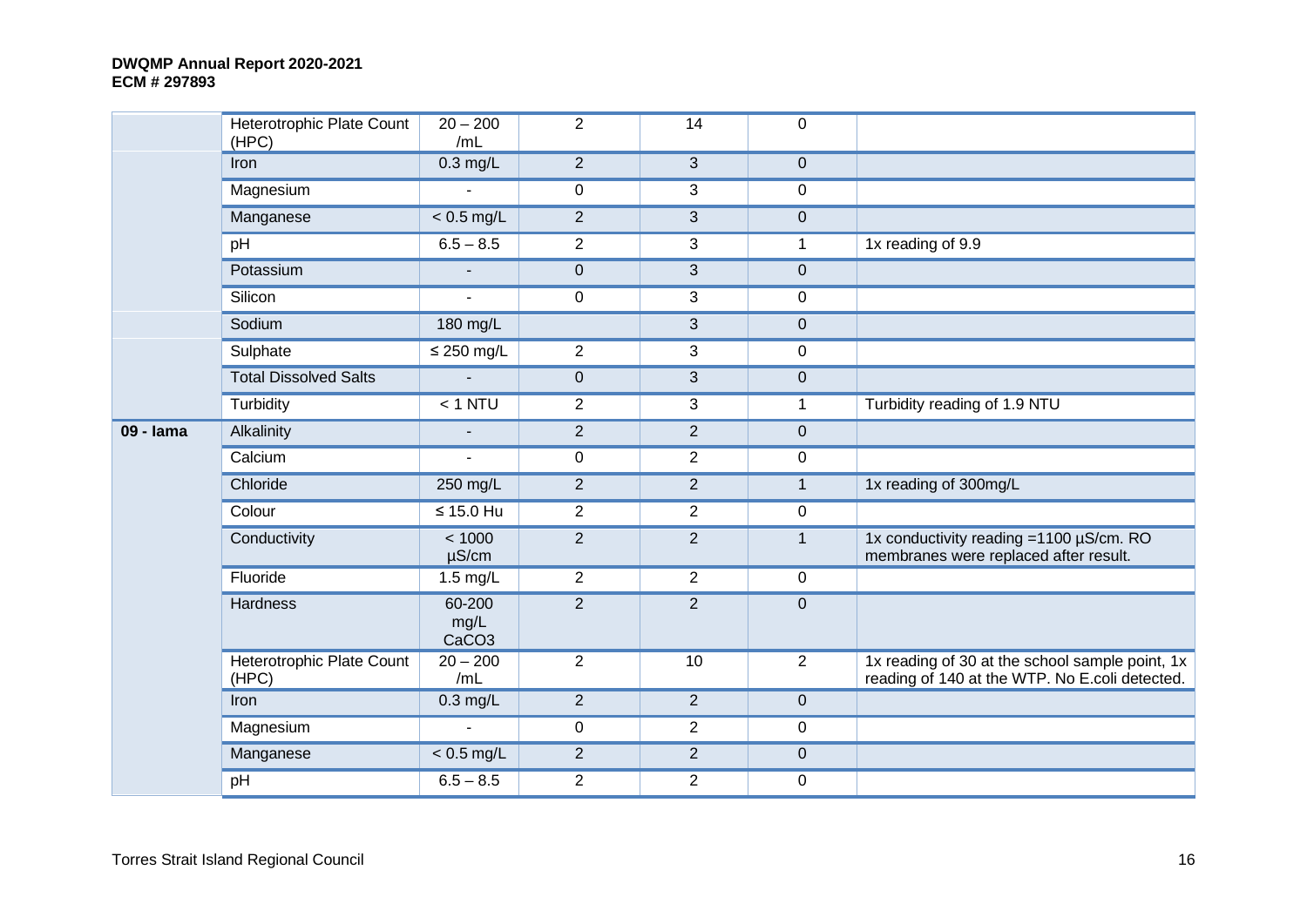|             | Potassium                          | $\blacksquare$                      | $\mathbf 0$      | 2                | $\mathbf 0$    |                                  |
|-------------|------------------------------------|-------------------------------------|------------------|------------------|----------------|----------------------------------|
|             | Silicon                            | $\sim$                              | $\mathbf 0$      | $\overline{2}$   | $\mathbf 0$    |                                  |
|             | Sodium                             | 180 mg/L                            |                  | $\overline{2}$   | $\mathbf{1}$   | 1x reading of 200mg/L at the WTP |
|             | Sulphate                           | $\leq$ 250 mg/L                     | $\overline{2}$   | 2                | $\overline{0}$ |                                  |
|             | <b>Total Dissolved Salts</b>       | $\sim$                              | $\boldsymbol{0}$ | $\overline{2}$   | $\overline{0}$ |                                  |
|             | Turbidity                          | $< 1$ NTU                           | $\overline{2}$   | 2                | $\overline{0}$ |                                  |
| $10 -$      | Alkalinity                         | $\blacksquare$                      | $\overline{2}$   | $\mathbf 0$      | $\overline{0}$ |                                  |
| Warraber    | Calcium                            | $\mathbf{r}$                        | $\mathbf 0$      | $\pmb{0}$        | $\mathbf 0$    |                                  |
|             | Chloride                           | 250 mg/L                            | $\overline{2}$   | $\mathbf 0$      | $\overline{0}$ |                                  |
|             | Colour                             | $\leq 15.0$ Hu                      | $\overline{2}$   | $\mathbf 0$      | $\overline{0}$ |                                  |
|             | Conductivity                       | < 1000<br>$\mu$ S/cm                | $\overline{2}$   | $\pmb{0}$        | $\overline{0}$ |                                  |
|             | Fluoride                           | $1.5 \text{ mg/L}$                  | $\overline{2}$   | $\pmb{0}$        | $\overline{0}$ |                                  |
|             | Hardness                           | 60-200<br>mg/L<br>CaCO <sub>3</sub> | $\overline{2}$   | $\pmb{0}$        | $\overline{0}$ |                                  |
|             | Heterotrophic Plate Count<br>(HPC) | $20 - 200$<br>/mL                   | $\mathbf{2}$     | $\boldsymbol{9}$ | $\overline{0}$ |                                  |
|             | Magnesium                          | $\mathbf{u}$                        | $\overline{2}$   | $\mathbf 0$      | $\overline{0}$ |                                  |
|             | pH                                 | $6.5 - 8.5$                         | $\pmb{0}$        | $\pmb{0}$        | $\overline{0}$ |                                  |
|             | Potassium                          | $\mathbf{r}$                        | $\overline{2}$   | $\overline{0}$   | $\overline{0}$ |                                  |
|             | Silicon                            | $\mathbf{r}$                        | $\overline{2}$   | $\pmb{0}$        | $\mathsf 0$    |                                  |
|             | Sodium                             | 180 mg/L                            | $\pmb{0}$        | $\mathbf 0$      | $\overline{0}$ |                                  |
|             | Sulphate                           | $\leq$ 250 mg/L                     | $\mathbf 0$      | $\mathbf 0$      | $\mathsf 0$    |                                  |
|             | <b>Total Dissolved Salts</b>       | $\mathbf{L}$                        |                  | $\mathbf 0$      | $\overline{0}$ |                                  |
|             | Turbidity                          | $< 1$ NTU                           | $\overline{2}$   | $\mathbf 0$      | $\overline{0}$ |                                  |
| 11 - Poruma | Alkalinity                         | $\blacksquare$                      | $\overline{2}$   | $\mathbf{1}$     | $\overline{0}$ |                                  |
|             | Calcium                            | ä,                                  | 0                | $\mathbf{1}$     | $\mathbf 0$    |                                  |
|             | Chloride                           | 250 mg/L                            | $\overline{2}$   | $\mathbf{1}$     | $\mathbf 0$    |                                  |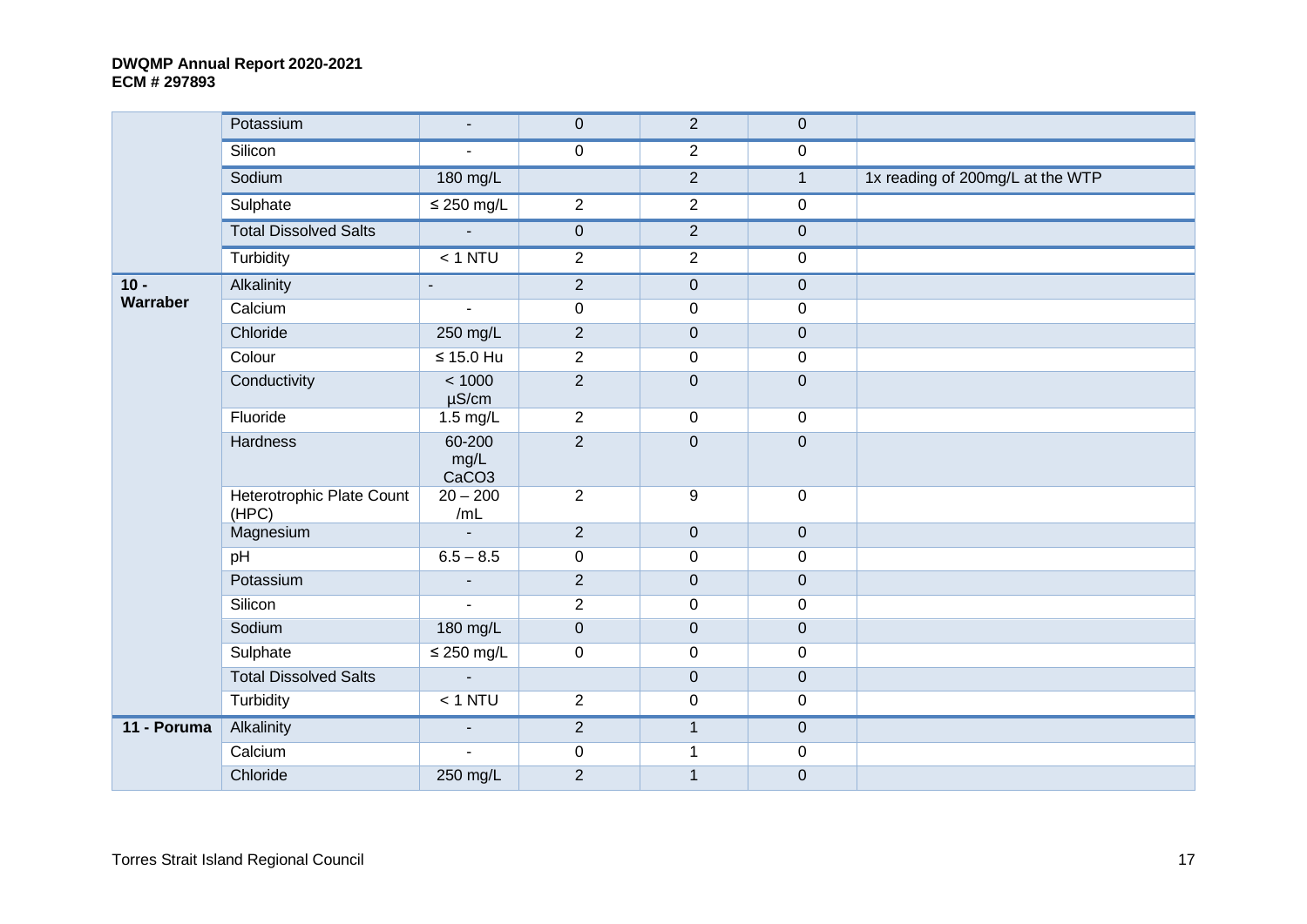|            | Colour                             | $\leq 15.0$ Hu                      | $\overline{2}$ | $\mathbf 1$  | $\mathbf 0$    |                                                                                                        |
|------------|------------------------------------|-------------------------------------|----------------|--------------|----------------|--------------------------------------------------------------------------------------------------------|
|            | Conductivity                       | < 1000<br>$\mu$ S/cm                | $\overline{2}$ | $\mathbf{1}$ | $\overline{0}$ |                                                                                                        |
|            | Fluoride                           | 1.5 mg/L                            | $\overline{2}$ | $\mathbf 1$  | $\mathbf 0$    |                                                                                                        |
|            | Hardness                           | 60-200<br>mg/L<br>CaCO <sub>3</sub> | $\overline{2}$ | $\mathbf{1}$ | $\mathbf 0$    |                                                                                                        |
|            | Heterotrophic Plate Count<br>(HPC) | $20 - 200$<br>/mL                   | $\overline{2}$ | 15           | $\mathbf{1}$   | 1x reading of 150HPC, positive results for<br>eColi also. A BWA was put in place for this<br>incident. |
|            | Iron                               | $0.3 \text{ mg/L}$                  | $\overline{2}$ | $\mathbf{1}$ | $\mathbf 0$    |                                                                                                        |
|            | Magnesium                          |                                     | $\mathbf 0$    | $\mathbf{1}$ | $\mathbf 0$    |                                                                                                        |
|            | Manganese                          | $< 0.5$ mg/L                        | $\overline{2}$ | $\mathbf{1}$ | $\mathbf 0$    |                                                                                                        |
|            | pH                                 | $6.5 - 8.5$                         | $\overline{2}$ | $\mathbf{1}$ | $\mathbf 0$    |                                                                                                        |
|            | Potassium                          |                                     | $\pmb{0}$      | $\mathbf{1}$ | $\overline{0}$ |                                                                                                        |
|            | Silicon                            | ä,                                  | $\pmb{0}$      | $\mathbf{1}$ | $\mathbf 0$    |                                                                                                        |
|            | Sodium                             | 180 mg/L                            |                | $\mathbf{1}$ | $\mathbf 0$    |                                                                                                        |
|            | Sulphate                           | $\leq$ 250 mg/L                     | $\overline{2}$ | $\mathbf 1$  | $\mathbf 0$    |                                                                                                        |
|            | <b>Total Dissolved Salts</b>       |                                     | $\pmb{0}$      | $\mathbf{1}$ | $\mathbf 0$    |                                                                                                        |
|            | Turbidity                          | $< 1$ NTU                           | $\overline{2}$ | $\mathbf 1$  | $\mathbf 0$    |                                                                                                        |
| 12 - Masig | Alkalinity                         |                                     | $\overline{2}$ | $\pmb{0}$    | $\mathbf 0$    |                                                                                                        |
|            | Calcium                            | ä,                                  | $\pmb{0}$      | $\pmb{0}$    | $\mathbf 0$    |                                                                                                        |
|            | Chloride                           | 250 mg/L                            | $\overline{2}$ | 0            | $\mathbf 0$    |                                                                                                        |
|            | Colour                             | $\leq 15.0$ Hu                      | $\overline{2}$ | 0            | $\mathbf 0$    |                                                                                                        |
|            | Conductivity                       | < 1000<br>$\mu$ S/cm                | $\overline{2}$ | $\pmb{0}$    | $\pmb{0}$      |                                                                                                        |
|            | Fluoride                           | 1.5 mg/L                            | $\overline{2}$ | $\mathbf 0$  | $\mathbf 0$    |                                                                                                        |
|            | Hardness                           | 60-200<br>mg/L<br>CaCO <sub>3</sub> | $\overline{2}$ | $\mathbf 0$  | $\mathbf 0$    |                                                                                                        |
|            | Heterotrophic Plate Count<br>(HPC) | $20 - 200$<br>/mL                   | $\overline{2}$ | 5            | $\mathbf 0$    |                                                                                                        |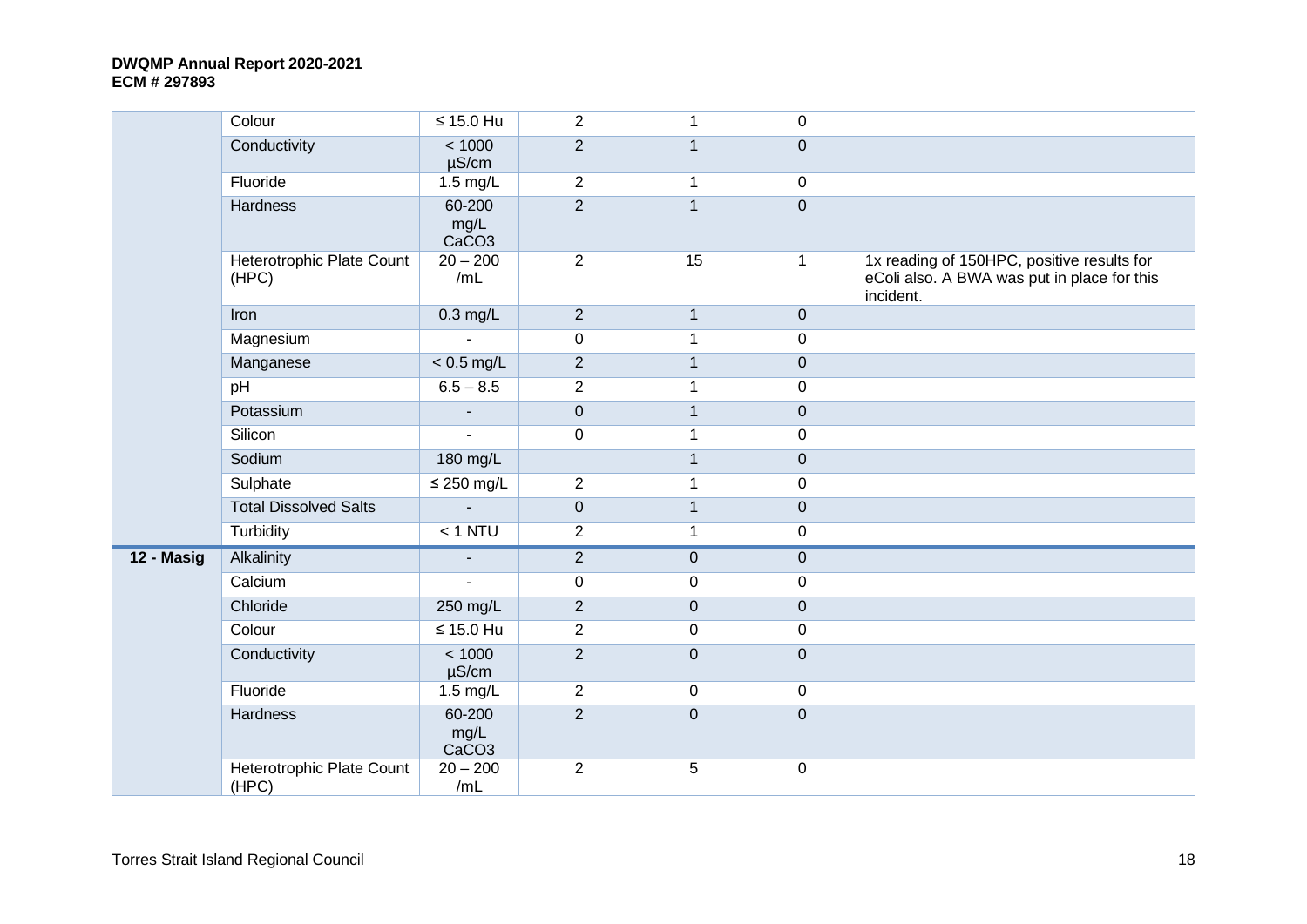|                  | Iron                               | $0.3$ mg/L                          | $\overline{2}$   | $\mathbf{0}$            | $\mathbf{0}$     |                                                                                                                                                                                                                                                                          |
|------------------|------------------------------------|-------------------------------------|------------------|-------------------------|------------------|--------------------------------------------------------------------------------------------------------------------------------------------------------------------------------------------------------------------------------------------------------------------------|
|                  | Magnesium                          |                                     | $\mathbf 0$      | $\mathbf 0$             | $\mathbf 0$      |                                                                                                                                                                                                                                                                          |
|                  | Manganese                          | $< 0.5$ mg/L                        | $\overline{2}$   | $\mathbf 0$             | $\mathbf{0}$     |                                                                                                                                                                                                                                                                          |
|                  | pH                                 | $6.5 - 8.5$                         | $\overline{2}$   | $\mathbf 0$             | 1                |                                                                                                                                                                                                                                                                          |
|                  | Potassium                          |                                     | $\boldsymbol{0}$ | $\mathbf 0$             | $\boldsymbol{0}$ |                                                                                                                                                                                                                                                                          |
|                  | Silicon                            | ä,                                  | $\mathbf 0$      | $\mathbf 0$             | $\mathbf 0$      |                                                                                                                                                                                                                                                                          |
|                  | Sodium                             | 180 mg/L                            |                  | 0                       | $\mathbf 0$      |                                                                                                                                                                                                                                                                          |
|                  | Sulphate                           | $\leq$ 250 mg/L                     | $\overline{2}$   | $\mathbf 0$             | $\mathbf 0$      |                                                                                                                                                                                                                                                                          |
|                  | <b>Total Dissolved Salts</b>       | $\blacksquare$                      | $\mathbf 0$      | $\pmb{0}$               | $\overline{0}$   |                                                                                                                                                                                                                                                                          |
|                  | Turbidity                          | $< 1$ NTU                           | $\overline{2}$   | $\mathbf 0$             | $\mathbf 0$      |                                                                                                                                                                                                                                                                          |
| <b>13 - Erub</b> | Alkalinity                         | $\blacksquare$                      | $\overline{2}$   | $\overline{4}$          | $\overline{0}$   |                                                                                                                                                                                                                                                                          |
|                  | Calcium                            | $\mathbf{r}$                        | $\pmb{0}$        | 4                       | $\mathbf 0$      |                                                                                                                                                                                                                                                                          |
|                  | Chloride                           | 250 mg/L                            | $\overline{2}$   | $\overline{4}$          | $\overline{0}$   |                                                                                                                                                                                                                                                                          |
|                  | Colour                             | $\leq 15.0$ Hu                      | $\overline{2}$   | 4                       | $\mathbf 0$      | There are considerable colour issues with the<br>raw water supply at Erub, especially the water<br>collected from the Mogor well. Raw water<br>samples typically have a colour reading of 60-<br>70 Pt/Co. once treated through uF colour<br>drops to approx. 8-14 Pt/Co |
|                  | Conductivity                       | < 1000<br>$\mu$ S/cm                | $\overline{2}$   | $\overline{4}$          | $\mathbf{0}$     |                                                                                                                                                                                                                                                                          |
|                  | Fluoride                           | $1.5$ mg/L                          | $\overline{2}$   | 4                       | $\mathbf 0$      |                                                                                                                                                                                                                                                                          |
|                  | Hardness                           | 60-200<br>mg/L<br>CaCO <sub>3</sub> | $\overline{2}$   | $\overline{\mathbf{4}}$ | $\overline{0}$   |                                                                                                                                                                                                                                                                          |
|                  | Heterotrophic Plate Count<br>(HPC) | $20 - 200$<br>/mL                   | $\overline{2}$   | $\overline{18}$         | 3                | 3x HPC results were recorded above<br>20CFU//mL. Erub is on an ongoing Boiled<br>Water Notice as they transition from RO to uF<br>water supply.                                                                                                                          |
|                  | Iron                               | $0.3$ mg/L                          | $\overline{2}$   | $\overline{4}$          | $\pmb{0}$        |                                                                                                                                                                                                                                                                          |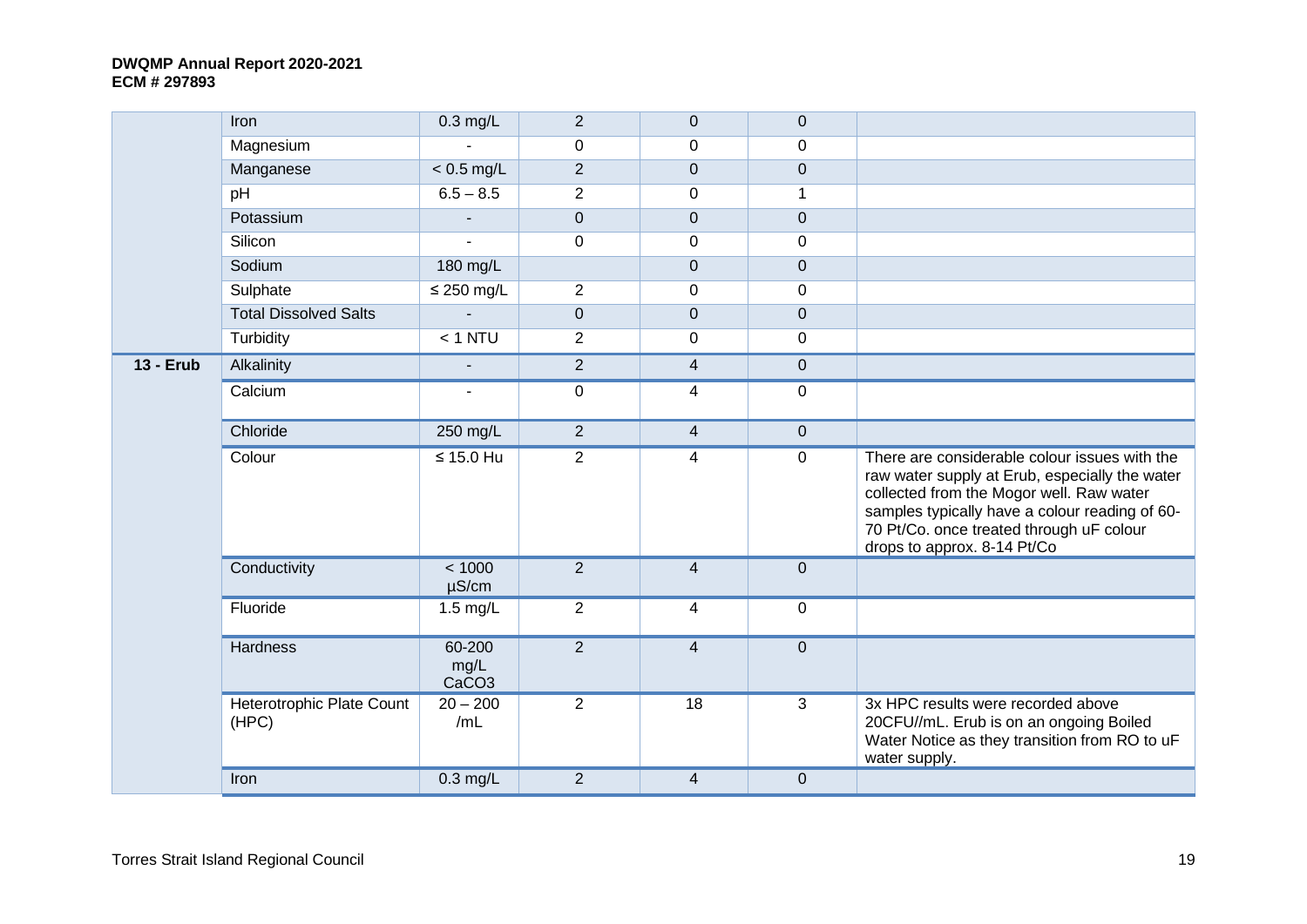|                 | Magnesium                          | $\blacksquare$                      | $\mathbf 0$    | $\overline{4}$ | $\mathbf 0$    |                                                                                                                                                                                                                              |
|-----------------|------------------------------------|-------------------------------------|----------------|----------------|----------------|------------------------------------------------------------------------------------------------------------------------------------------------------------------------------------------------------------------------------|
|                 | Manganese                          | $< 0.5$ mg/L                        | $\overline{2}$ | $\pmb{0}$      | $\mathbf 0$    |                                                                                                                                                                                                                              |
|                 | pH                                 | $6.5 - 8.5$                         | $\overline{2}$ | $\overline{4}$ | $\mathbf 0$    |                                                                                                                                                                                                                              |
|                 | Potassium                          | $\blacksquare$                      | $\pmb{0}$      | $\overline{4}$ | $\pmb{0}$      |                                                                                                                                                                                                                              |
|                 | Silicon                            | $\blacksquare$                      | $\pmb{0}$      | $\overline{4}$ | $\pmb{0}$      |                                                                                                                                                                                                                              |
|                 | Sodium                             | 180 mg/L                            |                | $\overline{4}$ | $\pmb{0}$      |                                                                                                                                                                                                                              |
|                 | Sulphate                           | $\leq$ 250 mg/L                     | $\overline{2}$ | $\overline{4}$ | $\mathbf 0$    |                                                                                                                                                                                                                              |
|                 | <b>Total Dissolved Salts</b>       | $\blacksquare$                      | $\mathbf 0$    | $\overline{0}$ | $\pmb{0}$      |                                                                                                                                                                                                                              |
|                 | Turbidity                          | $< 1$ NTU                           | $\overline{2}$ | $\overline{4}$ | 0              |                                                                                                                                                                                                                              |
| <b>15 - Mer</b> | Alkalinity                         | $\blacksquare$                      | $\overline{2}$ | $\overline{2}$ | $\pmb{0}$      |                                                                                                                                                                                                                              |
|                 | Calcium                            | $\mathbf{r}$                        | $\mathbf 0$    | $\overline{2}$ | 0              |                                                                                                                                                                                                                              |
|                 | Chloride                           | 250 mg/L                            | $\overline{2}$ | $\overline{2}$ | $\mathbf{1}$   | 1x result of 260mg/L                                                                                                                                                                                                         |
|                 | Colour                             | $\leq 15.0$ Hu                      | $\overline{2}$ | $\mathbf{1}$   | $\pmb{0}$      |                                                                                                                                                                                                                              |
|                 | Conductivity                       | < 1000<br>$\mu$ S/cm                | $\overline{2}$ | $\overline{2}$ | $\pmb{0}$      |                                                                                                                                                                                                                              |
|                 | Fluoride                           | $1.5$ mg/L                          | $\overline{2}$ | $\overline{2}$ | $\mathbf 0$    |                                                                                                                                                                                                                              |
|                 | <b>Hardness</b>                    | 60-200<br>mg/L<br>CaCO <sub>3</sub> | $\overline{2}$ | $\overline{2}$ | $\overline{0}$ |                                                                                                                                                                                                                              |
|                 | Heterotrophic Plate Count<br>(HPC) | $20 - 200$<br>/mL                   | $\overline{2}$ | 25             | 9              | Mer water supply results in a HPC above<br>20CFU/mL approx. 50% of the time. We<br>anticipate that this will decrease now that<br>water shutoff is no longer happening 3 times a<br>day and pipelines are constantly primed. |
|                 | Iron                               | $0.3$ mg/L                          | $\overline{2}$ | $\overline{2}$ | $\pmb{0}$      |                                                                                                                                                                                                                              |
|                 | Magnesium                          |                                     | $\mathbf 0$    | 1              | 0              |                                                                                                                                                                                                                              |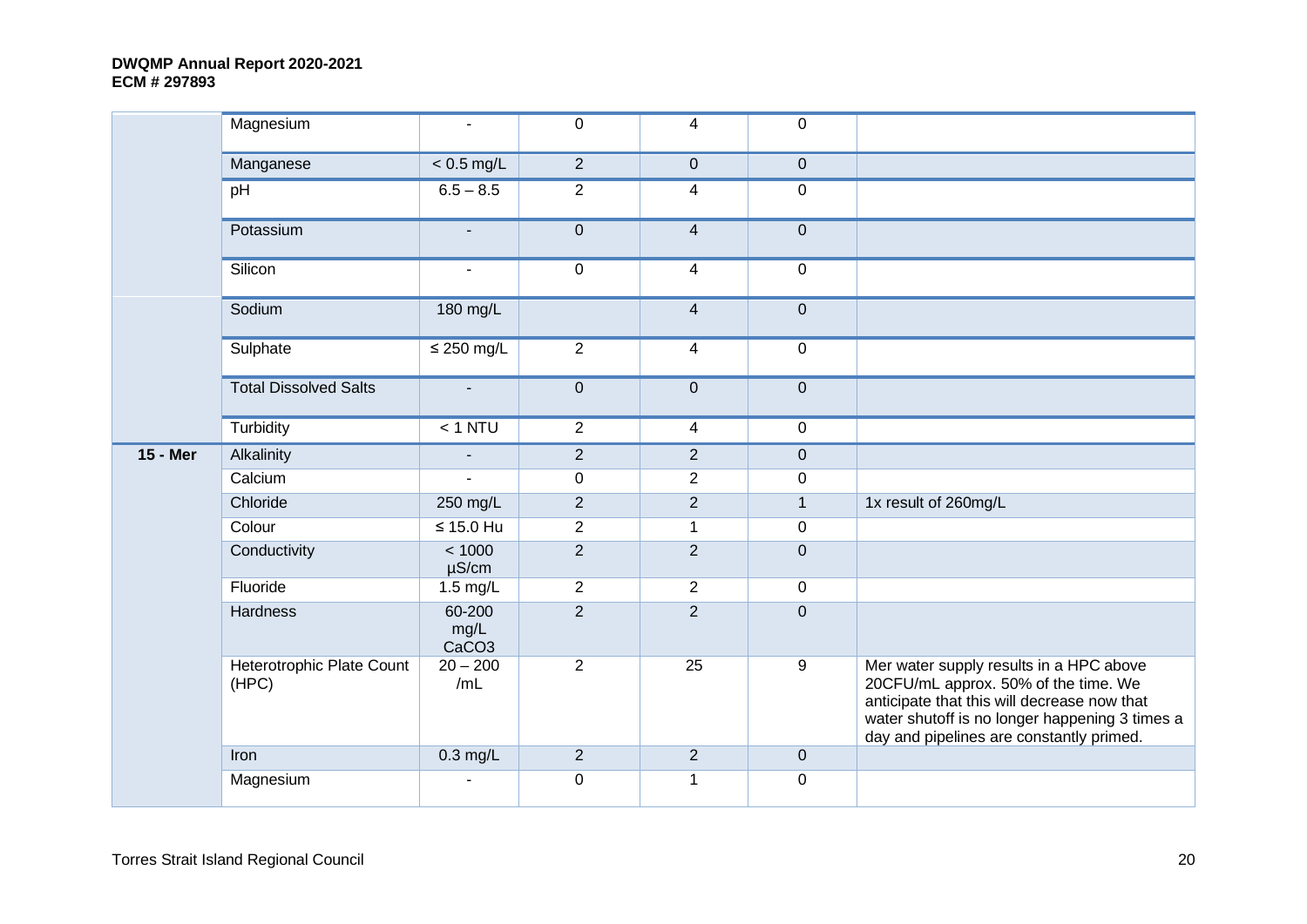| Manganese                    | $< 0.5$ mg/L             | $\overline{2}$ | C              | 0        |                                                            |
|------------------------------|--------------------------|----------------|----------------|----------|------------------------------------------------------------|
| pH                           | $6.5 - 8.5$              | 2              | 2              |          |                                                            |
| Potassium                    | $\overline{\phantom{a}}$ | $\mathbf 0$    | $\overline{2}$ | 0        |                                                            |
| Silicon                      |                          | 0              | ົ              | 0        |                                                            |
| Sodium                       | 180 mg/L                 |                | $\mathcal{P}$  | 0        |                                                            |
| Sulphate                     | $\leq$ 250 mg/L          | 2              | C              | $\Omega$ |                                                            |
| <b>Total Dissolved Salts</b> |                          | $\overline{0}$ | 0              | $\Omega$ |                                                            |
| Turbidity                    | $<$ 1 NTU                | 2              | C              | 0        |                                                            |
|                              |                          |                |                |          | *(i.e. ADWG health guideline value) **(per approved DWQMP) |

Interim facilities for monitoring and testing were established to mitigate impacts to water services during the Covid-19 pandemic. Due to logistical issues the six-monthly testing for Ugar have not been included. The testing has been re-scheduled for Ugar.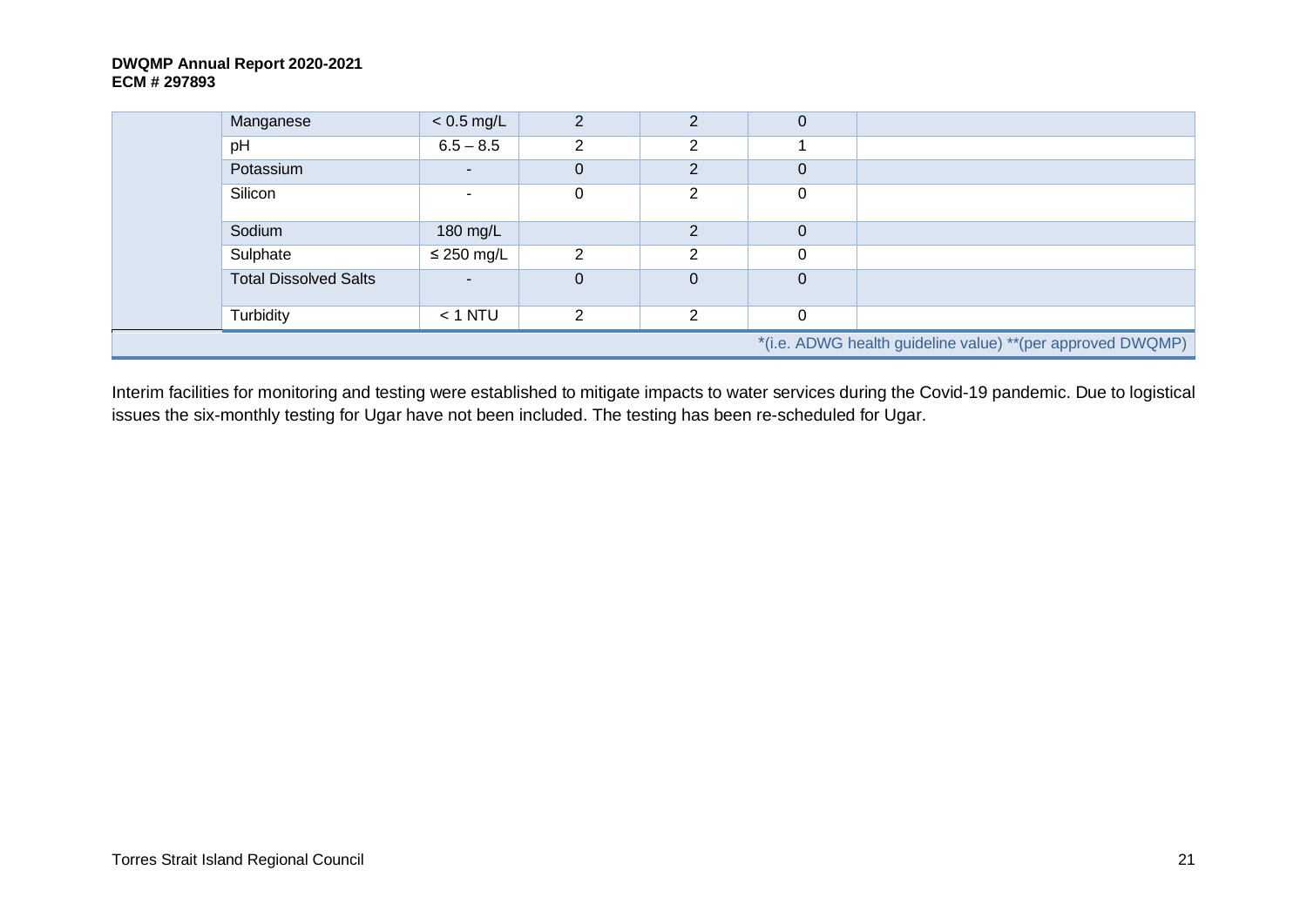### **E. coli Results**

Table 5 below summarises the E. coli results for the year to June 2020. Compliance is similar, with 12 out of the 15 schemes having 100% of samples complying at the end of the year which is comparable to 13 out of 15 in 2019 and an improvement on 11 in 2018 and 9 in 2017.

#### **Table 5: E. coli Testing Results**

| <b>Drinking Water Scheme</b>                                              |      | 01 - Boigu                                                                                     |      |                |                |      |                          |      |          |                |      |                |
|---------------------------------------------------------------------------|------|------------------------------------------------------------------------------------------------|------|----------------|----------------|------|--------------------------|------|----------|----------------|------|----------------|
| Year                                                                      |      | 2020 - 2021                                                                                    |      |                |                |      |                          |      |          |                |      |                |
| <b>Month</b>                                                              | Jul  | Feb<br>May<br><b>Sep</b><br><b>Nov</b><br>Oct<br>Apr<br><b>Mar</b><br>Jun<br>Dec<br>Jan<br>Aug |      |                |                |      |                          |      |          |                |      |                |
| No. of samples collected                                                  |      | $\overline{2}$                                                                                 | 3    | 4              | ხ              | 6    | $\overline{\phantom{a}}$ | 8    | 9        | 10             | 11   | 12             |
| No. of samples collected in which E.<br>coli is detected (i.e. a failure) | 5    | $\mathbf 0$                                                                                    | 5    | 5              |                | 5    | $\overline{0}$           | 5    | 5        | 0              | 5    | 5              |
| No. of samples collected in previous<br>12 month period                   |      | $\mathbf 0$                                                                                    | 0    | 0              |                | 0    | $\overline{0}$           |      | $\Omega$ | 0              | 0    | $\mathbf 0$    |
| No. of failures for previous 12 month<br>period                           | 40   | 40                                                                                             | 40   | 45             | 40             | 45   | 40                       | 45   | 45       | 40             | 40   | 40             |
| % of samples that comply                                                  | 0    | $\overline{0}$                                                                                 | 0    | $\overline{0}$ | $\overline{0}$ | 0    | $\overline{0}$           | 0    | $\Omega$ | $\overline{0}$ | 0    | $\overline{0}$ |
| <b>Compliance with 98% annual value</b>                                   | 100% | 100%                                                                                           | 100% | 100%           | 100%           | 100% | 100%                     | 100% | 100%     | 100%           | 100% | 100%           |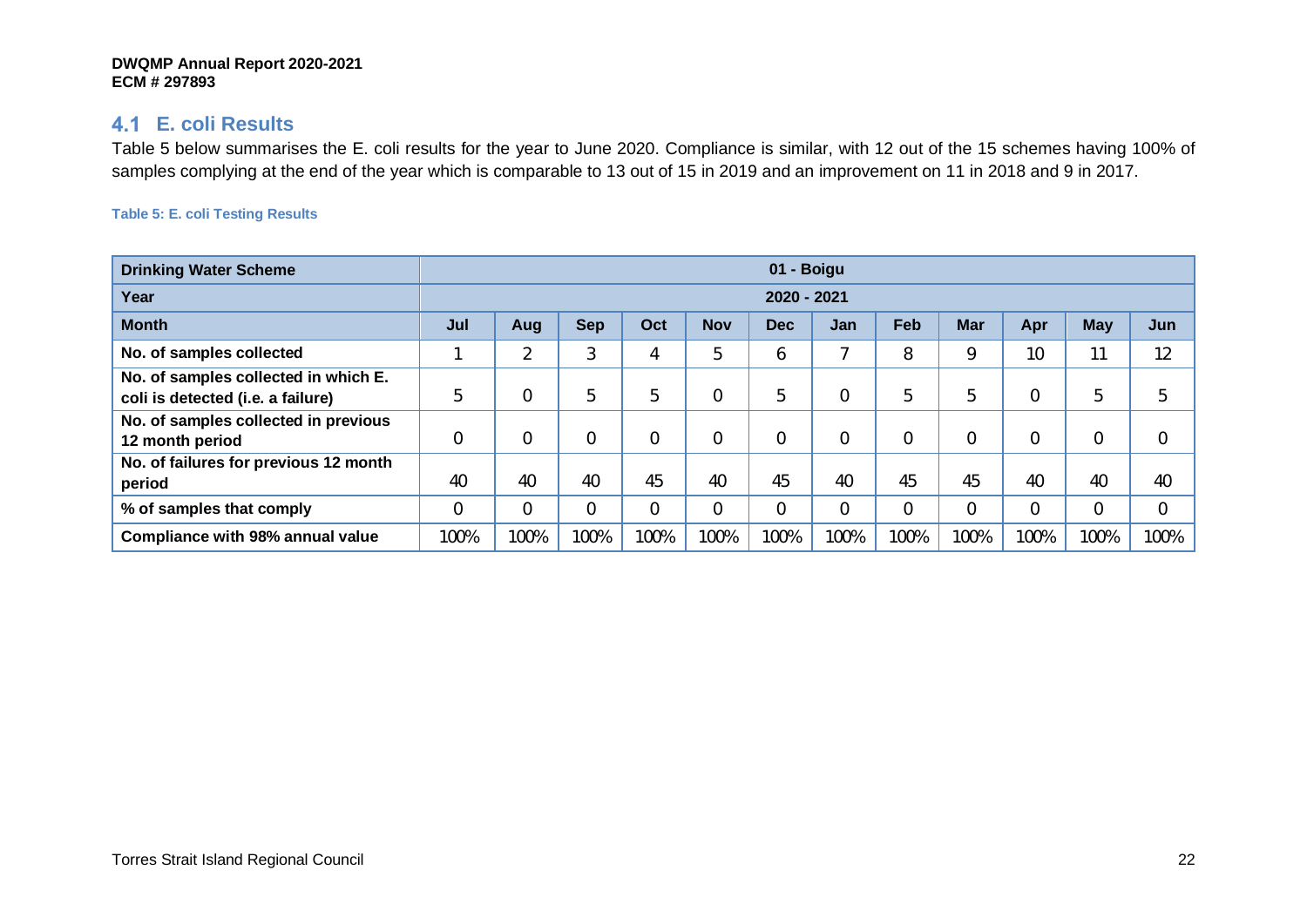| <b>Drinking Water Scheme</b>                                              |           |                                                                                                       |           |           |      | 02 - Dauan |                |      |                |                |      |                |
|---------------------------------------------------------------------------|-----------|-------------------------------------------------------------------------------------------------------|-----------|-----------|------|------------|----------------|------|----------------|----------------|------|----------------|
| Year                                                                      |           | 2020 - 2021                                                                                           |           |           |      |            |                |      |                |                |      |                |
| <b>Month</b>                                                              | Jul       | Feb<br><b>Sep</b><br>Oct<br><b>Nov</b><br><b>Mar</b><br>May<br>Jun<br>Dec<br>Apr<br><b>Jan</b><br>Aug |           |           |      |            |                |      |                |                |      |                |
| No. of samples collected                                                  | 5         | 5                                                                                                     |           | 5         | 5    | 0          | $\overline{0}$ |      | 5              | $\overline{0}$ | 0    | $\overline{0}$ |
| No. of samples collected in which E.<br>coli is detected (i.e. a failure) |           | $\overline{0}$                                                                                        | 0         | 0         | 0    | 0          | $\overline{0}$ |      | 0              | $\overline{0}$ | 0    | $\overline{0}$ |
| No. of samples collected in previous<br>12 month period                   | 36        | 41                                                                                                    | 41        | 43        | 44   | 44         | 39             | 35   | 35             | 35             | 30   | 25             |
| No. of failures for previous 12 month<br>period                           |           |                                                                                                       |           |           | 0    | 0          | $\overline{0}$ |      | $\overline{0}$ | $\overline{0}$ | 0    | $\overline{0}$ |
| % of samples that comply                                                  | 97%       | 98%                                                                                                   | 98%       | 98%       | 100% | 100%       | 100%           | 100% | 100%           | 100%           | 100% | 100%           |
| <b>Compliance with 98% annual value</b>                                   | <b>No</b> | <b>No</b>                                                                                             | <b>No</b> | <b>No</b> | Yes  | Yes        | Yes            | Yes  | Yes            | Yes            | Yes  | Yes            |

| <b>Drinking Water Scheme</b>                                              |             | 03 - Saibai    |            |                |            |      |                |      |                |                |            |                |
|---------------------------------------------------------------------------|-------------|----------------|------------|----------------|------------|------|----------------|------|----------------|----------------|------------|----------------|
| Year                                                                      |             | 2020 - 2021    |            |                |            |      |                |      |                |                |            |                |
| <b>Month</b>                                                              | Jul         | Aug            | <b>Sep</b> | Oct            | <b>Nov</b> | Dec  | Jan            | Feb  | <b>Mar</b>     | Apr            | <b>May</b> | Jun            |
| No. of samples collected                                                  | 5           | 0              |            | 5              |            | 5    | $\overline{0}$ | 5    | 5              | 0              | 5          | 5              |
| No. of samples collected in which E. coli<br>is detected (i.e. a failure) | $\mathbf 0$ | $\mathbf 0$    |            | $\overline{0}$ |            | 0    | $\overline{0}$ |      | $\overline{0}$ | $\overline{0}$ | 0          | $\overline{0}$ |
| No. of samples collected in previous 12<br>month period                   | 34          | 34             | 34         | 35             | 30         | 30   | 30             | 35   | 40             | 35             | 35         | 40             |
| No. of failures for previous 12 month<br>period                           | C           | $\overline{0}$ |            | 0              |            | 0    | $\overline{0}$ |      | $\overline{0}$ | 0              | 0          | $\overline{0}$ |
| % of samples that comply                                                  | 100%        | 100%           | 100%       | 100%           | 100%       | 100% | 100%           | 100% | 100%           | 100%           | 100%       | 100%           |
| Compliance with 98% annual value                                          | Yes         | Yes            | Yes        | Yes            | Yes        | Yes  | Yes            | Yes  | Yes            | Yes            | Yes        | Yes            |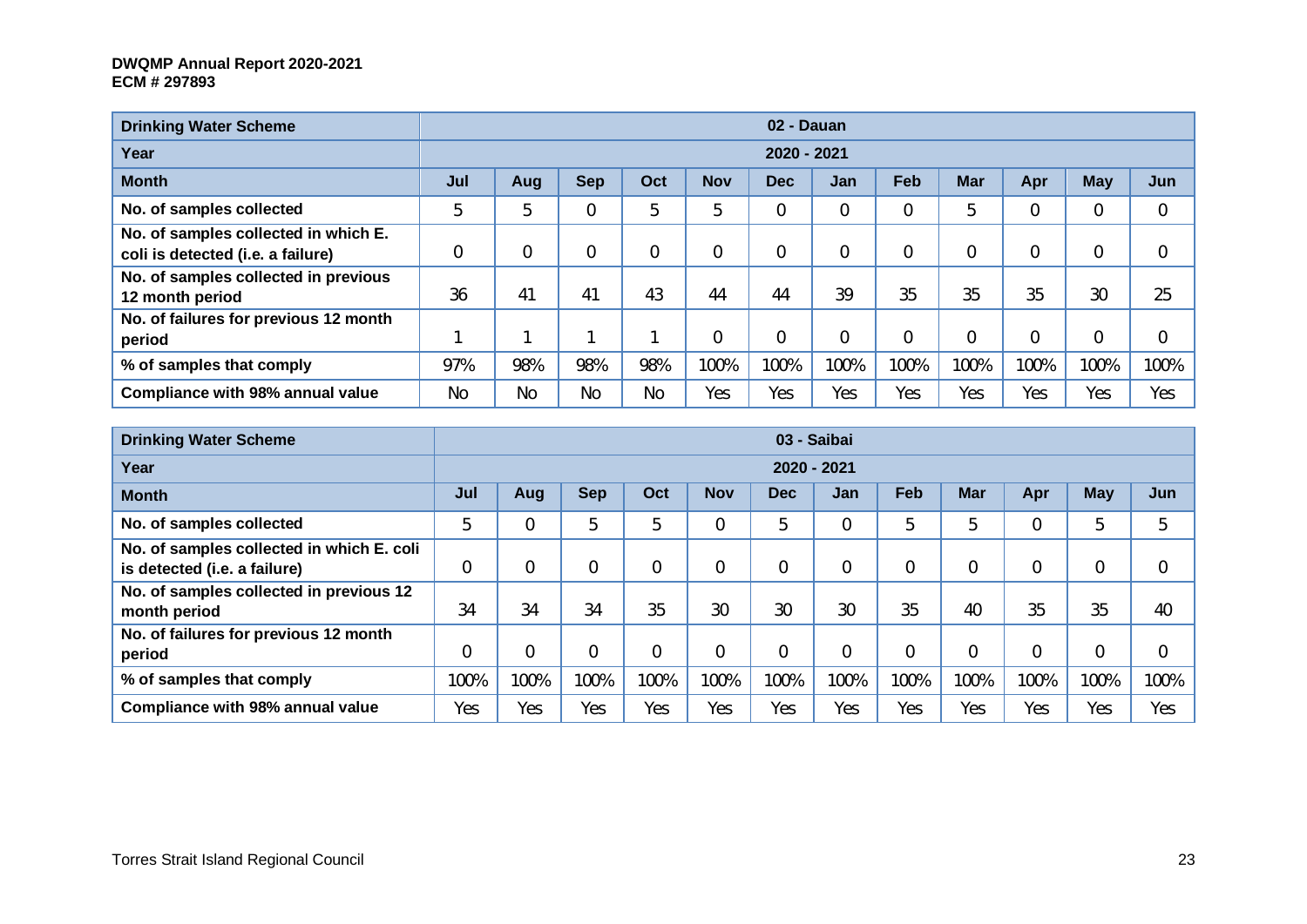| <b>Drinking Water Scheme</b>                                              |      |                |            |      |            |                | 04 - Mabuiag   |      |            |      |      |                |
|---------------------------------------------------------------------------|------|----------------|------------|------|------------|----------------|----------------|------|------------|------|------|----------------|
| Year                                                                      |      |                |            |      |            | $2020 - 2021$  |                |      |            |      |      |                |
| <b>Month</b>                                                              | Jul  | Aug            | <b>Sep</b> | Oct  | <b>Nov</b> | <b>Dec</b>     | <b>Jan</b>     | Feb  | <b>Mar</b> | Apr  | May  | Jun            |
| No. of samples collected                                                  | 5    | $\overline{0}$ | b          |      | 5          | 5              | $\mathbf 0$    |      | 5          | 5    | 0    | 5              |
| No. of samples collected in which E. coli<br>is detected (i.e. a failure) | 0    | 0              |            | 0    | 0          | $\overline{0}$ | $\overline{0}$ |      | 0          | 0    | 0    | $\overline{0}$ |
| No. of samples collected in previous 12<br>month period                   | 29   | 29             | 34         | 29   | 34         | 34             | 29             | 29   | 34         | 35   | 30   | 35             |
| No. of failures for previous 12 month<br>period                           | 0    | $\mathbf 0$    |            |      | 0          | $\mathbf 0$    | $\overline{0}$ |      | 0          | 0    | 0    | 0              |
| % of samples that comply                                                  | 100% | 100%           | 100%       | 100% | 100%       | 100%           | 100%           | 100% | 100%       | 100% | 100% | 100%           |
| Compliance with 98% annual value                                          | Yes  | Yes            | Yes        | Yes  | Yes        | Yes            | Yes            | Yes  | Yes        | Yes  | Yes  | Yes            |

| <b>Drinking Water Scheme</b>                                              |      |             |            |      |                |               | 06 - Kubin     |      |            |      |            |             |
|---------------------------------------------------------------------------|------|-------------|------------|------|----------------|---------------|----------------|------|------------|------|------------|-------------|
| Year                                                                      |      |             |            |      |                | $2020 - 2021$ |                |      |            |      |            |             |
| <b>Month</b>                                                              | Jul  | Aug         | <b>Sep</b> | Oct  | <b>Nov</b>     | <b>Dec</b>    | Jan            | Feb  | <b>Mar</b> | Apr  | <b>May</b> | Jun         |
| No. of samples collected                                                  | 5    | $\mathbf 0$ | 5          | 0    | 5              | 5             | 0              | 5    | 5          | 0    | 5          | 5           |
| No. of samples collected in which E. coli<br>is detected (i.e. a failure) | 0    | $\mathbf 0$ |            | 0    | $\overline{0}$ |               | $\mathbf 0$    |      | 0          | 0    | 0          | $\mathbf 0$ |
| No. of samples collected in previous 12<br>month period                   | 35   | 35          | 40         | 35   | 35             | 35            | 30             | 35   | 35         | 30   | 35         | 40          |
| No. of failures for previous 12 month<br>period                           | 0    | 0           |            | 0    | $\overline{0}$ |               | $\overline{0}$ |      | 0          | 0    |            | $\mathbf 0$ |
| % of samples that comply                                                  | 100% | 100%        | 100%       | 100% | 100%           | 100%          | 100%           | 100% | 100%       | 100% | 100%       | 100%        |
| Compliance with 98% annual value                                          | Yes  | Yes         | Yes        | Yes  | Yes            | Yes           | Yes            | Yes  | Yes        | Yes  | Yes        | Yes         |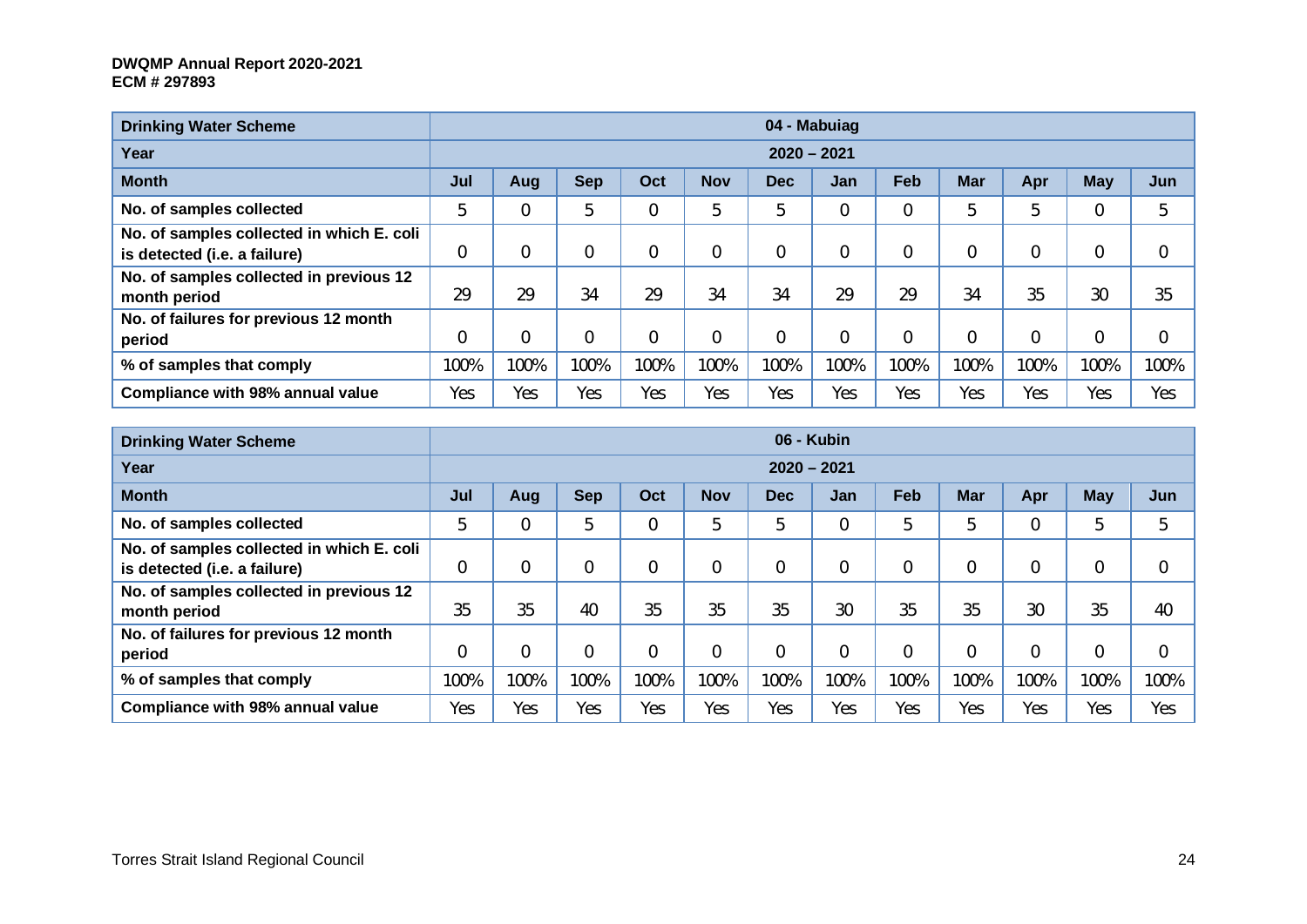| <b>Drinking Water Scheme</b>                                              |      |                |            |                |            | 05 - Badu   |                |      |                |      |      |                |
|---------------------------------------------------------------------------|------|----------------|------------|----------------|------------|-------------|----------------|------|----------------|------|------|----------------|
| Year                                                                      |      |                |            |                |            | 2020 - 2021 |                |      |                |      |      |                |
| <b>Month</b>                                                              | Jul  | Aug            | <b>Sep</b> | Oct            | <b>Nov</b> | <b>Dec</b>  | Jan            | Feb  | <b>Mar</b>     | Apr  | May  | Jun            |
| No. of samples collected                                                  |      | 5              | 5          | $\overline{0}$ | 5          | 5           | $\overline{0}$ | 5    | 5              | 5    | 5    | 5              |
| No. of samples collected in which E.<br>coli is detected (i.e. a failure) |      | $\overline{0}$ | 0          | 0              |            | 0           | 0              |      | 0              | 0    | 0    | $\overline{0}$ |
| No. of samples collected in previous<br>12 month period                   | 35   | 40             | 45         | 40             | 45         | 45          | 40             | 40   | 40             | 40   | 40   | 45             |
| No. of failures for previous 12 month<br>period                           |      | $\overline{0}$ | 0          | 0              |            | 0           | $\overline{0}$ |      | $\overline{0}$ | 0    | 0    | $\overline{0}$ |
| % of samples that comply                                                  | 100% | 100%           | 100%       | 100%           | 100%       | 100%        | 100%           | 100% | 100%           | 100% | 100% | 100%           |
| <b>Compliance with 98% annual value</b>                                   | Yes  | Yes            | Yes        | Yes            | Yes        | Yes         | Yes            | Yes  | Yes            | Yes  | Yes  | Yes            |

| <b>Drinking Water Scheme</b>                                              |                |      |            |      |                |               | 07 - St Pauls |      |            |     |             |     |
|---------------------------------------------------------------------------|----------------|------|------------|------|----------------|---------------|---------------|------|------------|-----|-------------|-----|
| Year                                                                      |                |      |            |      |                | $2020 - 2021$ |               |      |            |     |             |     |
| <b>Month</b>                                                              | Jul            | Aug  | <b>Sep</b> | Oct  | <b>Nov</b>     | <b>Dec</b>    | Jan           | Feb  | <b>Mar</b> | Apr | <b>May</b>  | Jun |
| No. of samples collected                                                  | 5              | 0    |            |      | 5              | 5             | 0             | 5    | 5          | 0   | 5           | 5   |
| No. of samples collected in which E. coli<br>is detected (i.e. a failure) | $\overline{0}$ | 0    |            |      | 0              | 0             | $\mathbf 0$   | 0    |            | 0   | $\mathbf 0$ |     |
| No. of samples collected in previous 12<br>month period                   | 35             | 35   | 35         | 30   | 30             | 35            | 30            | 35   | 35         | 30  | 30          | 35  |
| No. of failures for previous 12 month<br>period                           | $\overline{0}$ | 0    |            |      | $\overline{0}$ | 0             | 0             | 0    |            |     |             |     |
| % of samples that comply                                                  | 100%           | 100% | 100%       | 100% | 100%           | 100%          | 100%          | 100% | 97%        | 97% | 97%         | 97% |
| Compliance with 98% annual value                                          | Yes            | Yes  | Yes        | Yes  | Yes            | Yes           | Yes           | Yes  | <b>No</b>  | No  | <b>No</b>   | No  |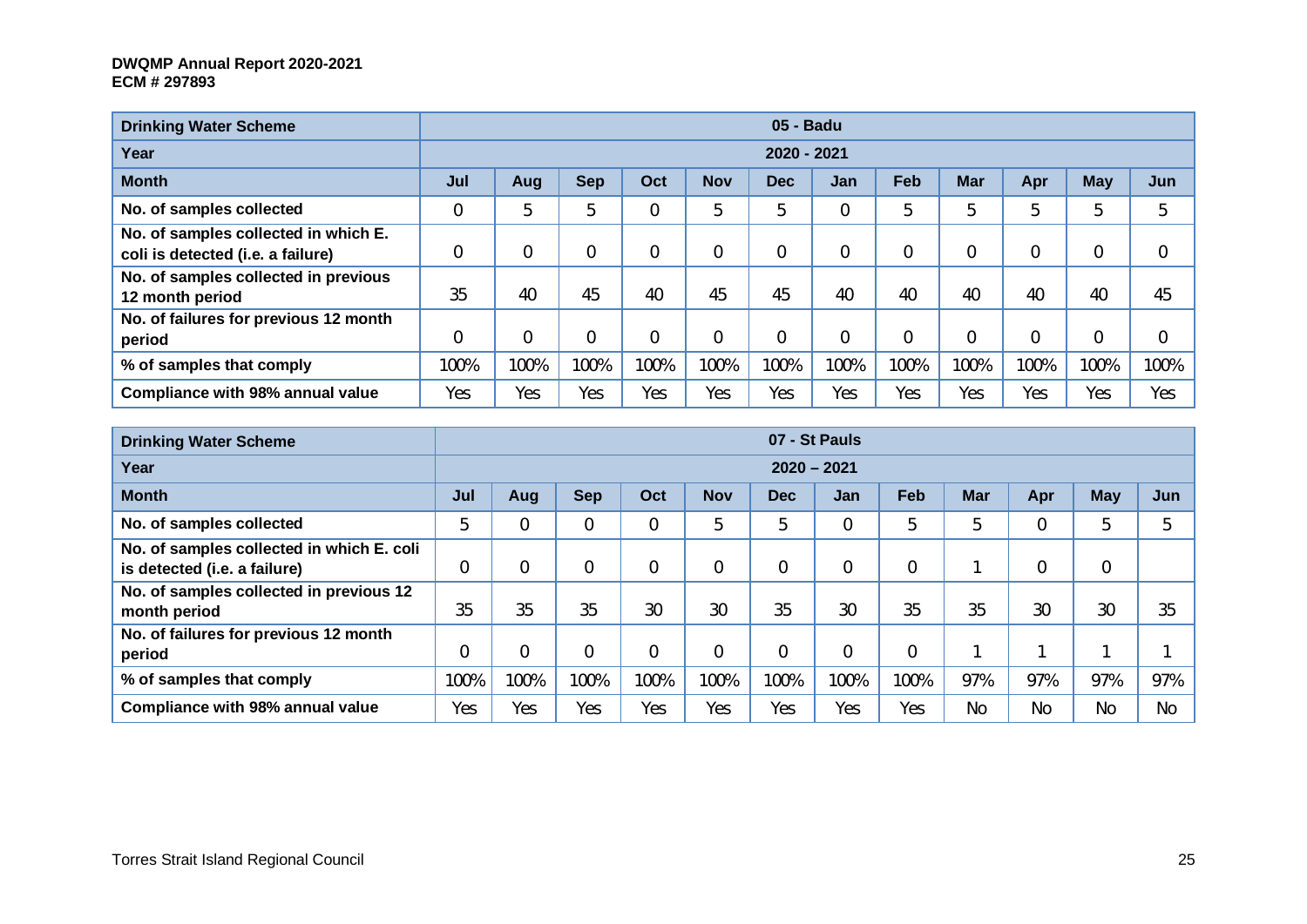| <b>Drinking Water Scheme</b>                                              |      |                |            |          |                |               | 08 - Hammond   |      |                |                |      |                |
|---------------------------------------------------------------------------|------|----------------|------------|----------|----------------|---------------|----------------|------|----------------|----------------|------|----------------|
| Year                                                                      |      |                |            |          |                | $2020 - 2021$ |                |      |                |                |      |                |
| <b>Month</b>                                                              | Jul  | Aug            | <b>Sep</b> | Oct      | <b>Nov</b>     | <b>Dec</b>    | Jan            | Feb  | <b>Mar</b>     | Apr            | May  | Jun            |
| No. of samples collected                                                  | 5    | $\overline{0}$ |            | $\Omega$ | 5              | 5             | 5              | b    | 0              | 5              | 0    | 5              |
| No. of samples collected in which E. coli<br>is detected (i.e. a failure) | 0    | 0              |            | $\Omega$ | 0              | 0             | $\overline{0}$ |      | 0              | 0              | 0    | $\overline{0}$ |
| No. of samples collected in previous 12<br>month period                   | 14   | 14             | 14         | 14       | 19             | 24            | 29             | 34   | 29             | 30             | 30   | 35             |
| No. of failures for previous 12 month<br>period                           | 0    | $\mathbf 0$    |            | $\Omega$ | $\overline{0}$ | 0             | $\mathbf 0$    |      | $\overline{0}$ | $\overline{0}$ | 0    | 0              |
| % of samples that comply                                                  | 100% | 100%           | 100%       | 100%     | 100%           | 100%          | 100%           | 100% | 100%           | 100%           | 100% | 100%           |
| Compliance with 98% annual value                                          | Yes  | Yes            | Yes        | Yes      | Yes            | Yes           | Yes            | Yes  | Yes            | Yes            | Yes  | Yes            |

| <b>Drinking Water Scheme</b>              |      |             |            |      |            |               | 09 - Iama      |      |            |                |            |                |
|-------------------------------------------|------|-------------|------------|------|------------|---------------|----------------|------|------------|----------------|------------|----------------|
| Year                                      |      |             |            |      |            | $2020 - 2021$ |                |      |            |                |            |                |
| <b>Month</b>                              | Jul  | Aug         | <b>Sep</b> | Oct  | <b>Nov</b> | <b>Dec</b>    | Jan            | Feb  | <b>Mar</b> | Apr            | <b>May</b> | Jun            |
| No. of samples collected                  |      | 0           |            | 0    | 5          | 5             | $\overline{0}$ | 5    | 0          | 5              | 0          | 5              |
| No. of samples collected in which E. coli |      |             |            |      |            |               |                |      |            |                |            |                |
| is detected (i.e. a failure)              | 0    | $\mathbf 0$ |            | 0    | 0          | 0             | $\overline{0}$ |      | 0          | $\overline{0}$ | 0          | $\mathbf 0$    |
| No. of samples collected in previous 12   |      |             |            |      |            |               |                |      |            |                |            |                |
| month period                              | 35   | 35          | 35         | 30   | 30         | 30            | 30             | 30   | 30         | 30             | 25         | 30             |
| No. of failures for previous 12 month     |      |             |            |      |            |               |                |      |            |                |            |                |
| period                                    |      | $\mathbf 0$ |            | 0    |            | 0             | $\mathbf 0$    |      | 0          | $\overline{0}$ | 0          | $\overline{0}$ |
| % of samples that comply                  | 100% | 100%        | 100%       | 100% | 100%       | 100%          | 100%           | 100% | 100%       | 100%           | 100%       | 100%           |
| <b>Compliance with 98% annual value</b>   | Yes  | Yes         | Yes        | Yes  | Yes        | Yes           | Yes            | Yes  | Yes        | Yes            | Yes        | Yes            |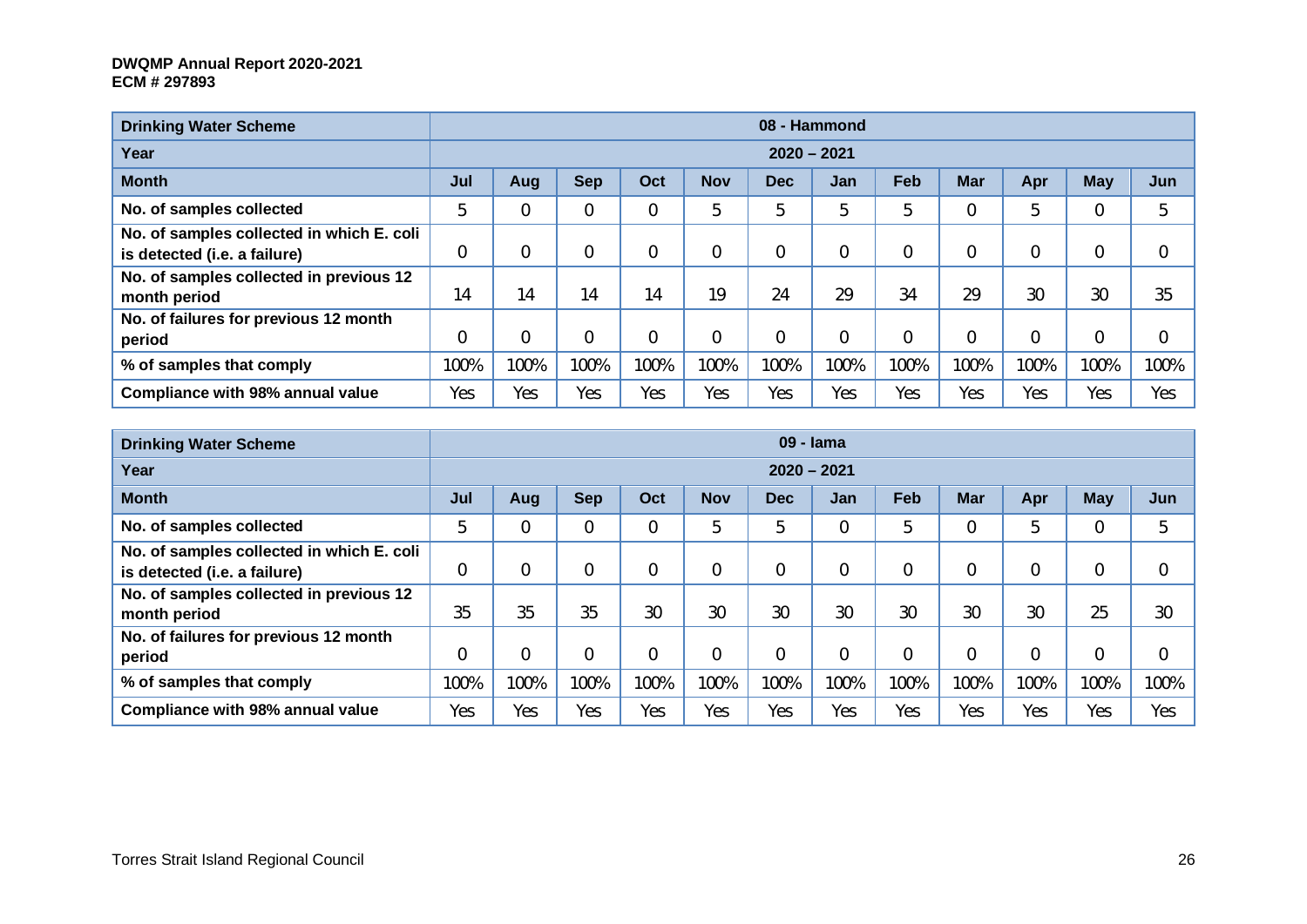| <b>Drinking Water Scheme</b>                                              |             |      |            |      |            |               | 10 - Warraber  |      |            |      |             |             |
|---------------------------------------------------------------------------|-------------|------|------------|------|------------|---------------|----------------|------|------------|------|-------------|-------------|
| Year                                                                      |             |      |            |      |            | $2020 - 2021$ |                |      |            |      |             |             |
| <b>Month</b>                                                              | Jul         | Aug  | <b>Sep</b> | Oct  | <b>Nov</b> | <b>Dec</b>    | <b>Jan</b>     | Feb  | <b>Mar</b> | Apr  | <b>May</b>  | Jun         |
| No. of samples collected                                                  | 5           |      | 5          | 5    | 0          | 5             | $\overline{0}$ | .5   | 0          |      | $\mathbf 0$ | 5           |
| No. of samples collected in which E. coli<br>is detected (i.e. a failure) | $\mathbf 0$ |      | 0          |      | 0          | 0             | $\mathbf{0}$   |      | 0          |      | 0           | $\mathbf 0$ |
| No. of samples collected in previous 12<br>month period                   | 45          | 45   | 50         | 50   | 45         | 45            | 40             | 40   | 40         | 35   | 30          | 30          |
| No. of failures for previous 12 month<br>period                           | $\mathbf 0$ |      | 0          |      | 0          | 0             | $\overline{0}$ |      | 0          |      | 0           | 0           |
| % of samples that comply                                                  | 100%        | 100% | 100%       | 100% | 100%       | 100%          | 100%           | 100% | 100%       | 100% | 100%        | 100%        |
| Compliance with 98% annual value                                          | Yes         | Yes  | Yes        | Yes  | Yes        | Yes           | Yes            | Yes  | Yes        | Yes  | Yes         | Yes         |

| <b>Drinking Water Scheme</b>                                              |      |      |            |                |            |             | 11 - Poruma    |      |            |                |            |             |
|---------------------------------------------------------------------------|------|------|------------|----------------|------------|-------------|----------------|------|------------|----------------|------------|-------------|
| Year                                                                      |      |      |            |                |            |             | $2020 - 2021$  |      |            |                |            |             |
| <b>Month</b>                                                              | Jul  | Aug  | <b>Sep</b> | Oct            | <b>Nov</b> | Dec         | Jan            | Feb  | <b>Mar</b> | Apr            | <b>May</b> | Jun         |
| No. of samples collected                                                  | 5    |      | 5          | 0              | 5          | 5           | 5              | 5    | 0          | 5              | 5          | 5           |
| No. of samples collected in which E. coli<br>is detected (i.e. a failure) | 0    |      | 0          | $\overline{0}$ |            | $\mathbf 0$ | 0              | 0    | $\Omega$   | $\overline{0}$ | 0          | $\mathbf 0$ |
| No. of samples collected in previous 12<br>month period                   | 40   | 40   | 45         | 40             | 45         | 45          | 45             | 50   | 45         | 45             | 45         | 45          |
| No. of failures for previous 12 month<br>period                           | 0    |      | 0          | $\overline{0}$ |            | $\mathbf 0$ | $\overline{0}$ | 0    | $\Omega$   | $\overline{0}$ | 0          | $\mathbf 0$ |
| % of samples that comply                                                  | 100% | 100% | 100%       | 100%           | 100%       | 100%        | 100%           | 100% | 100%       | 100%           | 100%       | 100%        |
| Compliance with 98% annual value                                          | Yes  | Yes  | Yes        | Yes            | Yes        | Yes         | Yes            | Yes  | Yes        | Yes            | Yes        | Yes         |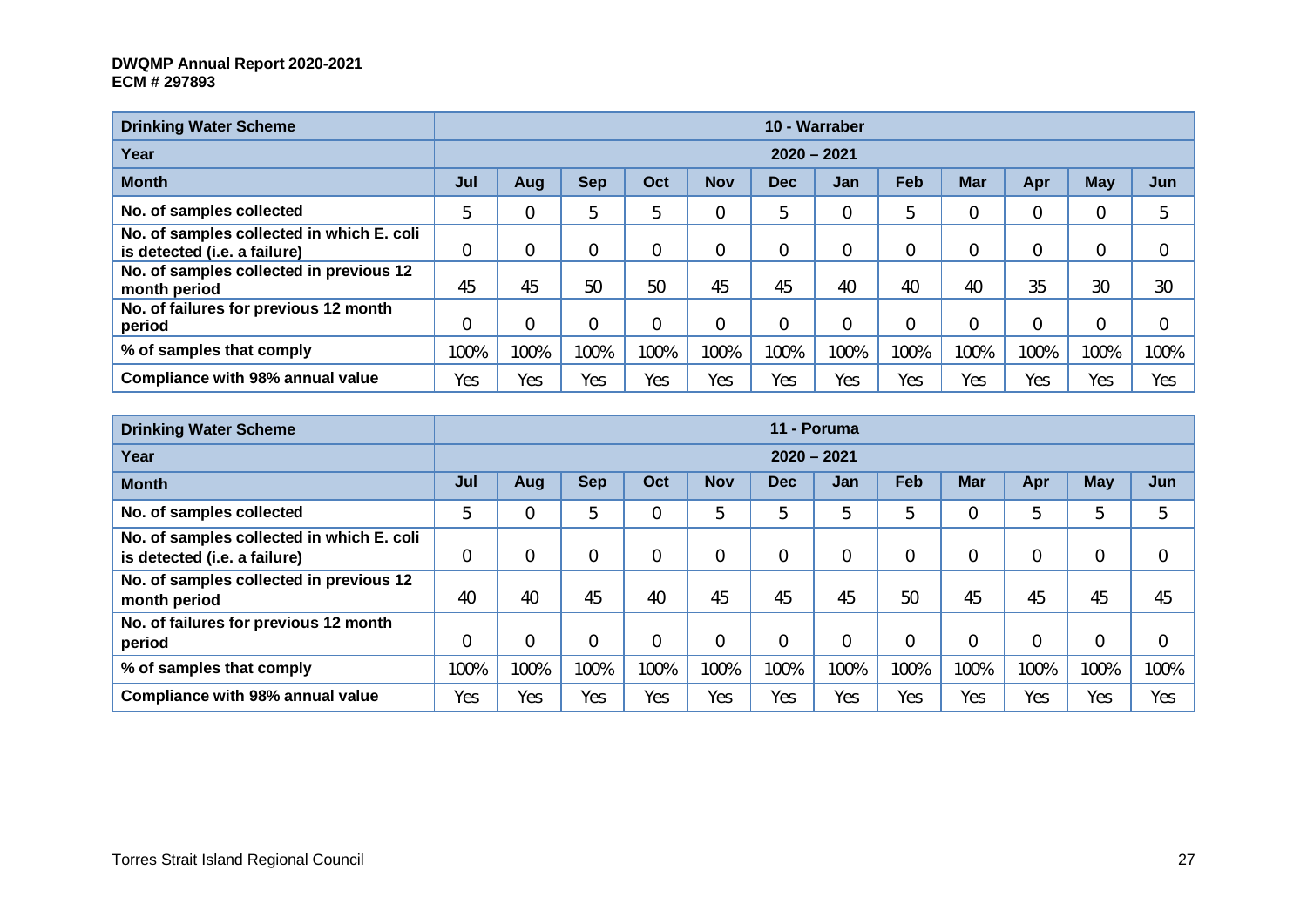| <b>Drinking Water Scheme</b>                                              |      |                |            |                |                |            | 12 - Masig     |      |            |                |      |                |
|---------------------------------------------------------------------------|------|----------------|------------|----------------|----------------|------------|----------------|------|------------|----------------|------|----------------|
| Year                                                                      |      |                |            |                |                |            | $2020 - 2021$  |      |            |                |      |                |
| <b>Month</b>                                                              | Jul  | Aug            | <b>Sep</b> | Oct            | <b>Nov</b>     | <b>Dec</b> | Jan            | Feb  | <b>Mar</b> | Apr            | May  | Jun            |
| No. of samples collected                                                  | 5    | 5              | b          | 5              | 5              | 5          | 5              | 5    | 5          | 5              | 5    | 5              |
| No. of samples collected in which E. coli<br>is detected (i.e. a failure) | 0    | $\overline{0}$ |            | $\Omega$       | $\overline{0}$ | 0          | $\overline{0}$ |      | 0          | 0              | 0    | $\overline{0}$ |
| No. of samples collected in previous 12<br>month period                   | 45   | 50             | 55         | 55             | 60             | 60         | 60             | 60   | 60         | 60             | 60   | 60             |
| No. of failures for previous 12 month<br>period                           | 0    | $\mathbf 0$    |            | $\overline{0}$ | $\overline{0}$ | 0          | $\mathbf 0$    |      | $\Omega$   | $\overline{0}$ | 0    | $\overline{0}$ |
| % of samples that comply                                                  | 100% | 100%           | 100%       | 100%           | 100%           | 100%       | 100%           | 100% | 100%       | 100%           | 100% | 100%           |
| Compliance with 98% annual value                                          | Yes  | Yes            | Yes        | Yes            | Yes            | Yes        | Yes            | Yes  | Yes        | Yes            | Yes  | Yes            |

| <b>Drinking Water Scheme</b>              |             |      |            |                |                |               | $13 - Ugar$    |            |            |                |      |                |
|-------------------------------------------|-------------|------|------------|----------------|----------------|---------------|----------------|------------|------------|----------------|------|----------------|
| Year                                      |             |      |            |                |                | $2020 - 2021$ |                |            |            |                |      |                |
| <b>Month</b>                              | Jul         | Aug  | <b>Sep</b> | Oct            | <b>Nov</b>     | <b>Dec</b>    | Jan            | <b>Feb</b> | <b>Mar</b> | Apr            | May  | Jun            |
| No. of samples collected                  | 5           | 0    | 0          | 0              | $\overline{0}$ | b             | $\mathbf 0$    |            | 0          | 5              |      | $\mathbf 0$    |
| No. of samples collected in which E. coli |             |      |            |                |                |               |                |            |            |                |      |                |
| is detected (i.e. a failure)              | $\mathbf 0$ | 0    |            | $\Omega$       | $\overline{0}$ | 0             | 0              |            | 0          | $\overline{0}$ |      | 0              |
| No. of samples collected in previous 12   |             |      |            |                |                |               |                |            |            |                |      |                |
| month period                              | 35          | 35   | 30         | 25             | 20             | 20            | 20             | 15         | 15         | 20             | 15   | 15             |
| No. of failures for previous 12 month     |             |      |            |                |                |               |                |            |            |                |      |                |
| period                                    | 0           | 0    |            | $\overline{0}$ | 0              | 0             | $\overline{0}$ |            | 0          | $\overline{0}$ |      | $\overline{0}$ |
| % of samples that comply                  | 100%        | 100% | 100%       | 100%           | 100%           | 100%          | 100%           | 100%       | 100%       | 100%           | 100% | 100%           |
| Compliance with 98% annual value          | Yes         | Yes  | Yes        | Yes            | Yes            | Yes           | Yes            | Yes        | Yes        | Yes            | Yes  | Yes            |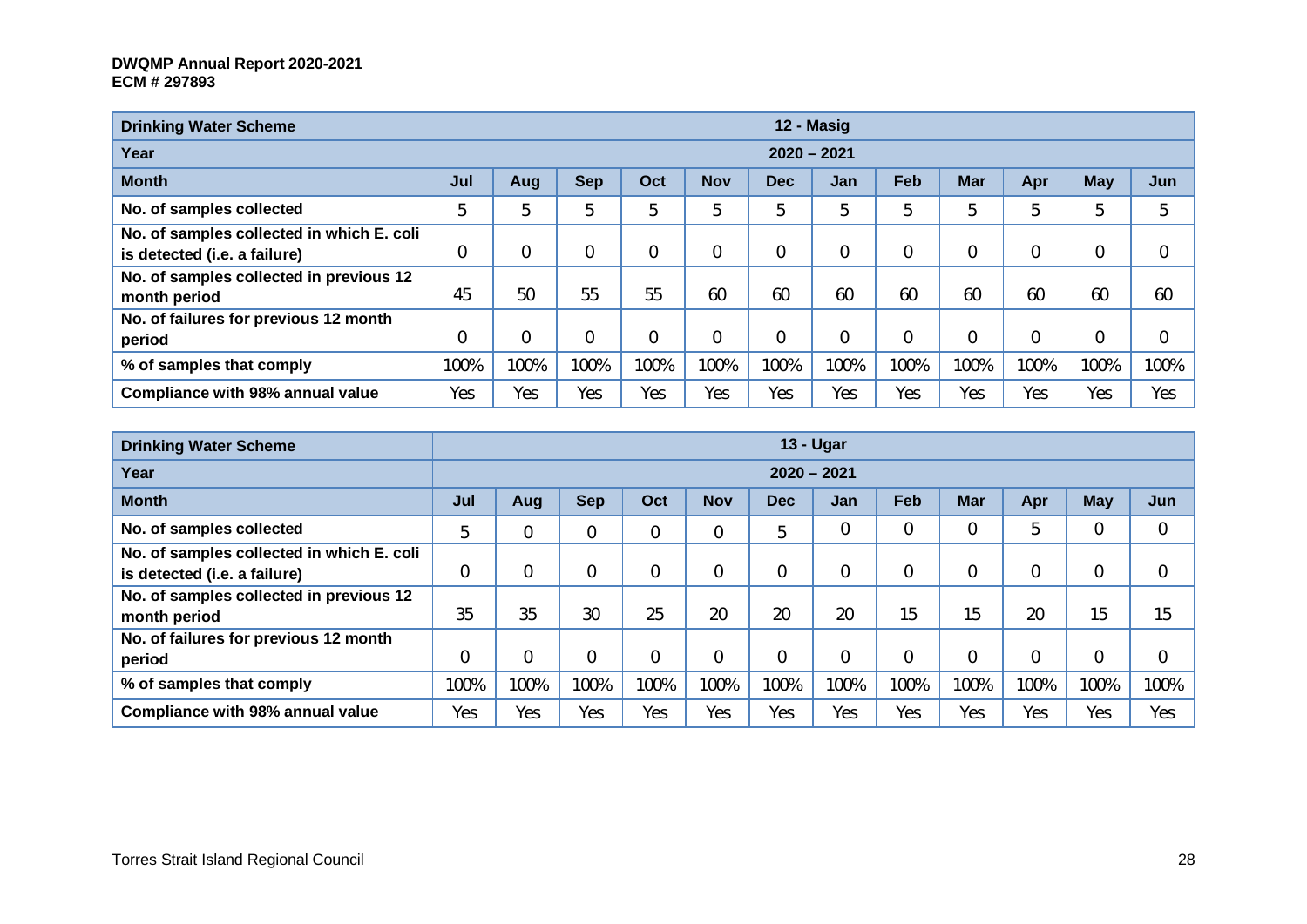| <b>Drinking Water Scheme</b>                                              |             |           |             |           |            |            | <b>14 - Erub</b> |                |            |           |           |       |
|---------------------------------------------------------------------------|-------------|-----------|-------------|-----------|------------|------------|------------------|----------------|------------|-----------|-----------|-------|
| Year                                                                      |             |           |             |           |            |            | $2020 - 2021$    |                |            |           |           |       |
| <b>Month</b>                                                              | Jul         | Aug       | <b>Sep</b>  | Oct       | <b>Nov</b> | <b>Dec</b> | <b>Jan</b>       | <b>Feb</b>     | <b>Mar</b> | Apr       | May       | Jun   |
| No. of samples collected                                                  | 0           | 5         | $\mathbf 0$ | 5         | 5          | 0          | 5                | $\overline{0}$ | 5          | 5         | 5         | 5     |
| No. of samples collected in which E.<br>coli is detected (i.e. a failure) | $\mathbf 0$ | 0         | $\Omega$    | 0         | 0          |            | ٠                | $\mathbf{0}$   | 0          | 0         | 0         | 0     |
| No. of samples collected in previous 12<br>month period                   | 35          | 40        | 35          | 35        | 35         | 35         | 40               | 35             | 35         | 35        | 35        | 40    |
| No. of failures for previous 12 month<br>period                           |             |           |             |           | 0          | 0          |                  |                |            |           |           |       |
| % of samples that comply                                                  | 97%         | 98%       | 97%         | 97%       | 100%       | 100%       | 97.5%            | 97.1%          | 97.1%      | 97.1%     | 97.1%     | 97.5% |
| Compliance with 98% annual value                                          | No          | <b>No</b> | No          | <b>No</b> | Yes        | Yes        | No               | No             | <b>No</b>  | <b>No</b> | <b>No</b> | No    |

| <b>Drinking Water Scheme</b>                                              |           |             |            |           |            |            | <b>15 - Mer</b> |            |            |           |            |           |
|---------------------------------------------------------------------------|-----------|-------------|------------|-----------|------------|------------|-----------------|------------|------------|-----------|------------|-----------|
| Year                                                                      |           |             |            |           |            |            | $2020 - 2021$   |            |            |           |            |           |
| <b>Month</b>                                                              | Jul       | Aug         | <b>Sep</b> | Oct       | <b>Nov</b> | <b>Dec</b> | Jan             | <b>Feb</b> | <b>Mar</b> | Apr       | <b>May</b> | Jun       |
| No. of samples collected                                                  | b         | 5           | 5          | 5         | 5          | 5          | 5               | 5          | 5          | 5         | 0          | 5         |
| No. of samples collected in which E. coli<br>is detected (i.e. a failure) | ↑<br>∠    | $\mathbf 0$ |            | 0         | $\Omega$   | 0          | 0               | $\Omega$   | 0          | 0         |            |           |
| No. of samples collected in previous 12<br>month period                   | 50        | 55          | 60         | 60        | 60         | 60         | 60              | 60         | 60         | 60        | 55         | 55        |
| No. of failures for previous 12 month<br>period                           | b         | 5           | 5          | 5         | 5          | 5          | 5               | 5          | 5          | 5         | 3          | 3         |
| % of samples that comply                                                  | 90%       | 91%         | 92%        | 92%       | 92%        | 92%        | 92%             | 92%        | 92%        | 92%       | 95%        | 95%       |
| Compliance with 98% annual value                                          | <b>No</b> | No          | <b>No</b>  | <b>No</b> | <b>No</b>  | <b>No</b>  | No              | No         | <b>No</b>  | <b>No</b> | No         | <b>No</b> |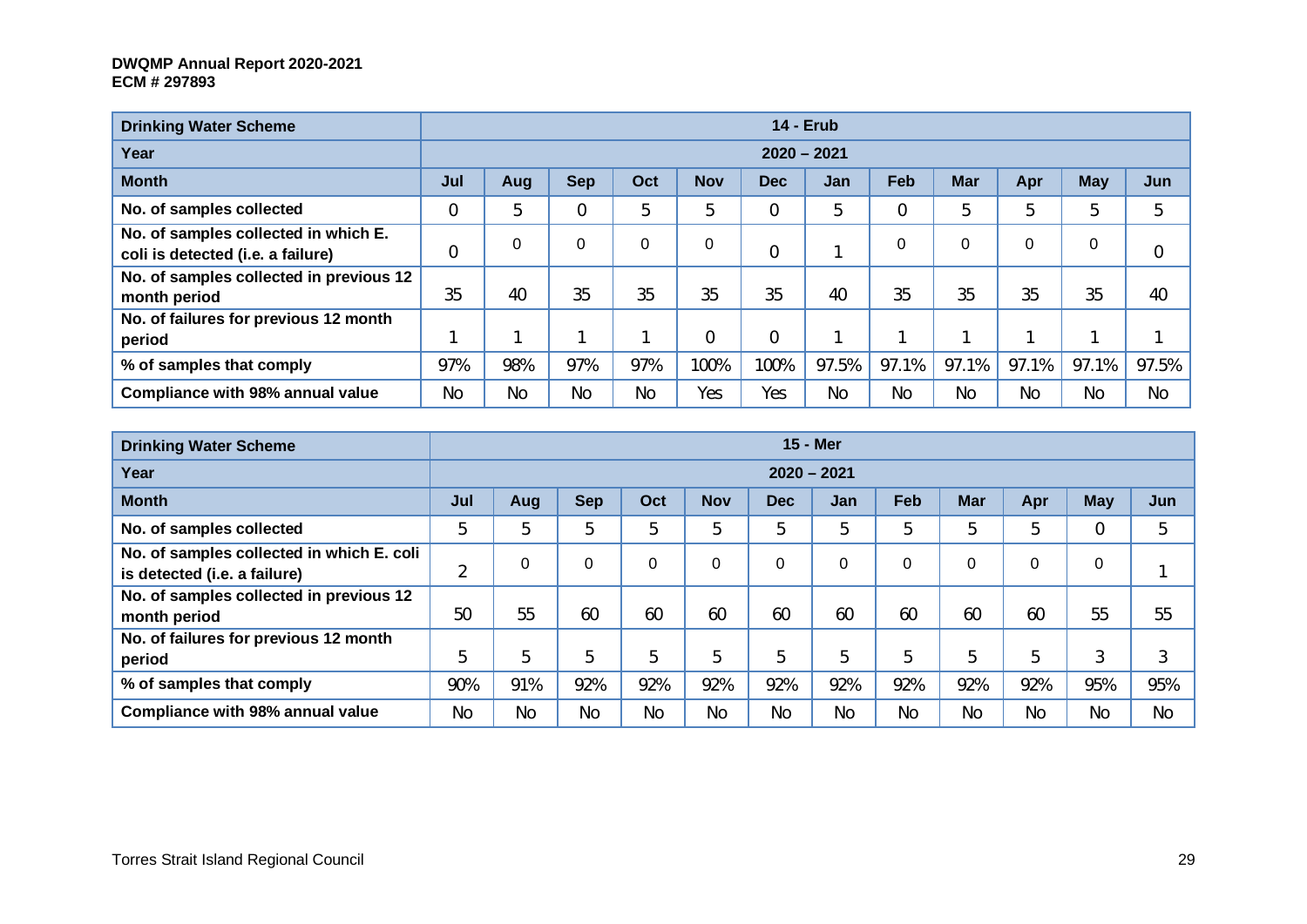### **5 Events that Affected Water Quality in 2020-2021**

Table 6 summarises the drinking water events that occurred during the reporting period from 1 July 2020 to 30 June 2021.

| <b>Incident</b><br><b>Number</b> | <b>Incident Date</b> | <b>Location</b> | <b>Parameter</b><br>Failure /<br><b>Issue</b> | <b>Incident Response Steps</b>                                                                                                                                                                                                             |
|----------------------------------|----------------------|-----------------|-----------------------------------------------|--------------------------------------------------------------------------------------------------------------------------------------------------------------------------------------------------------------------------------------------|
| <b>DWI-500-</b><br>21-08890      | 25/02/2021           | <b>St Pauls</b> | E coli                                        | Resamples collected and chlorine<br>and log sheet data checked. Boiled<br>Water Alert issued until tests<br>confirmed negative results. Alert was<br>lifted on 27/05/20.                                                                   |
| <b>DWI-500-</b><br>21-08848      | 15/01/2021           | Erub            | E coli                                        | Erub community already on BWA.<br>BWA notice recirculated throughout<br>community. Follow up testing not<br>required. BWA remains in place on<br>island, Community water supply is<br>currently being solely supplied by RO<br>filtration. |
| <b>DWI-5000-</b><br>20-08422     | 15/09/2020           | Mer             | $E$ coli                                      | Resamples collected and chlorine<br>and log sheet data checked. Boiled<br>Water Alert issued until tests<br>confirmed negative results. Alert was<br>lifted on 04/06/2020.                                                                 |
| <b>DWI-500-</b><br>20-08520      | 5/09/2020            | Mer             | Equipment<br>failure                          | Follow up with staff to determine<br>correct procedures for desalination<br>unit. Check valve to prevent operator<br>error installed.                                                                                                      |
| <b>DWI-500-</b><br>20-08472      | 16/07/2020           | Mer             | E coli                                        | Resamples collected and chlorine<br>and log sheet data checked. Boiled<br>Water Alert issued until tests<br>confirmed negative results. Alert was<br>lifted on 14/08/20.                                                                   |

### **Table 6: Water Quality Failures Reported to Regulator**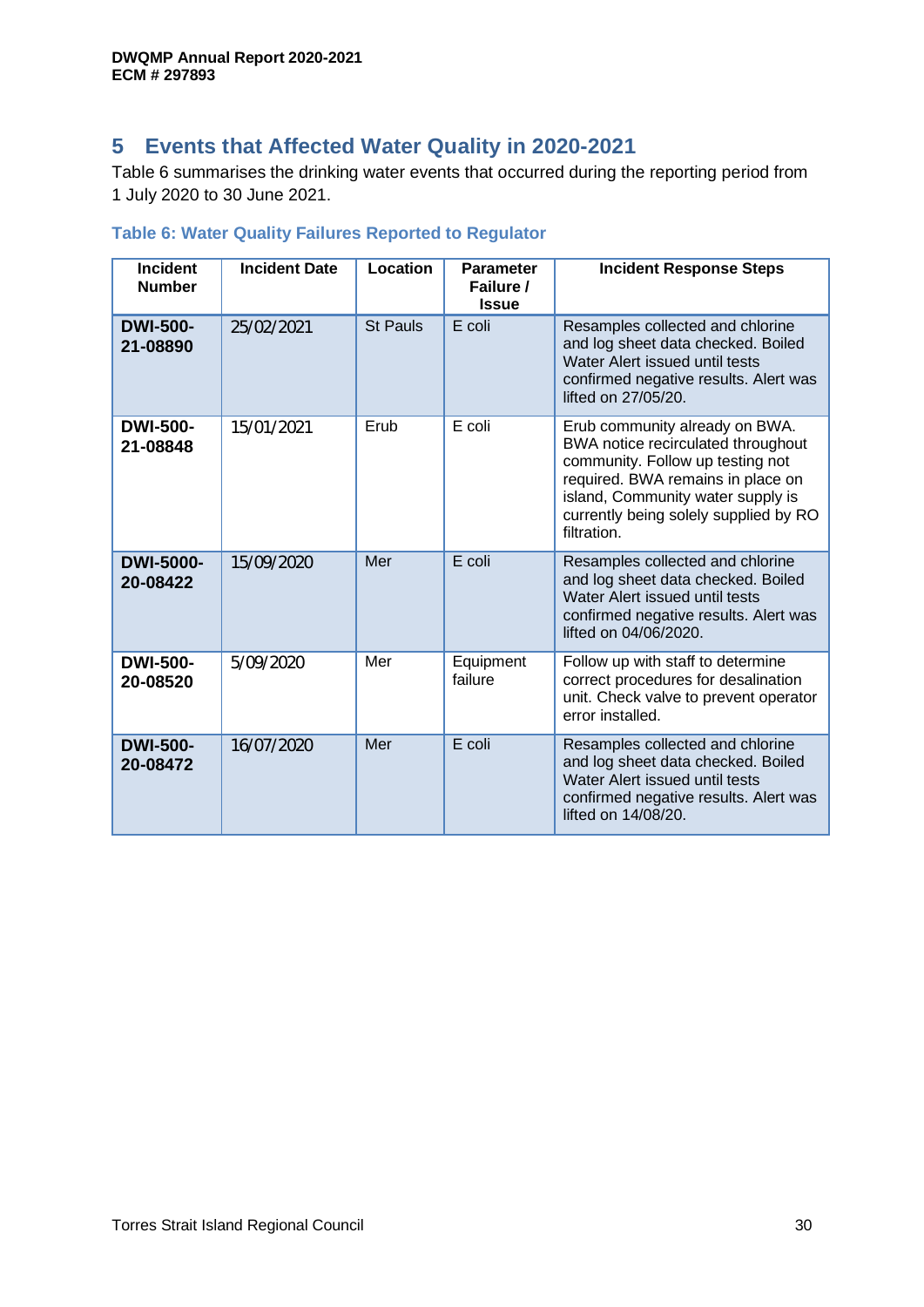### **6 Customer Complaints**

Complaints are managed in accordance with the TSIRC Complaints Management Procedure. A complaints register has been developed to capture any complaints in relation to key water quality components, such as health, aesthetics, taste and odour. In the 2020-21 year only one formal complaint was received by TSIRC Management which has been listed in Table 7 below, the lack of complaints is likely due to a lack of understanding and training in the area for water officers and other council staff.

Training will be developed in the 2020-21 period for water officers on how to handle complaints received from the community, especially verbally, to ensure data is captured and recorded in the fault management database. Water Officers are prompted to notify management of complaints on weekly log sheets.

#### **Table 7: Customer Complaints**

| <b>Scheme</b><br><b>Name</b> | <b>Health Concern</b> | <b>Dirty Water</b> | <b>Taste and Odour</b> | Other |
|------------------------------|-----------------------|--------------------|------------------------|-------|
| <b>Erub</b>                  |                       |                    |                        |       |
| <b>Total</b>                 |                       |                    |                        |       |

### **6.1 Alleged Illness**

Alleged illness complaints are received from customers who believe their water supply is the cause of an illness. In these cases, recent laboratory samples are reviewed to supply information to the customer to reassure the water supply is meeting the Australian Drinking Water guidelines for health-related parameters. During 2020-21, there was no confirmed illness due to drinking water supplied to the community.

### **Colour Complaints**

Discoloured water can predominantly be attributed to emergency works being conducted on the water mains in the area. A change in flow direction can cause sediment to be disturbed in the pipe and push this into legs of water meters at resident's properties. While Water and Wastewater team endeavours to plan works were possible and deliver letters to residents explaining works, duration of time without water and potential effects such as dirty/milky water after the water is returned to service, emergencies still occur that require urgent attention and cannot be planned.

Water and Wastewater staff advise residents to run external taps to flush any dirty water trapped in their connection and if the water is still discoloured, Water and Wastewater staff return to the area and flush the delivery mains again.

No colour complaints were received in the 2020/2021 financial year.

### **Taste and Odour Complaints**

The taste and odour complaints received are often related to chlorine in the network. Individual customers have very different tolerance levels and while as low as possible, this can be detected by customers with very sensitive taste and smell.

Chlorine can also react with organics in the pipe network, be affected by periods of low flow and temperature in the pipe network.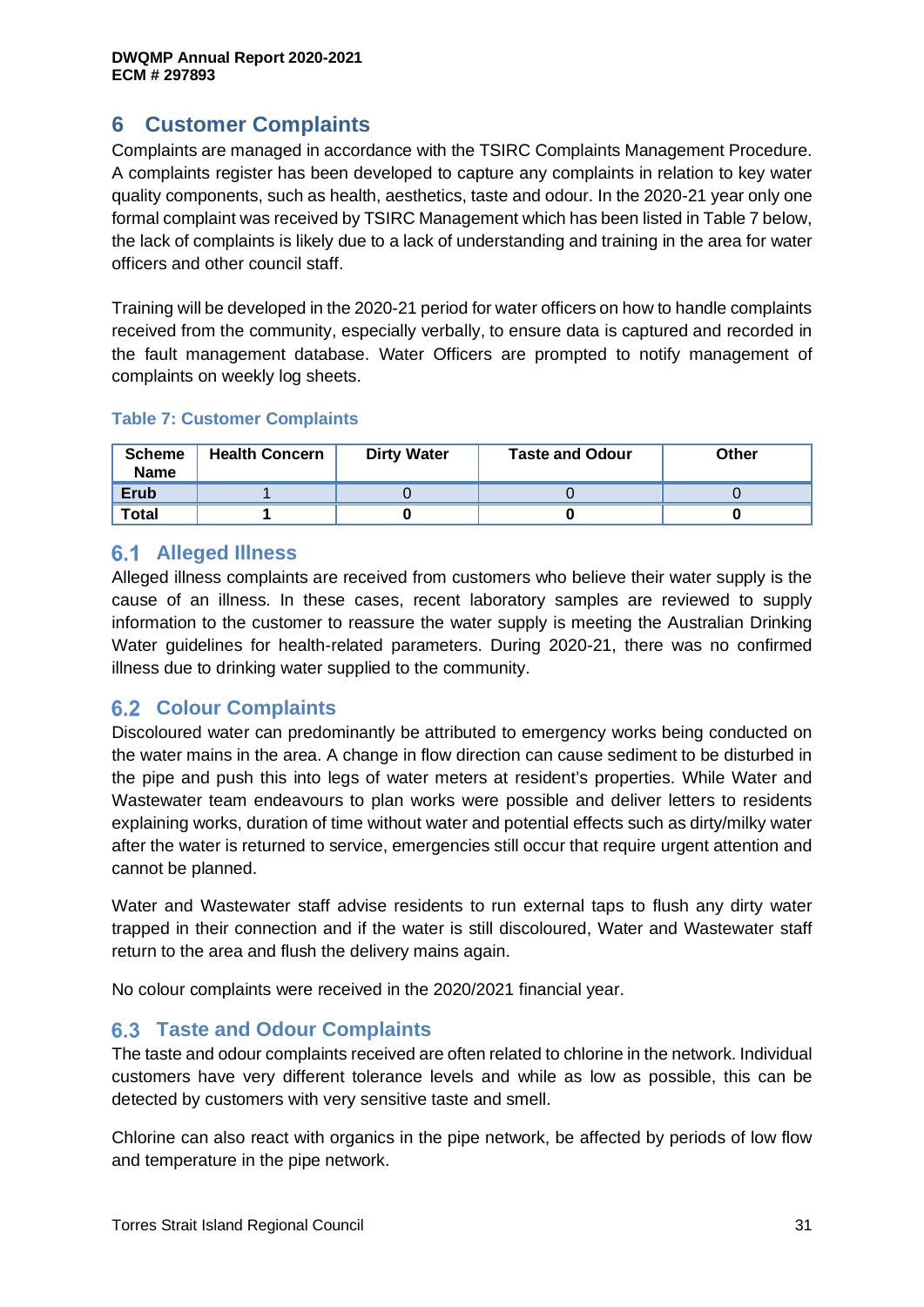Water and Wastewater staff investigate all chlorine complaints and if recent results are not available for that area from daily testing, officers will attend the location and take a chlorine reading using a handheld chlorine meter.

### **7 DWQMP Audit Findings**

An audit was conducted during the reporting period 1 July 2020 to 30 June 2021. The DWQMP has been rewritten to align with TSIRC's current water management strategy. The revised DWQMP has been submitted to the Department of Regional Development Manufacturing and Water (DRDMW) for review in September 2021.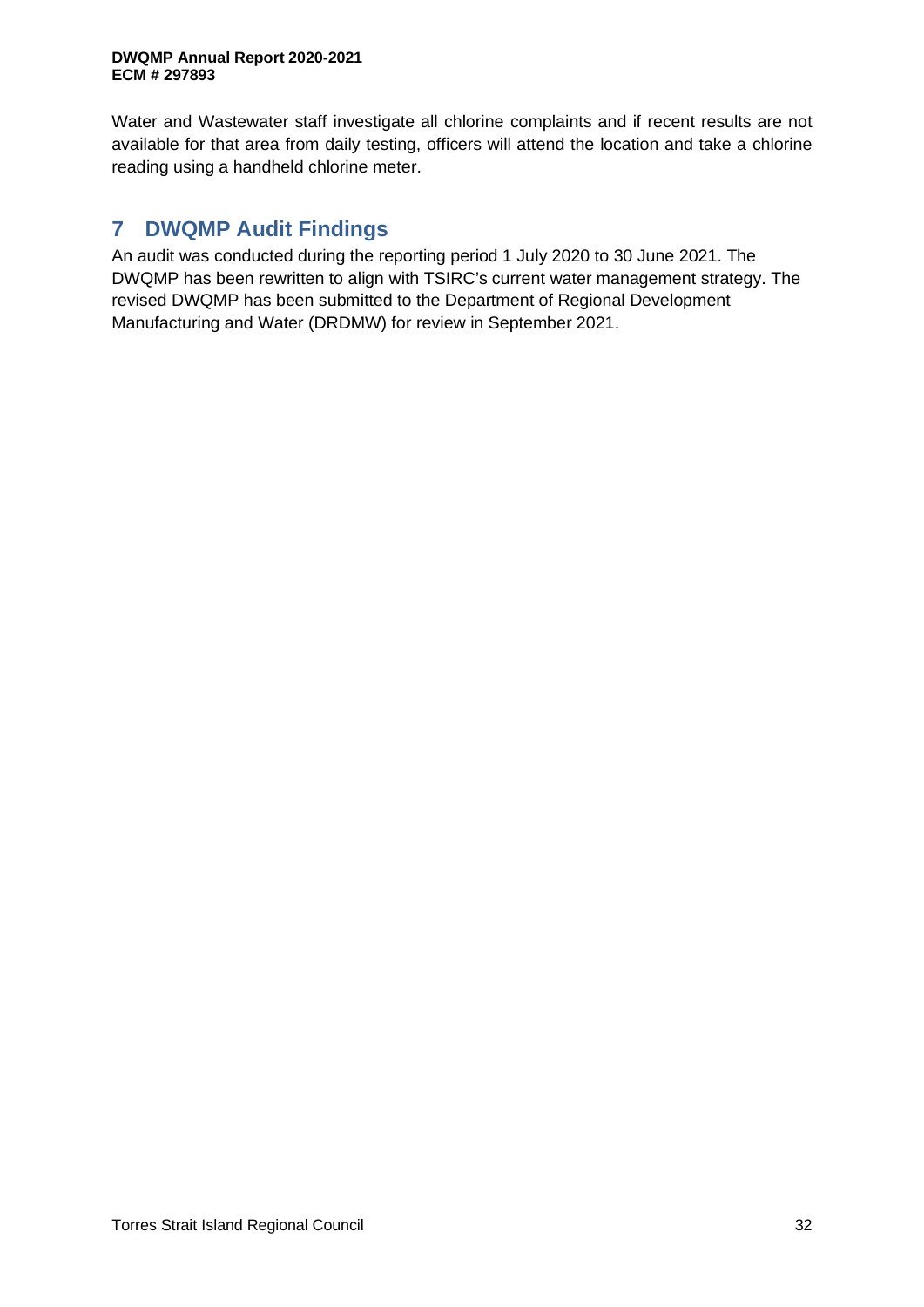### **Appendix A**

**Hazard and Risk Identification**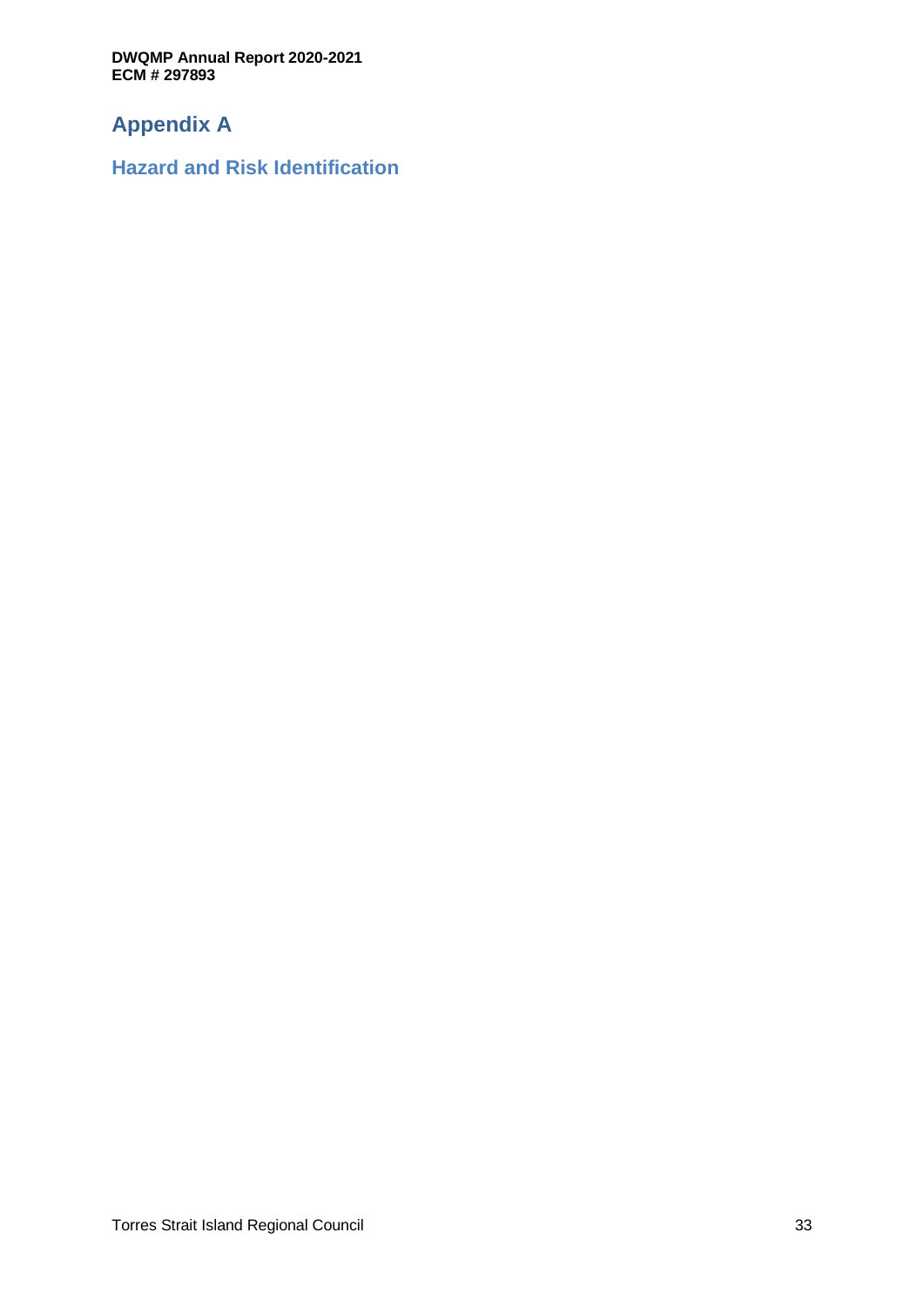## **K.1 - Risk Assessment Team**

| Review and Year | Participant            | Position                                      | <b>Qualifications / Expertise</b>                                                                                          | <b>Role in Assessment</b>                                      |
|-----------------|------------------------|-----------------------------------------------|----------------------------------------------------------------------------------------------------------------------------|----------------------------------------------------------------|
| Original 2013   | Patrick McGuire        | <b>Executive Manager Engineering Services</b> | MIEAust, CPEng, RPEQ, DipTech Mgt, 44 years water<br>infrastructure experience                                             | Review of Identified hazards and risk levels.                  |
| Original 2013   | Mathew Brodbeck        | Manager Water and Wastewater                  | 1 Years experience managing water supplies.                                                                                | Hazard Identification & Assessment                             |
| Original 2013   | Corin Yong             | Infrastructure Support Engineer               | 20 years mechanical engineering experience, 2 years<br>experience managing water supplies,                                 | Hazard Identification & Assessment                             |
| Original 2013   | Dr Anne Gardiner       | Principal Scientist                           | PhD Urban Water Management. OWSR Advisor                                                                                   | Hazard Identification & Assessment                             |
| Original 2013   | <b>Bruce Stedman</b>   | Indigenous Advisor                            | Aboriginal and Torres Strait Islander Advisor to Department of<br>Energy and Water Supply, awareness of indigenous culture | Hazard Identification & Assessment                             |
| Original 2013   | Ralph Pearson Bann     | <b>Technical Officer Plumber</b>              | Trade Qualified Highly Experience & extensive knowledge of<br>Water Supply System                                          | Review of Identified hazards and risk levels.                  |
| Original 2013   | Mark David             | <b>Operations Manager Water</b>               | Cert III Water Operations                                                                                                  | Review of Identified hazards and risk levels.                  |
| Original 2013   | Paul Dai               | <b>DEO</b>                                    | Cert III Water Operations                                                                                                  | Review of Identified hazards and risk levels.                  |
| Original 2013   | Anson Gibia            | <b>MSEO Water</b>                             | Cert III Water Operations                                                                                                  | Review of Identified hazards and risk levels.                  |
| Original 2013   | Amanda Pearce          | Administration Water and Wastewater           | Extensive local knowledge and experience.                                                                                  | Review of Identified hazards and risk levels.                  |
| Rev 1, 2016     | Matt Payne             | <b>Engineer AECOM</b>                         | 3 Years experience working with Local Government, Water and<br>Waste                                                       | Co-ordinate assessment, document changes                       |
| Rev 1, 2016     | Tom Day                | Manager Water and Sewerage)                   | Mechanical Engineer, 6 years experience                                                                                    | Review of existing risks and ensure they are up to date        |
| Rev 2, 2017     | Daniel Harrington      | <b>Engineer Water and Wastewater</b>          | <b>Engineer Water and Wastewater</b>                                                                                       | <b>Full Review of Risk assessment</b>                          |
| Rev 2, 2017     | <b>Toni Veronese</b>   | Manager Water and Wastewater                  | Manager Water and Wastewater                                                                                               | Full review of Management Plans, and review of risk assessment |
| Rev 3, 2019     | Emma Evans             | Water and Wastewater Compliance Engineer      | Water and Wastewater Compliance Engineer                                                                                   | Full Review of Risk assessment                                 |
| Rev 3, 2019     | Paul Ransom            | Water and Wastewater Engineer                 | Water and Wastewater Engineer                                                                                              | <b>Full Review of Risk assessment</b>                          |
| Rev 3, 2019     | Daniel Harington       | Manager Water and Wastewater                  | Manager Water and Wastewater                                                                                               | <b>Full Review of Risk assessment</b>                          |
| Rev 4, 2021     | Paul Ransom            | Manager Water and Wastewater                  | Bachelor of Engineering                                                                                                    | Full review of Management Plans, and review of risk assessment |
| Rev 4, 2021     | Joshua Dilmetz         | Water and Wastewater Engineer                 | Bachelor of Engineering                                                                                                    | Full review of Management Plans, and review of risk assessment |
| Rev 4, 2021     | Patrick Whittington    | <b>SCADA Technician and Data Analyst</b>      | Extensive water operations experience                                                                                      | Full Review of Risk assessment                                 |
| Rev 4, 2021     | Samantha Guy           | Water and Wastewater Compliance Engineer      | Bachelor of Engineering                                                                                                    | Full Review of Risk assessment                                 |
| Rev 4, 2021     | Daniel Harington       | Senior Project Engineer                       | <b>Bachelor of Engineering</b>                                                                                             | Full Review of Risk assessment                                 |
| Rev 4, 2021     | Matthew Brodbeck       | <b>Manager Engineering Operations</b>         | Manager Engineering Operations, extensive local knowledge<br>and experience                                                | Full Review of Risk assessment                                 |
| Rev 4, 2021     | <b>Bernard Dorante</b> | <b>Engineering Operations Supervisor</b>      | Extensive local knowledge and experience                                                                                   | <b>Full Review of Risk assessment</b>                          |
| Rev 4, 2021     | Robert See Kee         | <b>Engineering Operations Supervisor</b>      | Extensive local knowledge and experience                                                                                   | Full Review of Risk assessment                                 |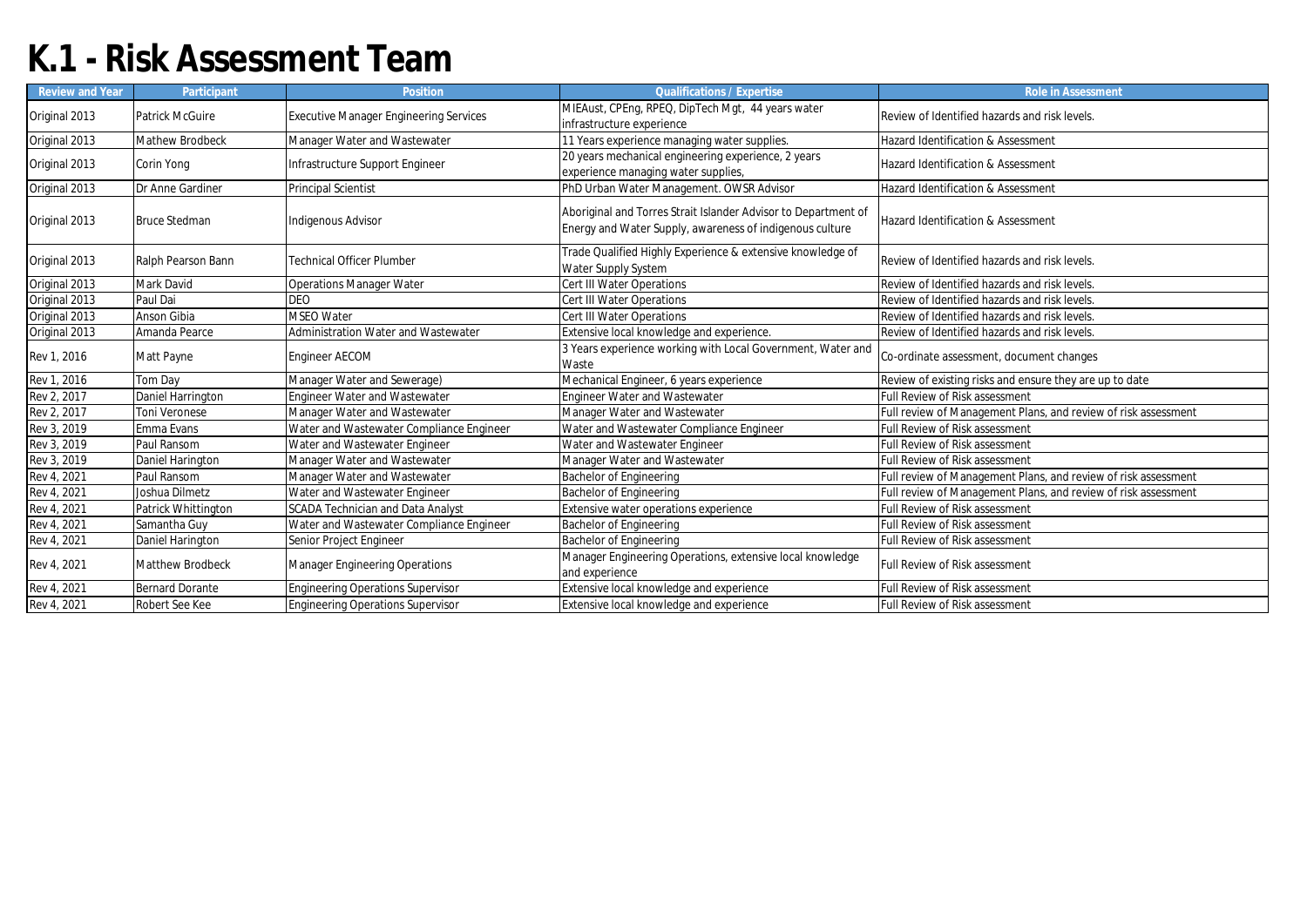## **K.2 - Risk Assessment Matrix**

This matrix has been extracted from the Torres Strait Island Regional Council - Enterprise and Risk Management Guidelines Document

This table has been extracted from the Torres Strait Island Regional Council - Enterprise and Risk Management Guidelines Document

This table has been extracted from the Torres Strait Island Regional Council - Enterprise and Risk Management Guidelines Document

| Likelihood       | Consequence     |            |            |            |                |  |  |  |  |  |  |  |
|------------------|-----------------|------------|------------|------------|----------------|--|--|--|--|--|--|--|
|                  | 1 Insignificant | 2 Minor    | 3 Moderate | 4 Major    | 5 Catastrophic |  |  |  |  |  |  |  |
| 5 Almost Certain | 2 - Medium      | 2 - Medium | $3 - High$ | $3 - High$ | 4 - Extreme    |  |  |  |  |  |  |  |
| 4 Likely         | l - Low         | 2 - Medium | 2 - Medium | $3 - High$ | 4 - Extreme    |  |  |  |  |  |  |  |
| 3 Possible       | 1 - Low         | 2 - Medium | 2 - Medium | $3 - High$ | $3 - High$     |  |  |  |  |  |  |  |
| 2 Unlikely       | - Low           | $1 - Low$  | 2 - Medium | 2 - Medium | $3 - High$     |  |  |  |  |  |  |  |
| I Rare           | 1 - Low         | $1 - Low$  | $1 - Low$  | 2 - Medium | 2 - Medium     |  |  |  |  |  |  |  |

| Likelihood       | Description                                                                                                                                                           | Definition - Likelihood of Occurrence/Frequency |
|------------------|-----------------------------------------------------------------------------------------------------------------------------------------------------------------------|-------------------------------------------------|
| 1 Rare           | Evidence: Nobody has ever heard of it happening.<br>History: Has not happened previously in our industry, but is a conceivable occurrence.                            | Once every 100 years                            |
| 2 Unlikely       | Evidence: Never heard of it, but it sounds like something that I know has happened elsewhere<br>before.                                                               | Once every 50 years                             |
| 3 Possible       | Evidence: Similar event occurred, not sure when/where/more than one occasion.<br>History: Logged at least once within our organisation/previous employer(s).          | Once every 10 years                             |
| 4 Likely         | Evidence: Similar event occurred several times over the years.<br>History: Logged several times in our organisation or my previous employer(s).                       | Once every 5 years                              |
| 5 Almost certain | Evidence: People are strongly aware of the risk occurring on several occasions.<br>History: Logged regularly in this area and others on site, a known industry issue. | Once every 2 years                              |

| Concequence     | <b>Descriptions</b>                                                                                                                                          |
|-----------------|--------------------------------------------------------------------------------------------------------------------------------------------------------------|
| 1 Insignificant | An event, where the impact can be absorbed; no injuries; low financial loss                                                                                  |
| 2 Minor         | An event, the consequences of which can be absorbed but management effort is required to minimise the impact; first aid treatment; low-medium financial loss |
| 3 Moderate      | A significant event, which can be managed under normal circumstances; medical treatment; medium financial loss                                               |
| 4 Major         | A critical event, which with proper management can be continued; extensive injuries; loss of production capability; major financial loss                     |
| 5 Catastrophic  | A disaster, which could lead to the collapse of the organisation; death; huge financial loss                                                                 |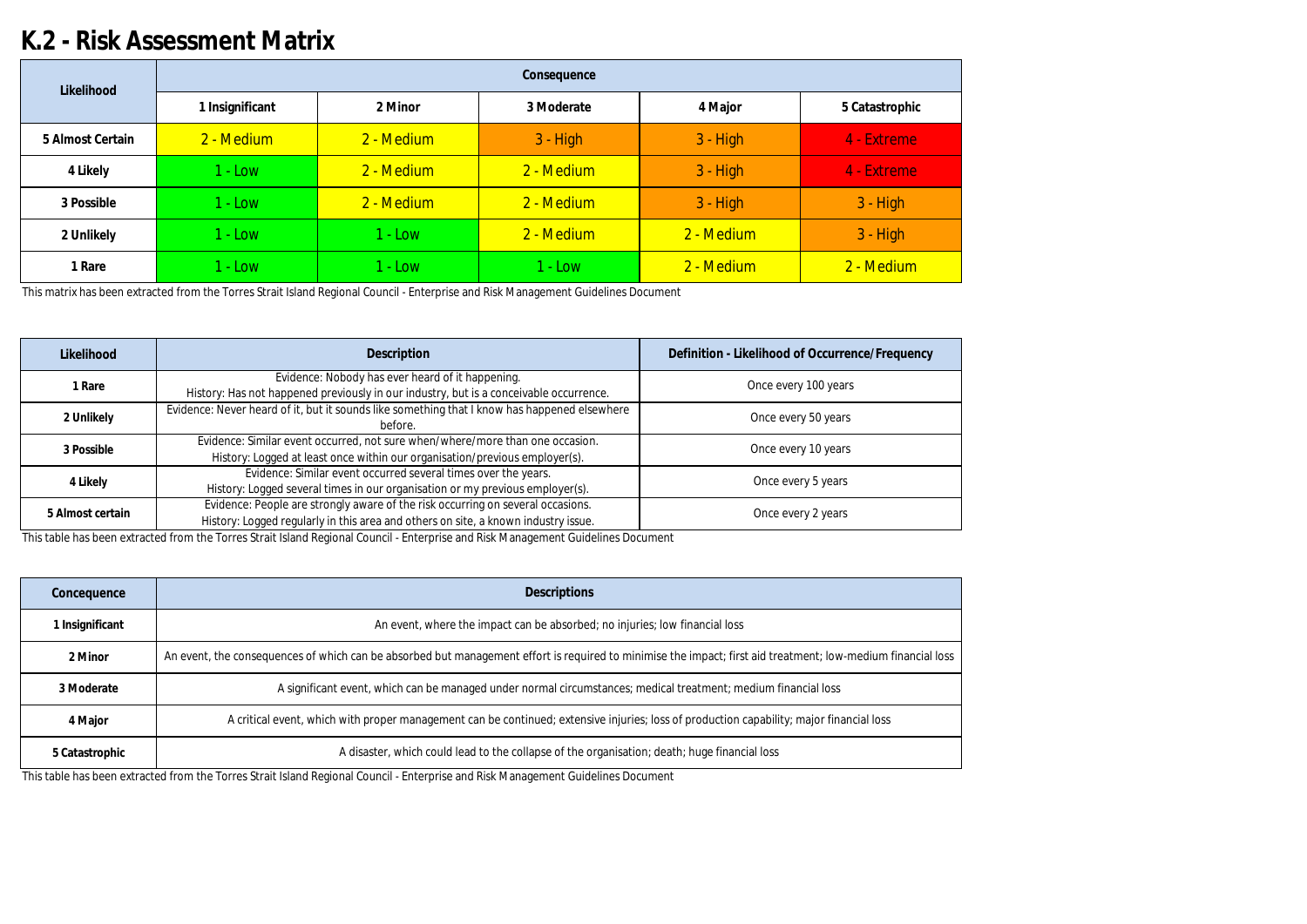# **K.3 - Consequence Matrix**

| Consequence   | Rating          | Finance and Economic                                                        | <b>Human Resources</b>                                                                                                                                                                                                  | Infrastructure & Assets                                                                                                                                                             | Legal Compliance,<br>Regulatory & Liability<br>(Inc. Environment)                                                                                                                                               | Reputation/Political                                                                                                                                                                                   | Service Delivery                                                                                                                                                                   | Management Effort/Climate<br>Change Impact                                            |
|---------------|-----------------|-----------------------------------------------------------------------------|-------------------------------------------------------------------------------------------------------------------------------------------------------------------------------------------------------------------------|-------------------------------------------------------------------------------------------------------------------------------------------------------------------------------------|-----------------------------------------------------------------------------------------------------------------------------------------------------------------------------------------------------------------|--------------------------------------------------------------------------------------------------------------------------------------------------------------------------------------------------------|------------------------------------------------------------------------------------------------------------------------------------------------------------------------------------|---------------------------------------------------------------------------------------|
| Catastrophic  | $5\overline{)}$ | Huge financial loss (e.g. ><br>\$1M of revenue or budget)                   | Fatality or significant irreversible<br>disability.<br>Staff issues cause continuing failure to<br>deliver essential services.                                                                                          | Widespread, long term reduction in<br>service capacity of substantial key<br>assets and infrastructure.<br>Threat to viability of services or<br>operation.                         | Extensive breach involving multiple<br>individuals.<br>Extensive fines and litigation with<br>possible class action.<br>DLG review or Administrator<br>appointed.                                               | Loss of State Government support with<br>scathing criticism and removal of the<br>council.<br>National media exposure.<br>Loss of power and influence restricting<br>decision making and capabilities. | The continuing failure of Council to<br>deliver essential services.<br>Substantial loss of operating capacity<br>1 week.<br>The removal of key revenue<br>generation.              | A critical event or disaster that could<br>lead to the collapse of the business.      |
| Major         | $\overline{4}$  | Major financial loss (eg.<br>\$250,001 to \$1M of revenue<br>or budget)     | Extensive injuries.<br>Lost time of more than 14 working<br>days.<br>Staff issues cause widespread failure to<br>deliver several major strategic<br>objectives and long-term failure of day<br>to day service delivery. | Widespread, medium to long term<br>reduction in service capacity of key<br>assets and infrastructure.<br>Loss or event may require replacemen<br>of key property or infrastructure. | Major breach with possible fines or<br>litigation.<br>DLG or Administrator may be involved<br>Critical failure of internal controls, may<br>have significant and major financial<br>impact.                     | State media and public concern/<br>exposure with adverse attention and<br>long-term loss of support from shire<br>residents.<br>Adverse impact and intervention by<br>State Government.                | Widespread failure to deliver several<br>major strategic objectives and service<br>plans.<br>Long-term failure of Council causing<br>lengthy service interruption up to 1<br>week. | A critical event that with appropriate<br>management can be overcome.                 |
| Moderate      | $\mathbf{3}$    | High financial loss (e.g.<br>\$50,001 to \$250,000 of<br>revenue or budget) | Medical treatment.<br>Lost time of up to 14 working days.<br>Staff issues cause failure to deliver<br>minor strategic objectives and<br>temporary and recoverable failure of<br>day to day service delivery.            | Short to medium term reduction in<br>service capacity of key assets and<br>infrastructure.<br>Loss with temporary disruption of key<br>facility and services.                       | Serious breach involving statutory<br>authorities or investigation.<br>Prosecution possible with significant<br>financial impact.<br>Possible DLG involvement.<br>Moderate impact of<br>legislation/regulations | Significant state-wide concern/<br>exposure and short to mid-term loss of<br>support from shire residents.<br>Adverse impact and intervention by<br>another local government & LGAQ.                   | Failure to deliver minor strategic<br>objectives and service plans.<br>Temporary & recoverable failure of<br>Council causing intermittent service<br>interruption for a week.      | A significant event which can be<br>managed under normal circumstances.               |
| Minor         | $\overline{2}$  | Minor financial loss (e.g.<br>\$10,001 to \$50,000 of<br>revenue or budget) | First aid treatment.<br>No lost time.<br>Staff issues cause several days<br>interruption of day to day service<br>delivery.                                                                                             | Minor loss/damage with limited<br>downtime.<br>Repairs required through normal<br>operations.                                                                                       | Minor breach with no fine or litigation.<br>Contained non-compliance or breach<br>with short term significance with<br>minor impact.<br>Some impact on normal operations.                                       | Minor local community concern<br>manageable through good public<br>relations.<br>Adverse impact by another local<br>government.                                                                        | Temporary and recoverable failure of<br>Council causing intermittent service<br>interruption up to 24 hrs.                                                                         | An event, the impact of which can be<br>absorbed, but management effort is<br>needed. |
| Insignificant |                 | Low financial loss (e.g. <<br>\$10,000 of revenue or<br>budget)             | No injury.<br>Staff issues cause negligible impact of<br>day to day service delivery.                                                                                                                                   | Isolated or minimal damage where<br>repairs are required however facility or<br>infrastructure is still operational.                                                                | Isolated non-compliance or breach.<br>Minimal failure managed by normal<br>operations.<br>Insignificant impact of<br>legislation/regulations.                                                                   | Transient matter, e.g. Customer<br>complaint, resolved in day-to-day<br>management.<br>Negligible impact from another local<br>government.                                                             | Negligible impact of Council, brief<br>service interruption for several hours<br>to a day.                                                                                         | An event, the impact of which can be<br>absorbed through normal activity.             |

This matrix has been extracted from the Torres Strait Island Regional Council - Enterprise and Risk Management Guidelines Document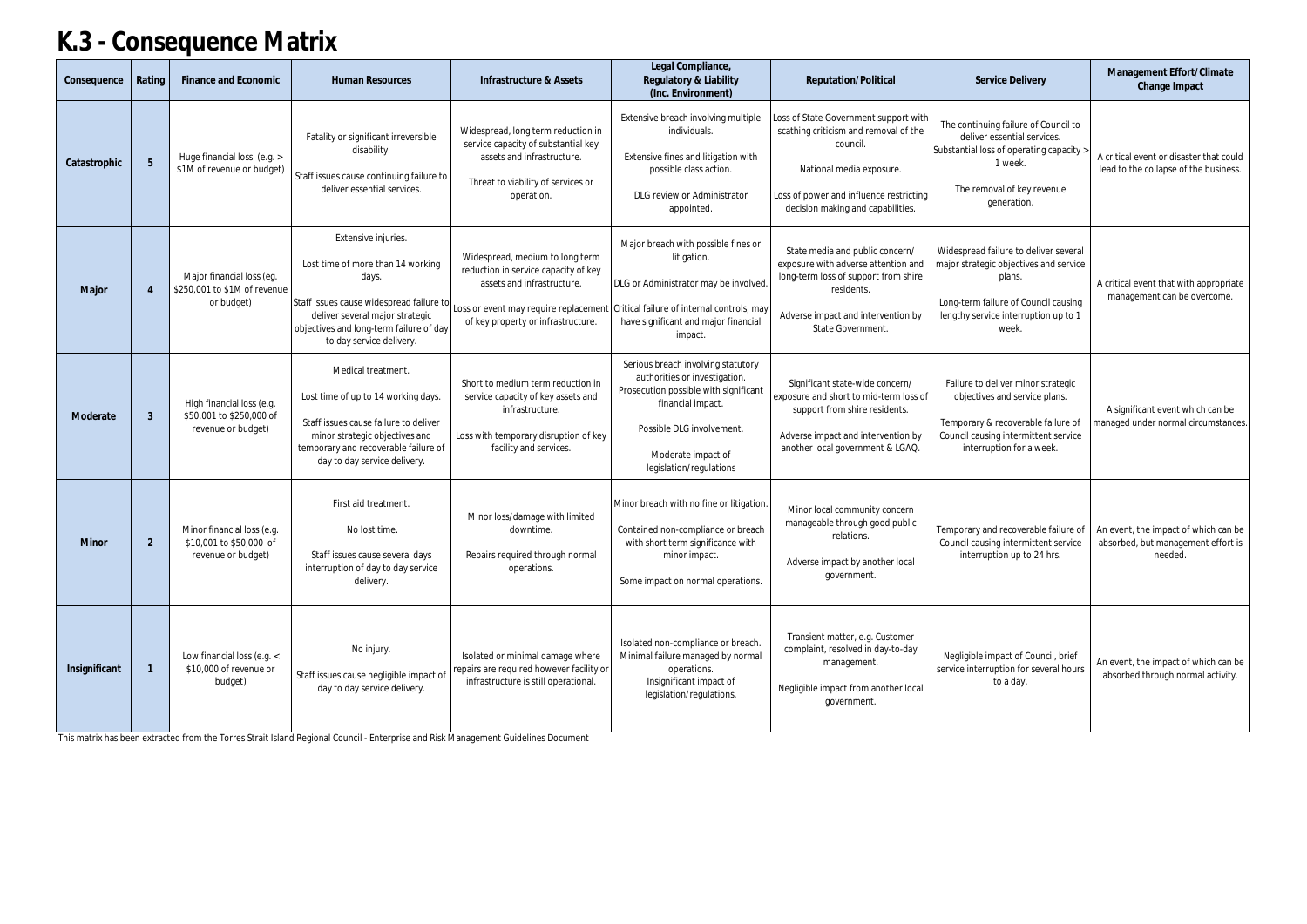| ID#  | Location                    | Hazardous Event                                                     | Hazard                                                              | Scheme    | Likelihood       | Consequence    | <b>Maximum Risk</b><br>Ranking | <b>Preventative Measures</b>                                                                                                    | Residual Likelihood | esidual Consequnce | <b>Residual Risk</b><br>Ranking | <b>RMIP</b>  | Notes |
|------|-----------------------------|---------------------------------------------------------------------|---------------------------------------------------------------------|-----------|------------------|----------------|--------------------------------|---------------------------------------------------------------------------------------------------------------------------------|---------------------|--------------------|---------------------------------|--------------|-------|
| 0.01 | Distribution                | <b>Mains Break</b>                                                  | High turbidity                                                      | All       | 5 Almost Certain | 2 Minor        | 2 - Medium                     | Mains are flushed after repairs                                                                                                 | 5 Almost Certain    | 2 Minor            | 2 - Medium                      |              |       |
|      |                             |                                                                     |                                                                     |           |                  |                |                                | Week day turbidity monitoring in the network at 5 set locations<br>Continual monitoring of SCADA network, to identify failures. |                     |                    |                                 |              |       |
| 0.02 | System                      | <b>Communication failures</b>                                       | Damage to plant<br>Poor operational<br>performance                  | All       | 5 Almost Certain | 2 Minor        | 2 - Medium                     | Multiple forms of communication: mobile, email, land lines.                                                                     | 5 Almost Certain    | 2 Minor            | 2 - Medium                      |              |       |
|      |                             |                                                                     | Incidents                                                           |           |                  |                |                                | History of acceptable communication levels.                                                                                     |                     |                    |                                 |              |       |
|      |                             |                                                                     | Damage to plant                                                     |           |                  |                |                                |                                                                                                                                 |                     |                    |                                 |              |       |
| 0.03 | System                      | <b>Staff Shortages</b>                                              | Poor operational<br>performance<br>Incidents<br>Lack of maintenance | All       | 5 Almost Certain | 2 Minor        | 2 - Medium                     | Leave Management Process<br>Potential for staff to be relocated to other communities to operate system if<br>required.          | 5 Almost Certain    | 2 Minor            | 2 - Medium                      |              |       |
|      |                             |                                                                     |                                                                     |           |                  |                |                                | DWQMP Appendix I - Training Managment Plan                                                                                      |                     |                    |                                 |              |       |
| 0.04 | System                      | Lack of skilled employees                                           | Damage to plant<br>Poor operation                                   | All       | 5 Almost Certain | 4 Major        | 3 - High                       | SCADA monitoring and automated chlorine dosing                                                                                  | 5 Almost Certain    | 4 Major            | 3 - High                        |              |       |
|      |                             |                                                                     | Incidents<br>Lack of maintenance                                    |           |                  |                |                                | Automation of plants to ensure continious operation without operator input                                                      |                     |                    |                                 |              |       |
|      |                             |                                                                     |                                                                     |           |                  |                |                                |                                                                                                                                 |                     |                    |                                 |              |       |
|      |                             |                                                                     | Loss of monitoring ability<br>and alarming                          |           |                  |                |                                |                                                                                                                                 |                     |                    |                                 |              |       |
| 0.05 | System                      | Interference/disruption of SCADA<br>intentional                     | Data loss                                                           | All       | 3 Possible       | 3 Moderate     | 2 - Medium                     | Daily monitoring of SCADA system<br>Physical presence at WTP and STP on week days                                               | 3 Possible          | 3 Moderate         | 2 - Medium                      | <b>WS-11</b> |       |
|      |                             |                                                                     | Poor plant performance<br>Incidents                                 |           |                  |                |                                |                                                                                                                                 |                     |                    |                                 |              |       |
|      |                             |                                                                     | Loss of monitoring ability                                          |           |                  |                |                                |                                                                                                                                 |                     |                    |                                 |              |       |
| 0.06 | System                      | Interference/disruption of SCADA                                    | and alarming<br>Data loss                                           | All       | 3 Possible       | 3 Moderate     | 2 - Medium                     | Daily monitoring of SCADA system                                                                                                | 3 Possible          | 3 Moderate         | 2 - Medium                      | <b>WS-11</b> |       |
|      |                             | unintentional                                                       | Poor plant performance                                              |           |                  |                |                                | Physical presence at WTP and STP on week days                                                                                   |                     |                    |                                 |              |       |
|      |                             |                                                                     | Incidents                                                           |           |                  |                |                                | Daily monitoring of SCADA system                                                                                                |                     |                    |                                 |              |       |
|      |                             |                                                                     | Loss of monitoring ability                                          |           |                  |                |                                |                                                                                                                                 |                     |                    |                                 |              |       |
|      |                             | Interference/disruption of SCADA -                                  | and alarming                                                        |           |                  |                |                                | Physical presence at WTP and STP on week days                                                                                   |                     |                    |                                 |              |       |
| 0.07 | System                      | unauthorised access                                                 | Data loss<br>Poor plant performance                                 | All       | 3 Possible       | 4 Major        | $3 - High$                     | Firewall / Penetration Testing                                                                                                  | 3 Possible          | 4 Major            | 3 - High                        | <b>WS-12</b> |       |
|      |                             |                                                                     | Incidents                                                           |           |                  |                |                                |                                                                                                                                 |                     |                    |                                 |              |       |
|      |                             |                                                                     | Data loss                                                           |           |                  |                |                                | Teamviewer                                                                                                                      |                     |                    |                                 |              |       |
| 0.08 | System                      | Abuse/corruption/ransomware/mal<br>ware of cyber information        | Lack of ability to supply                                           | All       | 4 Likely         | 5 Catastrophic | 4 - Extreme                    | Virusprotection<br>Firewall                                                                                                     | 4 Likely            | 5 Catastrophic     | 4 - Extreme                     |              |       |
|      |                             |                                                                     | drinking water                                                      |           |                  |                |                                | Physical presence at WTP and STP on weekdays                                                                                    |                     |                    |                                 |              |       |
|      |                             | Lack of physical security over online   Damage to or loss of online |                                                                     |           |                  |                |                                |                                                                                                                                 |                     |                    |                                 |              |       |
| 0.09 | System                      | assets                                                              | assets                                                              | All       | 5 Almost Certain | 3 Moderate     | 3 - High                       | Minor physical security barriers such as fences to key assets                                                                   | 5 Almost Certain    | 3 Moderate         | 3 - High                        |              |       |
|      |                             |                                                                     |                                                                     |           |                  |                |                                | Reporting of suspected incidents                                                                                                |                     |                    |                                 |              |       |
| 0.10 | System                      | Lack of access control and identity                                 | Loss of monitoring ability                                          | All       | 5 Almost Certain | 3 Moderate     | 3 - High                       |                                                                                                                                 | 5 Almost Certain    | 3 Moderate         | 3 - High                        | <b>WS-11</b> |       |
|      |                             | management                                                          | and alarming. Data loss                                             |           |                  |                |                                |                                                                                                                                 |                     |                    |                                 |              |       |
|      |                             |                                                                     | Loss of monitoring ability                                          |           |                  |                |                                |                                                                                                                                 |                     |                    |                                 |              |       |
| 0.11 | System                      | Lack of protective technology and its                               | and alarming.<br>Data loss                                          | All       | 2 Unlikely       | 4 Major        | 2 - Medium                     | Virusprotection, firewall, IT team managed                                                                                      | 2 Unlikely          | 4 Major            | 2 - Medium                      |              |       |
|      |                             | maintenance                                                         | Poor plant performance                                              |           |                  |                |                                |                                                                                                                                 |                     |                    |                                 |              |       |
|      |                             |                                                                     | Incidents<br>Loss of monitoring ability                             |           |                  |                |                                |                                                                                                                                 |                     |                    |                                 |              |       |
|      |                             | Lack of ability to detect if a cyber                                | and alarming.                                                       |           |                  |                |                                |                                                                                                                                 |                     |                    |                                 |              |       |
| 0.12 | System                      | security event has occurred                                         | Data loss<br>Poor plant performance                                 | All       | 5 Almost Certain | 5 Catastrophic | 4 - Extreme                    | Virusprotection, firewall, IT team managed                                                                                      | 3 Possible          | 5 Catastrophic     | 3 - High                        |              |       |
|      |                             |                                                                     | Incidents                                                           |           |                  |                |                                |                                                                                                                                 |                     |                    |                                 |              |       |
| 0.13 | System                      | Climate Change                                                      | Existential threat to<br>operations                                 | All       | 5 Almost Certain | 5 Catastrophic | 4 - Extreme                    | Nil                                                                                                                             | 5 Almost Certain    | 5 Catastrophic     | 4 - Extreme                     |              |       |
| 0.14 | System                      | Inability to supply treated water                                   | Loss of access to chemical                                          | All       | 2 Unlikely       | 4 Major        | 2 - Medium                     | Nil / BWA                                                                                                                       | 2 Unlikely          | 3 Moderate         | 2 - Medium                      |              |       |
| 0.15 | System                      | <b>False Positive</b>                                               | treatment<br>E.coli                                                 | All       | 5 Almost Certain | 3 Moderate     | 3 - High                       | Multiple island based E.coli test stations                                                                                      | 5 Almost Certain    | 3 Moderate         | 3 - High                        | <b>WS-06</b> |       |
| 0.16 | System                      | Inability to test water parameters                                  | Consumable shortages                                                | All       | 5 Almost Certain | 2 Minor        | 2 - Medium                     | Nil                                                                                                                             | 5 Almost Certain    | 2 Minor            | 2 - Medium                      | WS-15        |       |
|      | Catchment (Saltwater intake | on island                                                           |                                                                     |           |                  |                |                                |                                                                                                                                 |                     |                    |                                 |              |       |
| 1.01 | line)                       | Loss of Critical Water Supply                                       | <b>High Turbidity</b>                                               | 1 - Boigu | 2 Unlikely       | 2 Minor        | $1 - Low$                      | Lagoon on island to provide interium short term water supply                                                                    | 1 Rare              | 2 Minor            | $1 - Low$                       |              |       |
|      |                             |                                                                     |                                                                     |           |                  |                |                                | Seawater intake line is located out under jetty, approx 50m from shore                                                          |                     |                    |                                 |              |       |
| 1.02 | Catchment (Saltwater intake | Poor Water Quality                                                  | Petroleum/chemical                                                  | 1 - Boigu | 2 Unlikely       | 4 Major        | 2 - Medium                     | Visual inspections of area only                                                                                                 | 1 Rare              | 4 Major            | 2 - Medium                      |              |       |
|      | line)                       |                                                                     | contamination of seawater                                           |           |                  |                |                                | Notfication of incident from barge operator and shut down plant upon                                                            |                     |                    |                                 |              |       |
|      |                             |                                                                     |                                                                     |           |                  |                |                                | notification                                                                                                                    |                     |                    |                                 |              |       |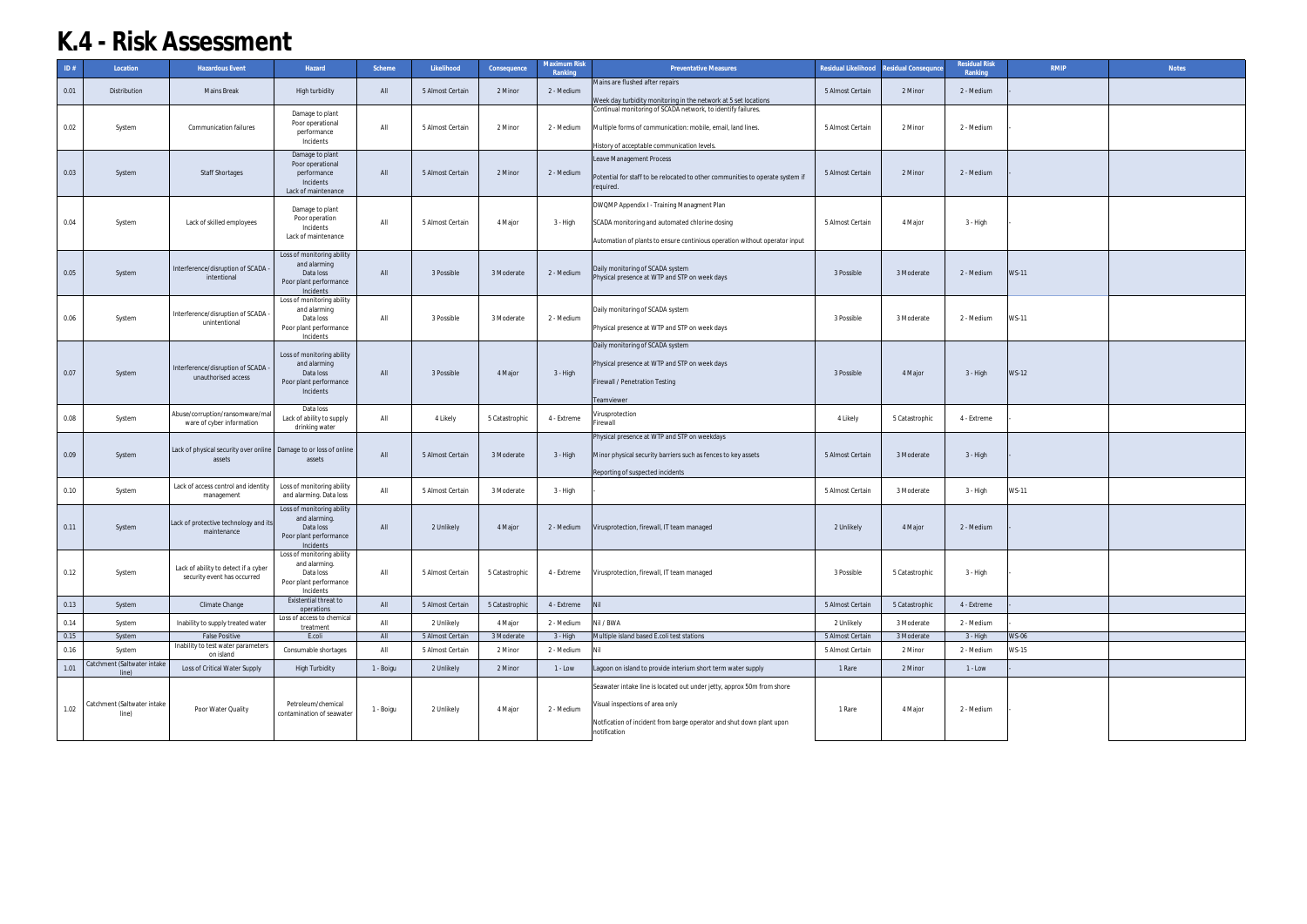|      |                                      |                                       |                                    |           |                  |                 |            | Lagoon catchment is fenced                                                                                                                                                                                                                                                                                                                                                                                                    |                  |                 |            |                            |  |
|------|--------------------------------------|---------------------------------------|------------------------------------|-----------|------------------|-----------------|------------|-------------------------------------------------------------------------------------------------------------------------------------------------------------------------------------------------------------------------------------------------------------------------------------------------------------------------------------------------------------------------------------------------------------------------------|------------------|-----------------|------------|----------------------------|--|
| 1.03 | Catchment (Saltwater intake<br>line) | Pathogen and Microbial<br>Contaminant | E.coli, Crypto, Giardia            | 1 - Boigu | 5 Almost Certain | 1 Insignificant | 2 - Medium | Cleaning of covers pre wet season and post wetseason (and as needed during<br>year)<br>Lagoon is located on western coast, away from STP and residential<br>infrastructure<br>Chlorinated water supply (automated)<br>Week day chlorine monitoring in the network at 5 set locations<br>Monthly E.coli testing of drinking water supply<br>6 monthly testing for crypto and giardia                                           | 3 Possible       | 1 Insignificant | $1 - Low$  | <b>WS-02</b>               |  |
| 1.04 | <b>WTP</b>                           | Ineffective Treatment                 | High Chlorine residual             | 1 - Boigu | 3 Possible       | 3 Moderate      | 2 - Medium | Automated duty / standby chlorine dosing and monitoring system linked to<br>SCADA<br>Week day chlorine monitoring in the network at 5 set locations                                                                                                                                                                                                                                                                           | 2 Unlikely       | 3 Moderate      | 2 - Medium | WS-01, WS-04               |  |
| 1.05 | <b>WTP</b>                           | Ineffective Treatment                 | Low Chlorine residual              | 1 - Boigu | 3 Possible       | 3 Moderate      | 2 - Medium | Automated duty / standby chlorine dosing and monitoring system linked to<br><b>SCADA</b><br>Week day chlorine monitoring in the network at 5 set locations                                                                                                                                                                                                                                                                    | 2 Unlikely       | 3 Moderate      | 2 - Medium | WS-01, WS-04               |  |
| 1.06 | <b>WTP</b>                           | Ineffective Treatment                 | Turbidity                          | 1 - Boigu | 3 Possible       | 3 Moderate      | 2 - Medium | Week day turbidity monitoring in the network at 5 set locations<br>Backwashing completed on regular basis                                                                                                                                                                                                                                                                                                                     | 2 Unlikely       | 3 Moderate      | 2 - Medium | WS-01, WS-02, WS-04, WS-05 |  |
| 1.07 | <b>WTP</b>                           | Ineffective Treatment                 | E.coli                             | 1 - Boigu | 3 Possible       | 4 Major         | 3 - High   | Monthly E.coli testing of drinking water supply<br>Chlorinated water supply (automated)                                                                                                                                                                                                                                                                                                                                       | 2 Unlikely       | 4 Major         | 2 - Medium | WS-01, WS-06               |  |
| 1.08 | <b>WTP</b>                           | Ineffective Treatment                 | Crypto, Giardia                    | 1 - Boigu | 3 Possible       | 4 Major         | 3 - High   | 6 monthly testing for crypto and giardia<br>Week day conductivity monitoring for each RO Unit, raw water and treated                                                                                                                                                                                                                                                                                                          | 3 Possible       | 4 Major         | 3 - High   | WS-02, WS-07               |  |
| 1.09 | WTP - RO Unit                        | <b>Ineffective Treatment</b>          | <b>High Dissolved Solids</b>       | 1 - Boigu | 5 Almost Certain | 2 Minor         | 2 - Medium | RO Unit flushing and membrane changes completed as required                                                                                                                                                                                                                                                                                                                                                                   | 5 Almost Certain | 2 Minor         | 2 - Medium |                            |  |
| 1.10 | System                               | <b>Water Security</b>                 | Loss of critical supplies          | 1 - Boigu | 4 Likely         | 4 Major         | 3 - High   | Mobile desalination unit available for times of heightened water security risks                                                                                                                                                                                                                                                                                                                                               | 2 Unlikely       | 4 Major         | 2 - Medium | <b>WS-09</b>               |  |
| 1.11 | System                               | Bushfire                              | Damage to Assets                   | 1 - Boigu | 3 Possible       | 4 Major         | 3 - High   | Fire breaks around lagoon and WTP<br>Burried pipework                                                                                                                                                                                                                                                                                                                                                                         | 3 Possible       | 4 Major         | 3 - High   | WS-03, WS-08               |  |
| 1.12 | Lagoon                               | <b>Bushfire</b>                       | Damage to assets                   | 1 - Boigu | 3 Possible       | 3 Moderate      | 2 - Medium | Maintaining firebreaks around lagoons                                                                                                                                                                                                                                                                                                                                                                                         | 2 Unlikely       | 3 Moderate      | 2 - Medium | <b>WS-03</b>               |  |
| 1.13 | Lagoon                               | Pathogen and Microbial<br>Contaminant | Contamination of storage<br>supply | 1 - Boigu | 5 Almost Certain | 1 Insignificant | 2 - Medium | Lagoon Catchment fenced and inspections carried out weekly.<br>Cleaning of covers pre wet season and post wetseason, as needed during year<br>First flush water is bypassed off lagoon covers<br>Monthly E.coli testing                                                                                                                                                                                                       | 5 Almost Certain | 1 Insignificant | 2 - Medium | <b>WS-01</b>               |  |
| 1.14 | Sea Wall                             | Salt Water Innundation                | Contamination of storage<br>supply | 1 - Boigu | 3 Possible       | 4 Major         | 3 - High   | Boigu sea wall                                                                                                                                                                                                                                                                                                                                                                                                                | 2 Unlikely       | 4 Major         | 2 - Medium |                            |  |
| 1.15 | Jetty                                | Jetty Collapse                        | Loss of critical supplies          | 1 - Boigu | 4 Likely         | 4 Major         | 3 - High   | <b>Nil</b>                                                                                                                                                                                                                                                                                                                                                                                                                    | 4 Likely         | 4 Major         | 3 - High   |                            |  |
| 2.01 | Wells 1, 2, 3, 4                     | Unsafe Water supply                   | E.coli, Crypto, Giadia             | 2 - Dauan | 4 Likely         | 4 Major         | 3 - High   | Wells are located on vacant land away from residential septic tanks<br>Vermin proof lid to well locked gate and weir pump well.<br>Operators to monitor area around well and wier for any signs of<br>contamination.<br>Chlorinated water supply (automated)<br>Week day chlorine monitoring in the network at 5 set locations<br>Monthly E.coli testing of drinking water supply<br>6 monthly testing for crypto and giardia | 3 Possible       | 4 Major         | 3 - High   | <b>WS-01</b>               |  |
| 2.02 | Wells 1, 2, 3, 4                     | Unsafe Water supply                   | High turbidity                     | 2 - Dauan | 3 Possible       | 3 Moderate      | 2 - Medium | Week day turbidity monitoring in the network at 5 set locations<br>Backwashing completed on regular basis                                                                                                                                                                                                                                                                                                                     | 2 Unlikely       | 3 Moderate      | 2 - Medium | <b>WS-01</b>               |  |
| 2.03 | Lagoon                               | Unsafe Water supply                   | E.coli, Crypto, Giadia             | 2 - Dauan | 3 Possible       | 4 Major         | 3 - High   | Lagoon catchment is fenced<br>Cleaning of covers pre wet season and post wetseason (and as needed during<br>year)<br>Lagoon is located on western coast, away from STP and residential<br>infrastructure<br>Chlorinated water supply (automated)<br>Week day chlorine monitoring in the network at 5 set locations<br>Monthly E.coli testing of drinking water supply<br>6 monthly testing for crypto and giardia             | 3 Possible       | 4 Major         | 3 - High   | <b>WS-02</b>               |  |
| 2.04 | Lagoon                               | Bushfire                              | Contamination of storage<br>supply | 2 - Dauan | 3 Possible       | 3 Moderate      | 2 - Medium | Maintaining firebreaks around lagoons                                                                                                                                                                                                                                                                                                                                                                                         | 2 Unlikely       | 3 Moderate      | 2 - Medium | <b>WS-03</b>               |  |
| 2.05 | <b>WTP</b>                           | Ineffective Treatment                 | High Chlorine residual             | 2 - Dauan | 3 Possible       | 3 Moderate      | 2 - Medium | Automated duty / standby chlorine dosing and monitoring system linked to<br>SCADA<br>Week day chlorine monitoring in the network at 5 set locations                                                                                                                                                                                                                                                                           | 2 Unlikely       | 3 Moderate      | 2 - Medium | WS-01, WS-04               |  |
|      |                                      |                                       |                                    |           |                  |                 |            |                                                                                                                                                                                                                                                                                                                                                                                                                               |                  |                 |            |                            |  |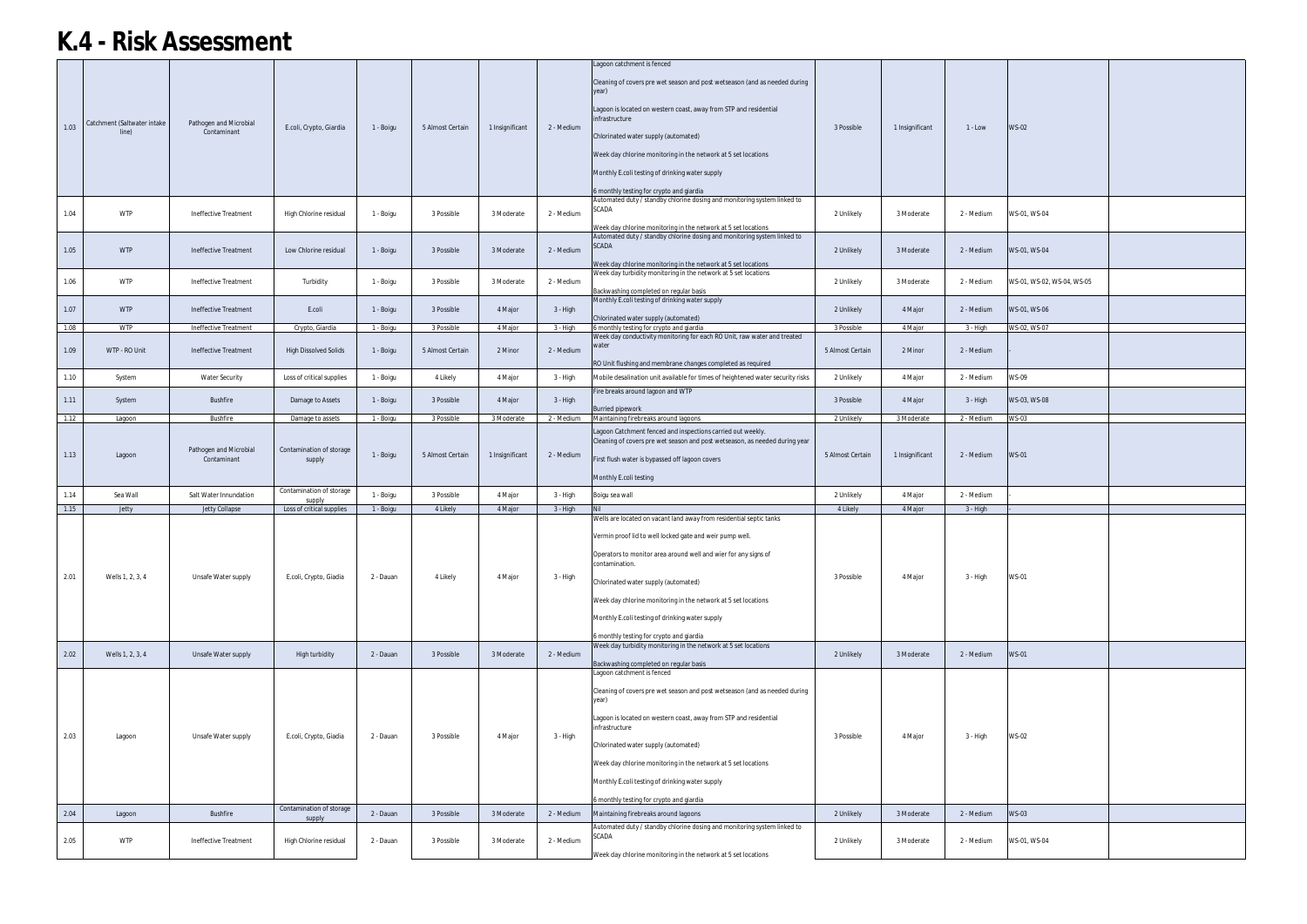|      |                         |                              |                                    |             |            |            |            | Automated duty / standby chlorine dosing and monitoring system linked to<br><b>SCADA</b>                                                   |            |            |            |                            |  |
|------|-------------------------|------------------------------|------------------------------------|-------------|------------|------------|------------|--------------------------------------------------------------------------------------------------------------------------------------------|------------|------------|------------|----------------------------|--|
| 2.06 | <b>WTP</b>              | Ineffective Treatment        | Low Chlorine residual              | 2 - Dauan   | 3 Possible | 3 Moderate | 2 - Medium | Week day chlorine monitoring in the network at 5 set locations                                                                             | 2 Unlikely | 3 Moderate | 2 - Medium | WS-01, WS-04               |  |
| 2.07 | <b>WTP</b>              | Ineffective Treatment        | Turbidity                          | 2 - Dauan   | 3 Possible | 3 Moderate | 2 - Medium | Week day turbidity monitoring in the network at 5 set locations                                                                            | 2 Unlikely | 3 Moderate | 2 - Medium | WS-01, WS-02, WS-04, WS-05 |  |
|      |                         |                              |                                    |             |            |            |            | Backwashing completed on regular basis<br>Monthly E.coli testing of drinking water supply                                                  |            |            |            |                            |  |
| 2.08 | <b>WTP</b>              | Ineffective Treatment        | E.coli                             | 2 - Dauan   | 3 Possible | 4 Major    | 3 - High   | Chlorinated water supply (automated)                                                                                                       | 2 Unlikely | 4 Major    | 2 - Medium | WS-01, WS-06               |  |
| 2.09 | <b>WTP</b>              | Ineffective Treatment        | Crypto, Giardia                    | 2 - Dauan   | 3 Possible | 4 Major    | 3 - High   | 6 monthly testing for crypto and giardia                                                                                                   | 3 Possible | 4 Major    | 3 - High   | WS-02, WS-07               |  |
| 2.10 | System                  | <b>Bushfire</b>              | Damage to Assets                   | 2 - Dauan   | 3 Possible | 3 Moderate | 2 - Medium | Fire breaks around lagoon and WTP<br><b>Burried pipework</b>                                                                               | 3 Possible | 3 Moderate | 2 - Medium | WS-03, WS-08               |  |
| 2.11 | System                  | <b>Water Security</b>        | Loss of critical supplies          | 2 - Dauan   | 4 Likely   | 4 Major    | 3 - High   | Mobile desalination unit available for times of heightened water security risks                                                            | 2 Unlikely | 4 Major    | 2 - Medium | <b>WS-09</b>               |  |
| 2.12 | Reservoir               | Reservoir Burst (Rock Slide) | Loss of critical supplies          | 2 - Dauan   | 2 Unlikely | 4 Major    | 2 - Medium |                                                                                                                                            | 2 Unlikely | 4 Major    | 2 - Medium | <b>WS-10</b>               |  |
|      |                         |                              |                                    |             |            |            |            | Operators to monitor area around lagoon for any signs of contamination.                                                                    |            |            |            |                            |  |
|      |                         |                              |                                    |             |            |            |            | Chlorinated water supply (automated)                                                                                                       |            |            |            |                            |  |
| 3.01 | Lagoon Catchment        | Unsafe Water supply          | E.coli, Crypto, Giadia             | 3 - Saibai  | 4 Likely   | 4 Major    | 3 - High   | Week day chlorine monitoring in the network at 5 set locations                                                                             | 3 Possible | 4 Major    | 3 - High   | <b>WS-01</b>               |  |
|      |                         |                              |                                    |             |            |            |            | Monthly E.coli testing of drinking water supply                                                                                            |            |            |            |                            |  |
|      |                         |                              |                                    |             |            |            |            | 6 monthly testing for crypto and giardia                                                                                                   |            |            |            |                            |  |
|      |                         |                              |                                    |             |            |            |            | Week day turbidity monitoring in the network at 5 set locations                                                                            |            |            |            |                            |  |
| 3.02 | Emergency Lagoons (Mud) | Unsafe Water supply          | High turbidity                     | 3 - Saibai  | 3 Possible | 3 Moderate | 2 - Medium | Backwashing completed on regular basis                                                                                                     | 2 Unlikely | 3 Moderate | 2 - Medium | <b>WS-01</b>               |  |
|      |                         |                              |                                    |             |            |            |            | Lagoon catchment is fenced                                                                                                                 |            |            |            |                            |  |
| 3.03 | Emergency Lagoons (Mud) | Unsafe Water supply          | E.coli, Crypto, Giadia             | 3 - Saibai  | 3 Possible | 4 Major    | 3 - High   | Monthly E.coli testing of drinking water supply                                                                                            | 3 Possible | 4 Major    | 3 - High   | <b>WS-02</b>               |  |
|      |                         |                              |                                    |             |            |            |            | 6 monthly testing for crypto and giardia                                                                                                   |            |            |            |                            |  |
| 3.04 | Lagoon                  | <b>Bushfire</b>              | Contamination of storage<br>supply | 3 - Saibai  | 3 Possible | 3 Moderate | 2 - Medium | Maintaining firebreaks around lagoons                                                                                                      | 2 Unlikely | 3 Moderate | 2 - Medium | <b>WS-03</b>               |  |
|      |                         |                              |                                    |             |            |            |            | Automated duty / standby chlorine dosing and monitoring system linked to<br><b>SCADA</b>                                                   |            |            |            |                            |  |
| 3.05 | <b>WTP</b>              | Ineffective Treatment        | High Chlorine residual             | 3 - Saibai  | 3 Possible | 3 Moderate | 2 - Medium |                                                                                                                                            | 2 Unlikely | 3 Moderate | 2 - Medium | WS-01, WS-04               |  |
|      |                         |                              |                                    |             |            |            |            | Week day chlorine monitoring in the network at 5 set locations<br>Automated duty / standby chlorine dosing and monitoring system linked to |            |            |            |                            |  |
| 3.06 | <b>WTP</b>              | Ineffective Treatment        | Low Chlorine residual              | 3 - Saibai  | 3 Possible | 3 Moderate | 2 - Medium | <b>SCADA</b>                                                                                                                               | 2 Unlikely | 3 Moderate | 2 - Medium | WS-01, WS-04               |  |
|      |                         |                              |                                    |             |            |            |            | Week day chlorine monitoring in the network at 5 set locations<br>Week day turbidity monitoring in the network at 5 set locations          |            |            |            |                            |  |
| 3.07 | <b>WTP</b>              | Ineffective Treatment        | Turbidity                          | 3 - Saibai  | 3 Possible | 3 Moderate | 2 - Medium |                                                                                                                                            | 2 Unlikely | 3 Moderate | 2 - Medium | WS-01, WS-02, WS-04, WS-05 |  |
|      |                         |                              |                                    |             |            |            |            | Backwashing completed on regular basis<br>Monthly E.coli testing of drinking water supply                                                  |            |            |            |                            |  |
| 3.08 | <b>WTP</b>              | Ineffective Treatment        | E.coli                             | 3 - Saibai  | 3 Possible | 4 Major    | 3 - High   | 6 monthly testing for crypto and giardia                                                                                                   | 2 Unlikely | 4 Major    | 2 - Medium | WS-01, WS-06               |  |
| 3.10 | System                  | Bushfire                     | Damage to Assets                   | 3 - Saibai  | 3 Possible | 3 Moderate | 2 - Medium | Fire breaks around lagoon and WTP                                                                                                          | 3 Possible | 3 Moderate | 2 - Medium | WS-03, WS-08               |  |
|      |                         |                              |                                    |             |            |            |            | Burried pipework                                                                                                                           |            |            |            |                            |  |
| 3.11 | System                  | <b>Water Security</b>        | Loss of critical supplies          | 3 - Saibai  | 4 Likely   | 4 Major    | 3 - High   | Mobile desalination unit available for times of heightened water security risks<br>Chlorinated water supply (automated)                    | 2 Unlikely | 4 Major    | 2 - Medium | <b>WS-09</b>               |  |
|      |                         |                              |                                    |             |            |            |            |                                                                                                                                            |            |            |            |                            |  |
| 4.01 | Weir - Catchment        | Unsafe Water supply          | E.coli, Crypto, Giadia             | 4 - Mabuiag | 4 Likely   | 4 Major    | 3 - High   | Monthly E.coli testing of drinking water supply                                                                                            | 3 Possible | 4 Major    | 3 - High   | <b>WS-01</b>               |  |
|      |                         |                              |                                    |             |            |            |            | 6 monthly testing for crypto and giardia<br>Week day turbidity monitoring in the network at 5 set locations                                |            |            |            |                            |  |
| 4.02 | Catchment (Weir)        | Unsafe Water supply          | High turbidity                     | 4 - Mabuiag | 3 Possible | 3 Moderate | 2 - Medium | Backwashing completed on regular basis                                                                                                     | 2 Unlikely | 3 Moderate | 2 - Medium | <b>WS-01</b>               |  |
|      |                         |                              |                                    |             |            |            |            | Lagoon catchment is fenced                                                                                                                 |            |            |            |                            |  |
|      |                         |                              |                                    |             |            |            |            | Cleaning of covers pre wet season and post wetseason (and as needed during                                                                 |            |            |            |                            |  |
|      |                         |                              |                                    |             |            |            |            | year)                                                                                                                                      |            |            |            |                            |  |
| 4.03 | Lagoon                  | Unsafe Water supply          | E.coli, Crypto, Giadia             | 4 - Mabuiag | 3 Possible | 4 Major    | 3 - High   | Chlorinated water supply (automated)                                                                                                       | 3 Possible | 4 Major    | 3 - High   | <b>WS-02</b>               |  |
|      |                         |                              |                                    |             |            |            |            | Week day chlorine monitoring in the network at 5 set locations                                                                             |            |            |            |                            |  |
|      |                         |                              |                                    |             |            |            |            | Monthly E.coli testing of drinking water supply                                                                                            |            |            |            |                            |  |
|      |                         |                              |                                    |             |            |            |            | 6 monthly testing for crypto and giardia                                                                                                   |            |            |            |                            |  |
| 4.04 | Lagoon                  | Bushfire                     | Contamination of storage<br>supply | 4 - Mabuiag | 3 Possible | 3 Moderate | 2 - Medium | Maintaining firebreaks around lagoons                                                                                                      | 2 Unlikely | 3 Moderate | 2 - Medium | <b>WS-03</b>               |  |
| 4.05 | <b>WTP</b>              | Ineffective Treatment        | High Chlorine residual             | 4 - Mabuiag | 3 Possible | 3 Moderate | 2 - Medium | Automated duty / standby chlorine dosing and monitoring system linked to<br><b>SCADA</b>                                                   | 2 Unlikely | 3 Moderate | 2 - Medium | WS-01, WS-04               |  |
|      |                         |                              |                                    |             |            |            |            | Week day chlorine monitoring in the network at 5 set locations                                                                             |            |            |            |                            |  |
|      |                         |                              |                                    |             |            |            |            | Automated duty / standby chlorine dosing and monitoring system linked to<br><b>SCADA</b>                                                   |            |            |            |                            |  |
| 4.06 | <b>WTP</b>              | Ineffective Treatment        | Low Chlorine residual              | 4 - Mabuiag | 3 Possible | 3 Moderate | 2 - Medium | Week day chlorine monitoring in the network at 5 set locations                                                                             | 2 Unlikely | 3 Moderate | 2 - Medium | WS-01, WS-04               |  |
|      |                         |                              |                                    |             |            |            |            |                                                                                                                                            |            |            |            |                            |  |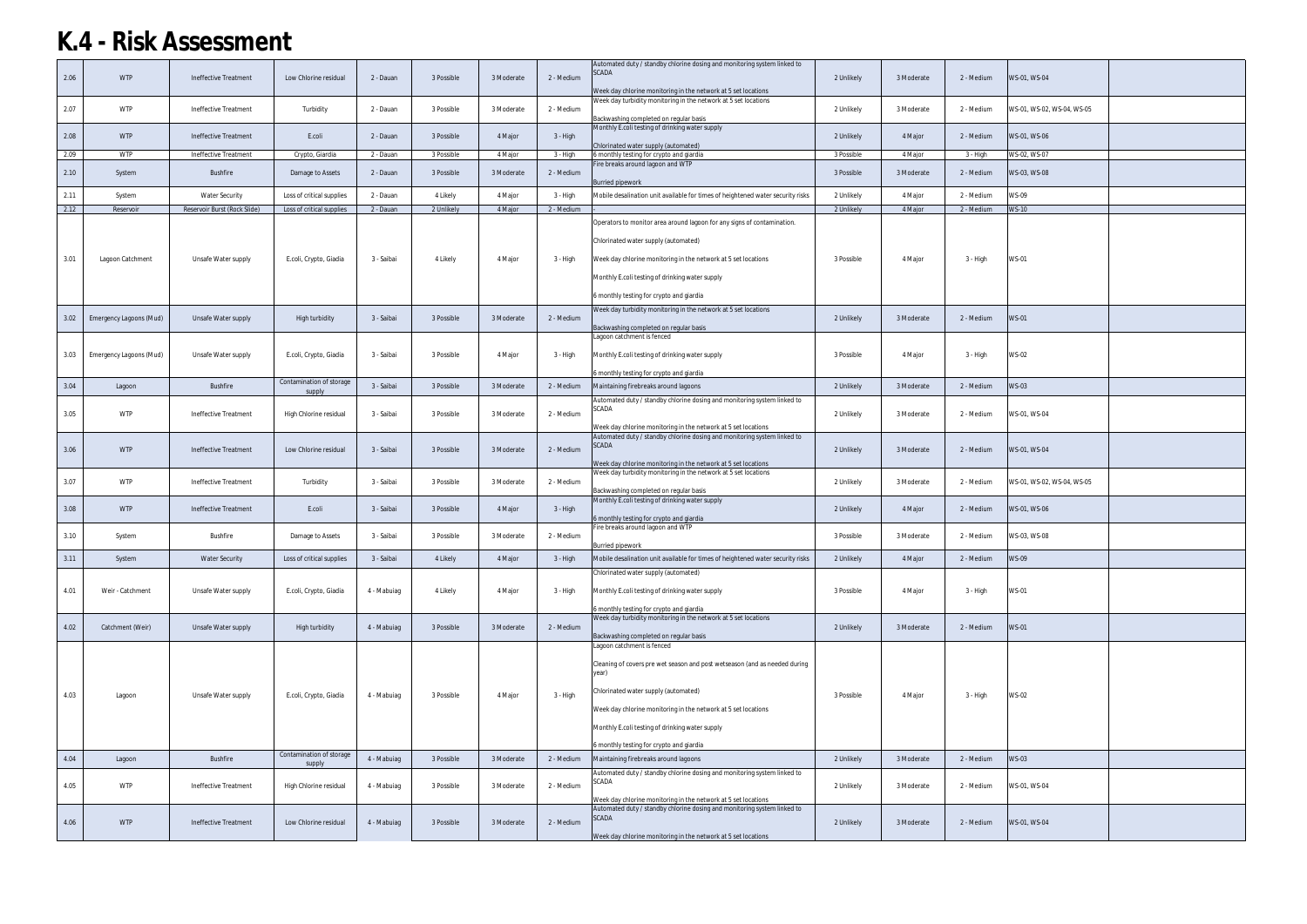| 4.07 | <b>WTP</b>               | Ineffective Treatment         | Turbidity                          | 4 - Mabuiag | 3 Possible       | 3 Moderate      | 2 - Medium | Week day turbidity monitoring in the network at 5 set locations                                                                            | 2 Unlikely | 3 Moderate      | 2 - Medium | WS-01, WS-02, WS-04, WS-05 |  |
|------|--------------------------|-------------------------------|------------------------------------|-------------|------------------|-----------------|------------|--------------------------------------------------------------------------------------------------------------------------------------------|------------|-----------------|------------|----------------------------|--|
|      |                          |                               |                                    |             |                  |                 |            | Backwashing completed on regular basis                                                                                                     |            |                 |            |                            |  |
| 4.08 | <b>WTP</b>               | Ineffective Treatment         | E.coli                             | 4 - Mabuiag | 3 Possible       | 4 Major         | 3 - High   | Monthly E.coli testing of drinking water supply<br>Chlorinated water supply (automated)                                                    | 2 Unlikely | 4 Major         | 2 - Medium | WS-01, WS-06               |  |
| 4.09 | <b>WTP</b>               | Ineffective Treatment         | Crypto, Giardia                    | 4 - Mabuiag | 3 Possible       | 4 Major         | 3 - High   | 6 monthly testing for crypto and giardia                                                                                                   | 3 Possible | 4 Major         | 3 - High   | WS-02, WS-07               |  |
| 4.10 | System                   | <b>Bushfire</b>               | Damage to Assets                   | 4 - Mabuiag | 3 Possible       | 3 Moderate      | 2 - Medium | Fire breaks around lagoon and WTP<br><b>Burried pipework</b>                                                                               | 3 Possible | 3 Moderate      | 2 - Medium | WS-03, WS-08               |  |
| 4.11 | System                   | <b>Water Security</b>         | Loss of critical supplies          | 4 - Mabuiag | 4 Likely         | 4 Major         | $3 - High$ | Mobile desalination unit available for times of heightened water security risks                                                            | 2 Unlikely | 4 Major         | 2 - Medium | <b>WS-09</b>               |  |
|      |                          |                               |                                    |             |                  |                 |            | Reservoir on island to provide interium short term water supply                                                                            |            |                 |            |                            |  |
| 5.01 | Catchment                | Loss of Critical Water Supply | High pH                            | 5 - Badu    | 3 Possible       | 2 Minor         | 2 - Medium |                                                                                                                                            | 2 Unlikely | 2 Minor         | $1 - Low$  | <b>WS-01</b>               |  |
|      |                          |                               |                                    |             |                  |                 |            | Weekday monitoring of pH for each well in the water catchment<br>UF Plant                                                                  |            |                 |            |                            |  |
|      |                          |                               |                                    |             |                  |                 |            | Chlorinated water supply (automated)                                                                                                       |            |                 |            |                            |  |
|      |                          |                               | Contamination of raw water         |             |                  |                 |            |                                                                                                                                            |            |                 |            |                            |  |
| 5.02 | Catchment                | Loss of Critical Water Supply | supply                             | 5 - Badu    | 3 Possible       | 4 Major         | 3 - High   | Week day chlorine monitoring in the network at 5 set locations                                                                             | 1 Rare     | 4 Major         | 2 - Medium | <b>WS-01</b>               |  |
|      |                          |                               |                                    |             |                  |                 |            | Monthly E.coli testing of drinking water supply                                                                                            |            |                 |            |                            |  |
|      |                          |                               |                                    |             |                  |                 |            | 6 monthly testing for crypto and giardia                                                                                                   |            |                 |            |                            |  |
|      |                          |                               |                                    |             |                  |                 |            | UF Plant                                                                                                                                   |            |                 |            |                            |  |
|      |                          |                               |                                    |             |                  |                 |            | Chlorinated water supply (automated)                                                                                                       |            |                 |            |                            |  |
|      |                          | Pathogen and Microbial        |                                    |             |                  |                 |            |                                                                                                                                            |            |                 |            |                            |  |
| 5.03 | Catchment                | Contaminant                   | E.coli, Crypto, Giardia            | 5 - Badu    | 5 Almost Certain | 1 Insignificant | 2 - Medium | Week day chlorine monitoring in the network at 5 set locations                                                                             | 3 Possible | 1 Insignificant | $1 - Low$  | <b>WS-02</b>               |  |
|      |                          |                               |                                    |             |                  |                 |            | Monthly E.coli testing of drinking water supply                                                                                            |            |                 |            |                            |  |
|      |                          |                               |                                    |             |                  |                 |            | 6 monthly testing for crypto and giardia                                                                                                   |            |                 |            |                            |  |
|      |                          |                               |                                    |             |                  |                 |            | Automated duty / standby chlorine dosing and monitoring system linked to<br>SCADA                                                          |            |                 |            |                            |  |
| 5.04 | <b>WTP</b>               | Ineffective Treatment         | High Chlorine residual             | 5 - Badu    | 3 Possible       | 3 Moderate      | 2 - Medium |                                                                                                                                            | 2 Unlikely | 3 Moderate      | 2 - Medium | WS-01, WS-04               |  |
|      |                          |                               |                                    |             |                  |                 |            | Week day chlorine monitoring in the network at 5 set locations<br>Automated duty / standby chlorine dosing and monitoring system linked to |            |                 |            |                            |  |
| 5.05 | <b>WTP</b>               | Ineffective Treatment         | Low Chlorine residual              | 5 - Badu    | 3 Possible       | 3 Moderate      | 2 - Medium | <b>SCADA</b>                                                                                                                               | 2 Unlikely | 3 Moderate      | 2 - Medium | WS-01, WS-04               |  |
|      |                          |                               |                                    |             |                  |                 |            | Week day chlorine monitoring in the network at 5 set locations                                                                             |            |                 |            |                            |  |
|      | <b>WTP</b>               |                               |                                    |             |                  |                 |            | Week day turbidity monitoring in the network at 5 set locations                                                                            |            |                 |            |                            |  |
| 5.06 |                          | Ineffective Treatment         | Turbidity                          | 5 - Badu    | 3 Possible       | 3 Moderate      | 2 - Medium | Backwashing completed on regular basis                                                                                                     | 2 Unlikely | 3 Moderate      | 2 - Medium | WS-01, WS-02, WS-04, WS-05 |  |
| 5.07 | <b>WTP</b>               | Ineffective Treatment         | E.coli                             | 5 - Badu    | 3 Possible       | 4 Major         | 3 - High   | Monthly E.coli testing of drinking water supply                                                                                            | 3 Possible | 4 Major         | 3 - High   | WS-01, WS-06, WS-13        |  |
|      |                          |                               |                                    |             |                  |                 |            | Chlorinated water supply (automated)                                                                                                       |            |                 |            |                            |  |
| 5.08 | <b>WTP</b>               | Ineffective Treatment         | Crypto, Giardia                    | 5 - Badu    | 3 Possible       | 4 Major         | 3 - High   | 6 monthly testing for crypto and giardia                                                                                                   | 3 Possible | 4 Major         | 3 - High   | WS-02, WS-07, WS-13        |  |
| 5.09 | System                   | <b>Water Security</b>         | Loss of critical supplies          | 5 - Badu    | 4 Likely         | 4 Major         | 3 - High   | Mobile desalination unit available for times of heightened water security risks                                                            | 2 Unlikely | 4 Major         | 2 - Medium | <b>WS-09</b>               |  |
| 5.10 | System                   | Bushfire                      | Damage to Assets                   | 5 - Badu    | 3 Possible       | 4 Major         | 3 - High   | Fire breaks around wells and WTP                                                                                                           | 3 Possible | 4 Major         | 3 - High   | WS-03, WS-08               |  |
| 5.11 | System                   | Loss of Critical Water Supply | Reservoir empty                    | 5 - Badu    | 2 Unlikely       | 5 Catastrophic  | 3 - High   | Burried pipework<br>Nil                                                                                                                    | 2 Unlikely | 5 Catastrophic  | 3 - High   | <b>WS-09</b>               |  |
|      |                          |                               |                                    |             |                  |                 |            | Operators to monitor area around well and wier for any signs of                                                                            |            |                 |            |                            |  |
|      |                          |                               |                                    |             |                  |                 |            | contamination.                                                                                                                             |            |                 |            |                            |  |
|      |                          |                               |                                    |             |                  |                 |            | Chlorinated water supply (automated)                                                                                                       |            |                 |            |                            |  |
| 6.01 | Twin Springs Well & Weir | Unsafe Water supply           | E.coli, Crypto, Giadia             | 6 - Kubin   | 4 Likely         | 4 Major         | 3 - High   | Week day chlorine monitoring in the network at 5 set locations                                                                             | 3 Possible | 4 Major         | 3 - High   | <b>WS-01</b>               |  |
|      |                          |                               |                                    |             |                  |                 |            | Monthly E.coli testing of drinking water supply                                                                                            |            |                 |            |                            |  |
|      |                          |                               |                                    |             |                  |                 |            |                                                                                                                                            |            |                 |            |                            |  |
|      |                          |                               |                                    |             |                  |                 |            | monthly testing for crypto and giardia<br>Week day turbidity monitoring in the network at 5 set locations                                  |            |                 |            |                            |  |
| 6.02 | Twin Springs Well & Weir | Unsafe Water supply           | High turbidity                     | 6 - Kubin   | 3 Possible       | 3 Moderate      | 2 - Medium |                                                                                                                                            | 2 Unlikely | 3 Moderate      | 2 - Medium | <b>WS-01</b>               |  |
|      |                          |                               |                                    |             |                  |                 |            | Backwashing completed on regular basis<br>Lagoon catchment is fenced                                                                       |            |                 |            |                            |  |
|      |                          |                               |                                    |             |                  |                 |            |                                                                                                                                            |            |                 |            |                            |  |
|      |                          |                               |                                    |             |                  |                 |            | Cleaning of covers pre wet season and post wetseason (and as needed during<br>year)                                                        |            |                 |            |                            |  |
|      |                          |                               |                                    |             |                  |                 |            | Chlorinated water supply (automated)                                                                                                       |            |                 |            |                            |  |
| 6.03 | Lagoon                   | Unsafe Water supply           | E.coli, Crypto, Giadia             | 6 - Kubin   | 3 Possible       | 4 Major         | 3 - High   |                                                                                                                                            | 3 Possible | 4 Major         | 3 - High   | <b>WS-02</b>               |  |
|      |                          |                               |                                    |             |                  |                 |            | Week day chlorine monitoring in the network at 5 set locations                                                                             |            |                 |            |                            |  |
|      |                          |                               |                                    |             |                  |                 |            | Monthly E.coli testing of drinking water supply                                                                                            |            |                 |            |                            |  |
|      |                          |                               |                                    |             |                  |                 |            | 6 monthly testing for crypto and giardia                                                                                                   |            |                 |            |                            |  |
| 6.04 | Lagoon                   | Bushfire                      | Contamination of storage<br>supply | 6 - Kubin   | 3 Possible       | 3 Moderate      | 2 - Medium | Maintaining firebreaks around lagoons                                                                                                      | 2 Unlikely | 3 Moderate      | 2 - Medium | <b>WS-03</b>               |  |
|      |                          |                               |                                    |             |                  |                 |            | Automated duty / standby chlorine dosing and monitoring system linked to                                                                   |            |                 |            |                            |  |
| 6.05 | <b>WTP</b>               | Ineffective Treatment         | High Chlorine residual             | 6 - Kubin   | 3 Possible       | 3 Moderate      | 2 - Medium | SCADA                                                                                                                                      | 2 Unlikely | 3 Moderate      | 2 - Medium | WS-01, WS-04               |  |
|      |                          |                               |                                    |             |                  |                 |            | Week day chlorine monitoring in the network at 5 set locations                                                                             |            |                 |            |                            |  |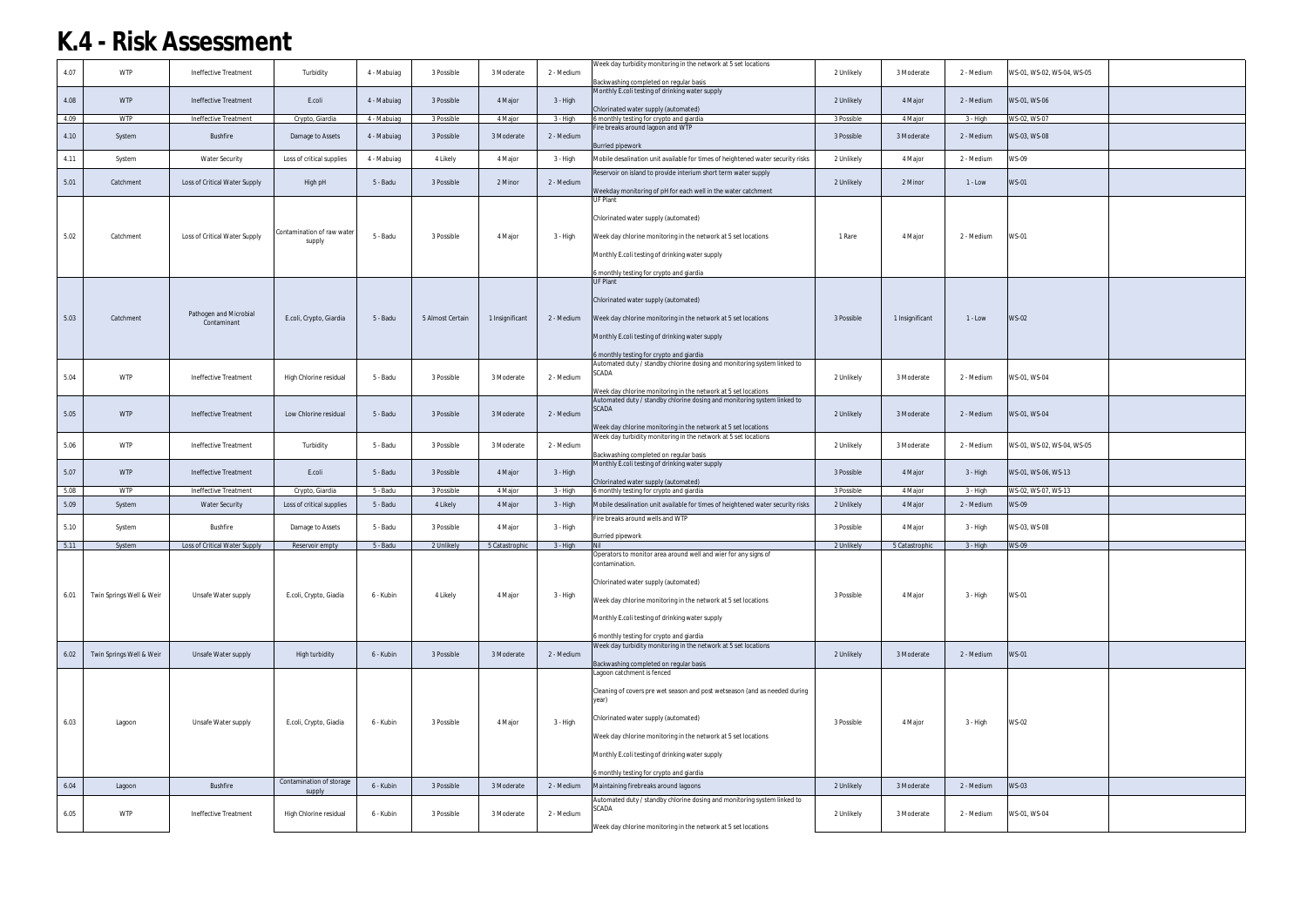| 6.06 | <b>WTP</b>                 | Ineffective Treatment                 | Low Chlorine residual                | 6 - Kubin    | 3 Possible       | 3 Moderate      | 2 - Medium | Automated duty / standby chlorine dosing and monitoring system linked to<br><b>SCADA</b><br>Week day chlorine monitoring in the network at 5 set locations                                                                                                                                                                 | 2 Unlikely | 3 Moderate      | 2 - Medium | WS-01, WS-04               |  |
|------|----------------------------|---------------------------------------|--------------------------------------|--------------|------------------|-----------------|------------|----------------------------------------------------------------------------------------------------------------------------------------------------------------------------------------------------------------------------------------------------------------------------------------------------------------------------|------------|-----------------|------------|----------------------------|--|
| 6.07 | <b>WTP</b>                 | Ineffective Treatment                 | Turbidity                            | 6 - Kubin    | 3 Possible       | 3 Moderate      | 2 - Medium | Week day turbidity monitoring in the network at 5 set locations<br>Backwashing completed on regular basis                                                                                                                                                                                                                  | 2 Unlikely | 3 Moderate      | 2 - Medium | WS-01, WS-02, WS-04, WS-05 |  |
| 6.08 | <b>WTP</b>                 | Ineffective Treatment                 | E.coli                               | 6 - Kubin    | 3 Possible       | 4 Major         | 3 - High   | Monthly E.coli testing of drinking water supply<br>Chlorinated water supply (automated)                                                                                                                                                                                                                                    | 2 Unlikely | 4 Major         | 2 - Medium | WS-01, WS-06               |  |
| 6.09 | <b>WTP</b>                 | Ineffective Treatment                 | Crypto, Giardia                      | 6 - Kubin    | 3 Possible       | 4 Major         | 3 - High   | 6 monthly testing for crypto and giardia                                                                                                                                                                                                                                                                                   | 3 Possible | 4 Major         | 3 - High   | WS-02, WS-07               |  |
| 6.10 | System                     | <b>Bushfire</b>                       | Damage to Assets                     | 6 - Kubin    | 3 Possible       | 3 Moderate      | 2 - Medium | Fire breaks around lagoon and WTP<br><b>Burried pipework</b>                                                                                                                                                                                                                                                               | 3 Possible | 3 Moderate      | 2 - Medium | WS-03, WS-08               |  |
| 6.11 | System                     | <b>Water Security</b>                 | Loss of critical supplies            | 6 - Kubin    | 4 Likely         | 4 Major         | 3 - High   | Mobile desalination unit available for times of heightened water security risks                                                                                                                                                                                                                                            | 2 Unlikely | 4 Major         | 2 - Medium | <b>WS-09</b>               |  |
|      |                            |                                       |                                      |              |                  |                 |            | Vermin proof lid to well                                                                                                                                                                                                                                                                                                   |            |                 |            |                            |  |
| 7.01 | Weir, Well 1, Well 4       | Unsafe Water supply                   | E.coli, Crypto, Giadia               | 7 - St Pauls | 4 Likely         | 4 Major         | 3 - High   | Locked gate and weir pump well.<br>Operators to monitor area around well and wier for any signs of<br>contamination.<br>Chlorinated water supply (automated)<br>Week day chlorine monitoring in the network at 5 set locations<br>Monthly E.coli testing of drinking water supply                                          | 3 Possible | 4 Major         | 3 - High   | <b>WS-01</b>               |  |
|      |                            |                                       |                                      |              |                  |                 |            | 6 monthly testing for crypto and giardia                                                                                                                                                                                                                                                                                   |            |                 |            |                            |  |
| 7.02 | Catchment (Weir and Well 1 | Unsafe Water supply                   | High turbidity                       | 7 - St Pauls | 3 Possible       | 3 Moderate      | 2 - Medium | Week day turbidity monitoring in the network at 5 set locations                                                                                                                                                                                                                                                            | 2 Unlikely | 3 Moderate      | 2 - Medium | <b>WS-01</b>               |  |
|      | & 4)                       |                                       |                                      |              |                  |                 |            | Backwashing completed on regular basis                                                                                                                                                                                                                                                                                     |            |                 |            |                            |  |
| 7.03 | Lagoon                     | Unsafe Water supply                   | E.coli, Crypto, Giadia               | 7 - St Pauls | 3 Possible       | 4 Major         | 3 - High   | Lagoon catchment is fenced<br>Cleaning of covers pre wet season and post wetseason (and as needed during<br>year)<br>Chlorinated water supply (automated)<br>Week day chlorine monitoring in the network at 5 set locations<br>Monthly E.coli testing of drinking water supply<br>6 monthly testing for crypto and giardia | 3 Possible | 4 Major         | 3 - High   | <b>WS-02</b>               |  |
| 7.04 | Lagoon                     | Bushfire                              | Contamination of storage             | 7 - St Pauls | 3 Possible       | 3 Moderate      | 2 - Medium | Maintaining firebreaks around lagoons                                                                                                                                                                                                                                                                                      | 2 Unlikely | 3 Moderate      | 2 - Medium | WS-03                      |  |
|      |                            |                                       | supply                               |              |                  |                 |            | Automated duty / standby chlorine dosing and monitoring system linked to                                                                                                                                                                                                                                                   |            |                 |            |                            |  |
| 7.05 | <b>WTP</b>                 | Ineffective Treatment                 | High Chlorine residual               | 7 - St Pauls | 3 Possible       | 3 Moderate      | 2 - Medium | <b>SCADA</b><br>Week day chlorine monitoring in the network at 5 set locations                                                                                                                                                                                                                                             | 2 Unlikely | 3 Moderate      | 2 - Medium | WS-01, WS-04               |  |
| 7.06 | <b>WTP</b>                 | Ineffective Treatment                 | Low Chlorine residual                | 7 - St Pauls | 3 Possible       | 3 Moderate      | 2 - Medium | Automated duty / standby chlorine dosing and monitoring system linked to<br><b>SCADA</b><br>Week day chlorine monitoring in the network at 5 set locations                                                                                                                                                                 | 2 Unlikely | 3 Moderate      | 2 - Medium | WS-01, WS-04               |  |
| 7.07 | <b>WTP</b>                 | Ineffective Treatment                 | Turbidity                            | 7 - St Pauls | 3 Possible       | 3 Moderate      | 2 - Medium | Week day turbidity monitoring in the network at 5 set locations                                                                                                                                                                                                                                                            | 2 Unlikely | 3 Moderate      | 2 - Medium | WS-01, WS-02, WS-04, WS-05 |  |
|      |                            |                                       |                                      |              |                  |                 |            | Backwashing completed on regular basis                                                                                                                                                                                                                                                                                     |            |                 |            |                            |  |
| 7.08 | <b>WTP</b>                 | Ineffective Treatment                 | E.coli                               | 7 - St Pauls | 3 Possible       | 4 Major         | 3 - High   | Monthly E.coli testing of drinking water supply<br>Chlorinated water supply (automated)                                                                                                                                                                                                                                    | 2 Unlikely | 4 Major         | 2 - Medium | WS-01, WS-06               |  |
| 7.09 | <b>WTP</b>                 | Ineffective Treatment                 | Crypto, Giardia                      | 7 - St Pauls | 3 Possible       | 4 Major         | 3 - High   | 6 monthly testing for crypto and giardia<br>Fire breaks around lagoon and WTP                                                                                                                                                                                                                                              | 3 Possible | 4 Major         | $3 - High$ | WS-02, WS-07               |  |
| 7.10 | System                     | Bushfire                              | Damage to Assets                     | 7 - St Pauls | 3 Possible       | 3 Moderate      | 2 - Medium | <b>Burried pipework</b>                                                                                                                                                                                                                                                                                                    | 3 Possible | 3 Moderate      | 2 - Medium | WS-03, WS-08               |  |
| 7.11 | System                     | <b>Water Security</b>                 | Loss of critical supplies            | 7 - St Pauls | 4 Likely         | 4 Major         | $3 - High$ | Mobile desalination unit available for times of heightened water security risks                                                                                                                                                                                                                                            | 2 Unlikely | 4 Major         | 2 - Medium | <b>WS-09</b>               |  |
| 8.01 | Catchment                  | Loss of Critical Water Supply         | High colour                          | 8 - Hammond  | 3 Possible       | 2 Minor         | 2 - Medium | Primary raw water supply from TI link                                                                                                                                                                                                                                                                                      | 2 Unlikely | 2 Minor         | 1 - Low    | <b>WS-01</b>               |  |
| 8.02 | Catchment                  | Loss of Critical Water Supply         | Contamination of raw water<br>supply | 8 - Hammond  | 3 Possible       | 4 Major         | 3 - High   | Media filder and panel filter<br>Chlorinated water supply (automated)<br>Week day chlorine monitoring in the network at 5 set locations<br>Monthly E.coli testing of drinking water supply<br>6 monthly testing for crypto and giardia                                                                                     | 1 Rare     | 4 Major         | 2 - Medium | <b>WS-01</b>               |  |
| 8.03 | Catchment                  | Pathogen and Microbial<br>Contaminant | E.coli, Crypto, Giardia              | 8 - Hammond  | 5 Almost Certain | 1 Insignificant | 2 - Medium | Media filder and panel filter<br>Chlorinated water supply (automated)<br>Week day chlorine monitoring in the network at 5 set locations<br>Monthly E.coli testing of drinking water supply<br>6 monthly testing for crypto and giardia                                                                                     | 3 Possible | 1 Insignificant | 1 - Low    | <b>WS-02</b>               |  |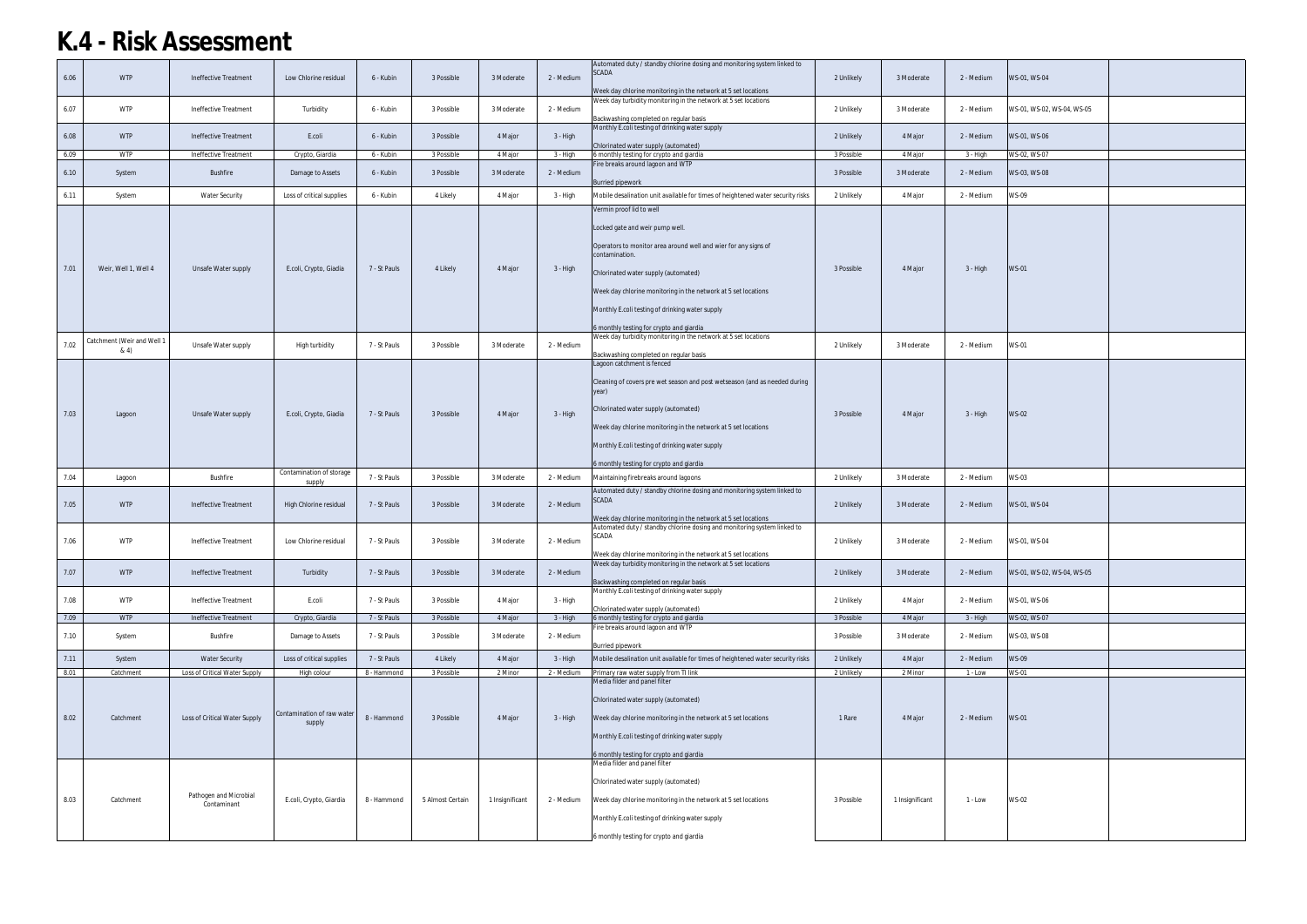| 8.04  | <b>WTP</b>                                    | Ineffective Treatment                 | High Chlorine residual                          | 8 - Hammond   | 3 Possible       | 3 Moderate      | 2 - Medium | Automated duty / standby chlorine dosing and monitoring system linked to<br><b>SCADA</b><br>Week day chlorine monitoring in the network at 5 set locations                                                                                                                                                                                                                                                        | 2 Unlikely       | 3 Moderate      | 2 - Medium | WS-01, WS-04               |  |
|-------|-----------------------------------------------|---------------------------------------|-------------------------------------------------|---------------|------------------|-----------------|------------|-------------------------------------------------------------------------------------------------------------------------------------------------------------------------------------------------------------------------------------------------------------------------------------------------------------------------------------------------------------------------------------------------------------------|------------------|-----------------|------------|----------------------------|--|
| 8.05  | <b>WTP</b>                                    | Ineffective Treatment                 | Low Chlorine residual                           | 8 - Hammond   | 3 Possible       | 3 Moderate      | 2 - Medium | Automated duty / standby chlorine dosing and monitoring system linked to<br><b>SCADA</b><br>Week day chlorine monitoring in the network at 5 set locations                                                                                                                                                                                                                                                        | 2 Unlikely       | 3 Moderate      | 2 - Medium | WS-01, WS-04               |  |
| 8.06  | <b>WTP</b>                                    | Ineffective Treatment                 | Turbidity                                       | 8 - Hammond   | 3 Possible       | 3 Moderate      | 2 - Medium | Week day turbidity monitoring in the network at 5 set locations<br>Backwashing completed on regular basis                                                                                                                                                                                                                                                                                                         | 2 Unlikely       | 3 Moderate      | 2 - Medium | WS-01, WS-02, WS-04, WS-05 |  |
| 8.07  | <b>WTP</b>                                    | Ineffective Treatment                 | E.coli                                          | 8 - Hammond   | 3 Possible       | 4 Major         | 3 - High   | Monthly E.coli testing of drinking water supply<br>Chlorinated water supply (automated)                                                                                                                                                                                                                                                                                                                           | 2 Unlikely       | 4 Major         | 2 - Medium | WS-01, WS-06               |  |
| 8.08  | <b>WTP</b>                                    | Ineffective Treatment                 | Crypto, Giardia                                 | 8 - Hammond   | 3 Possible       | 4 Major         | 3 - High   | 6 monthly testing for crypto and giardia                                                                                                                                                                                                                                                                                                                                                                          | 3 Possible       | 4 Major         | $3 - High$ | WS-02, WS-07               |  |
| 8.09  | System                                        | <b>Water Security</b>                 | Loss of critical supplies                       | 8 - Hammond   | 4 Likely         | 4 Major         | 3 - High   | Mobile desalination unit available for times of heightened water security risks                                                                                                                                                                                                                                                                                                                                   | 2 Unlikely       | 4 Major         | 2 - Medium | <b>WS-09</b>               |  |
| 8.10  | System                                        | <b>Bushfire</b>                       | Damage to Assets                                | 8 - Hammond   | 3 Possible       | 4 Major         | 3 - High   | Fire breaks around lagoon and WTP<br><b>Burried pipework</b>                                                                                                                                                                                                                                                                                                                                                      | 3 Possible       | 4 Major         | 3 - High   | WS-03, WS-08               |  |
| 8.11  | System                                        | <b>Water Security</b>                 | TI Link Risk                                    | 8 - Hammond   | 2 Unlikely       | 5 Catastrophic  | 3 - High   | Mobile desalination unit available for times of heightened water security risks                                                                                                                                                                                                                                                                                                                                   | 2 Unlikely       | 4 Major         | 2 - Medium | WS-09                      |  |
| 9.01  | Catchment (Saltwater intake<br>line)          | Loss of Critical Water Supply         | <b>High Turbidity</b>                           | 9 - Iama      | 2 Unlikely       | 2 Minor         | 1 - Low    | Reservoir on island to provide interium short term water supply                                                                                                                                                                                                                                                                                                                                                   | 2 Unlikely       | 2 Minor         | $1 - Low$  | <b>WS-01</b>               |  |
| 9.02  | Catchment (Saltwater<br>infiltration gallery) | Poor Water Quality                    | Petroleum/chemical<br>contamination of seawater | 9 - Iama      | 4 Likely         | 4 Major         | 3 - High   | Seawater intake infiltration gallery is located under the beach<br>Visual inspections of area only<br>Notfication of incident from barge operator and shut down plant upon<br>notification                                                                                                                                                                                                                        | 1 Rare           | 4 Major         | 2 - Medium | <b>WS-01</b>               |  |
| 9.03  | Catchment (Saltwater<br>infiltration galery)  | Pathogen and Microbial<br>Contaminant | E.coli, Crypto, Giardia                         | 9 - Iama      | 5 Almost Certain | 1 Insignificant | 2 - Medium | Lagoon catchment is fenced<br>Cleaning of covers pre wet season and post wetseason (and as needed during<br>year)<br>Lagoon is located on western coast, away from STP and residential<br>infrastructure<br>Chlorinated water supply (automated)<br>Week day chlorine monitoring in the network at 5 set locations<br>Monthly E.coli testing of drinking water supply<br>6 monthly testing for crypto and giardia | 3 Possible       | 1 Insignificant | $1 - Low$  | <b>WS-02</b>               |  |
| 9.04  | <b>WTP</b>                                    | Ineffective Treatment                 | High Chlorine residual                          | 9 - Iama      | 3 Possible       | 3 Moderate      | 2 - Medium | Automated duty / standby chlorine dosing and monitoring system linked to<br><b>SCADA</b><br>Week day chlorine monitoring in the network at 5 set locations                                                                                                                                                                                                                                                        | 2 Unlikely       | 3 Moderate      | 2 - Medium | WS-01, WS-04               |  |
| 9.05  | <b>WTP</b>                                    | Ineffective Treatment                 | Low Chlorine residual                           | 9 - Iama      | 3 Possible       | 3 Moderate      | 2 - Medium | Automated duty / standby chlorine dosing and monitoring system linked to<br><b>SCADA</b><br>Week day chlorine monitoring in the network at 5 set locations                                                                                                                                                                                                                                                        | 2 Unlikely       | 3 Moderate      | 2 - Medium | WS-01, WS-04               |  |
| 9.06  | <b>WTP</b>                                    | Ineffective Treatment                 | Turbidity                                       | 9 - Iama      | 3 Possible       | 3 Moderate      | 2 - Medium | Week day turbidity monitoring in the network at 5 set locations<br>Backwashing completed on regular basis                                                                                                                                                                                                                                                                                                         | 2 Unlikely       | 3 Moderate      | 2 - Medium | WS-01, WS-02, WS-04, WS-05 |  |
| 9.07  | <b>WTP</b>                                    | Ineffective Treatment                 | E.coli                                          | 9 - Iama      | 3 Possible       | 4 Major         | $3 - High$ | Monthly E.coli testing of drinking water supply<br>Chlorinated water supply (automated)                                                                                                                                                                                                                                                                                                                           | 2 Unlikely       | 4 Major         | 2 - Medium | WS-01, WS-06               |  |
| 9.08  | <b>WTP</b>                                    | Ineffective Treatment                 | Crypto, Giardia                                 | 9 - Iama      | 3 Possible       | 4 Major         | 3 - High   | 6 monthly testing for crypto and giardia                                                                                                                                                                                                                                                                                                                                                                          | 3 Possible       | 4 Major         | 3 - High   | WS-02, WS-07               |  |
| 9.09  | WTP - RO Unit                                 | Ineffective Treatment                 | <b>High Dissolved Solids</b>                    | 9 - Iama      | 5 Almost Certain | 2 Minor         | 2 - Medium | Week day conductivity monitoring for each RO Unit, raw water and treated<br>RO Unit flushing and membrane changes completed as required                                                                                                                                                                                                                                                                           | 5 Almost Certain | 2 Minor         | 2 - Medium |                            |  |
| 9.10  | System                                        | <b>Water Security</b>                 | Loss of critical supplies                       | 9 - Iama      | 4 Likely         | 4 Major         | $3 - High$ | Mobile desalination unit available for times of heightened water security risks                                                                                                                                                                                                                                                                                                                                   | 2 Unlikely       | 4 Major         | 2 - Medium | <b>WS-09</b>               |  |
| 9.11  | System                                        | Bushfire                              | Damage to Assets                                | 9 - Iama      | 3 Possible       | 4 Major         | $3 - High$ | Fire breaks around lagoon and WTP<br><b>Burried pipework</b>                                                                                                                                                                                                                                                                                                                                                      | 3 Possible       | 4 Major         | 3 - High   | WS-03, WS-08               |  |
| 9.12  | System                                        | Loss of Critical Water Supply         | Reservoir empty                                 | 9 - Iama      | 3 Possible       | 5 Catastrophic  | $3 - High$ | Multiple permenant desalination units installed on island                                                                                                                                                                                                                                                                                                                                                         | 3 Possible       | 5 Catastrophic  | 3 - High   | <b>WS-09</b>               |  |
| 10.01 | Catchment (Saltwater intake<br>line)          | Loss of Critical Water Supply         | <b>High Turbidity</b>                           | 10 - Warraber | 2 Unlikely       | 2 Minor         | $1 - Low$  | Lagoon on island to provide interium short term water supply                                                                                                                                                                                                                                                                                                                                                      | 1 Rare           | 2 Minor         | $1 - Low$  |                            |  |
| 10.02 | Catchment (Saltwater intake<br>line)          | Poor Water Quality                    | Petroleum/chemical<br>contamination of seawater | 10 - Warraber | 4 Likely         | 4 Major         | 3 - High   | Water supply to desalination unit is provided by high salinity bore water                                                                                                                                                                                                                                                                                                                                         | 1 Rare           | 4 Major         | 2 - Medium |                            |  |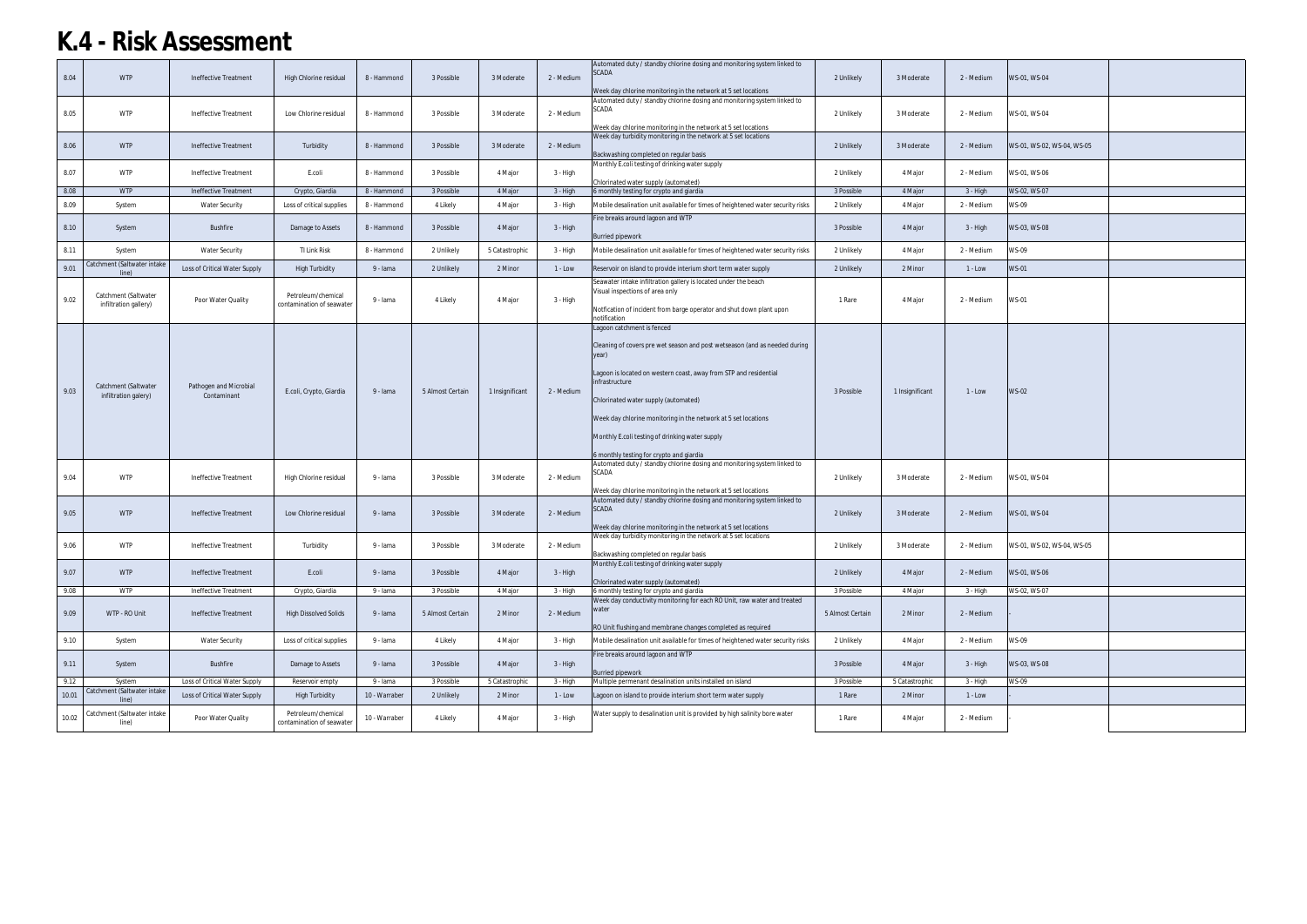|       |                                      |                                       |                                                 |               |                  |                 |            | Lagoon catchment is fenced                                                                                                                                                                                                                                                                                                                                                                                                                                                                    |                  |                 |            |                            |  |
|-------|--------------------------------------|---------------------------------------|-------------------------------------------------|---------------|------------------|-----------------|------------|-----------------------------------------------------------------------------------------------------------------------------------------------------------------------------------------------------------------------------------------------------------------------------------------------------------------------------------------------------------------------------------------------------------------------------------------------------------------------------------------------|------------------|-----------------|------------|----------------------------|--|
|       | 10.03 Catchment (Saltwater bore)     | Pathogen and Microbial<br>Contaminant | E.coli, Crypto, Giardia                         | 10 - Warraber | 5 Almost Certain | 1 Insignificant | 2 - Medium | Cleaning of covers pre wet season and post wetseason (and as needed during<br>year)<br>Lagoon is located on western coast, away from STP and residential<br>infrastructure<br>Chlorinated water supply (automated)<br>Week day chlorine monitoring in the network at 5 set locations<br>Monthly E.coli testing of drinking water supply<br>6 monthly testing for crypto and giardia                                                                                                           | 3 Possible       | 1 Insignificant | $1 - Low$  | <b>WS-02</b>               |  |
| 10.04 | <b>WTP</b>                           | Ineffective Treatment                 | High Chlorine residual                          | 10 - Warraber | 3 Possible       | 3 Moderate      | 2 - Medium | Automated duty / standby chlorine dosing and monitoring system linked to<br><b>SCADA</b><br>Week day chlorine monitoring in the network at 5 set locations                                                                                                                                                                                                                                                                                                                                    | 2 Unlikely       | 3 Moderate      | 2 - Medium | WS-01, WS-04               |  |
| 10.05 | <b>WTP</b>                           | Ineffective Treatment                 | Low Chlorine residual                           | 10 - Warraber | 3 Possible       | 3 Moderate      | 2 - Medium | Automated duty / standby chlorine dosing and monitoring system linked to<br><b>SCADA</b><br>Week day chlorine monitoring in the network at 5 set locations                                                                                                                                                                                                                                                                                                                                    | 2 Unlikely       | 3 Moderate      | 2 - Medium | WS-01, WS-04               |  |
| 10.06 | <b>WTP</b>                           | Ineffective Treatment                 | Turbidity                                       | 10 - Warraber | 3 Possible       | 3 Moderate      | 2 - Medium | Week day turbidity monitoring in the network at 5 set locations<br>Backwashing completed on regular basis                                                                                                                                                                                                                                                                                                                                                                                     | 2 Unlikely       | 3 Moderate      | 2 - Medium | WS-01, WS-02, WS-04, WS-05 |  |
| 10.07 | <b>WTP</b>                           | <b>Ineffective Treatment</b>          | E.coli                                          | 10 - Warraber | 3 Possible       | 4 Major         | 3 - High   | Monthly E.coli testing of drinking water supply<br>Chlorinated water supply (automated)                                                                                                                                                                                                                                                                                                                                                                                                       | 2 Unlikely       | 4 Major         | 2 - Medium | WS-01, WS-06               |  |
| 10.08 | <b>WTP</b>                           | Ineffective Treatment                 | Crypto, Giardia                                 | 10 - Warraber | 3 Possible       | 4 Major         | 3 - High   | 6 monthly testing for crypto and giardia<br>Week day conductivity monitoring for each RO Unit, raw water and treated                                                                                                                                                                                                                                                                                                                                                                          | 3 Possible       | 4 Major         | 3 - High   | WS-02, WS-07               |  |
| 10.09 | WTP - RO Unit                        | Ineffective Treatment                 | <b>High Dissolved Solids</b>                    | 10 - Warraber | 5 Almost Certain | 2 Minor         | 2 - Medium | RO Unit flushing and membrane changes completed as required                                                                                                                                                                                                                                                                                                                                                                                                                                   | 5 Almost Certain | 2 Minor         | 2 - Medium | WS-01, WS-16               |  |
| 10.10 | System                               | <b>Water Security</b>                 | Loss of critical supplies                       | 10 - Warraber | 4 Likely         | 4 Major         | 3 - High   | Mobile desalination unit available for times of heightened water security risks                                                                                                                                                                                                                                                                                                                                                                                                               | 2 Unlikely       | 4 Major         | 2 - Medium | <b>WS-09</b>               |  |
| 10.11 | System                               | Bushfire                              | Damage to Assets                                | 10 - Warraber | 3 Possible       | 4 Major         | 3 - High   | Fire breaks around lagoon and WTP<br>Burried pipework                                                                                                                                                                                                                                                                                                                                                                                                                                         | 3 Possible       | 4 Major         | 3 - High   | WS-03, WS-08               |  |
| 10.12 | Lagoon                               | Bushfire                              | Damage to assets                                | 10 - Warraber | 3 Possible       | 3 Moderate      | 2 - Medium | Maintaining firebreaks around lagoons                                                                                                                                                                                                                                                                                                                                                                                                                                                         | 2 Unlikely       | 3 Moderate      | 2 - Medium | <b>WS-03</b>               |  |
| 10.13 | Lagoon                               | Pathogen and Microbial<br>Contaminant | Contamination of storage<br>supply              | 10 - Warraber | 5 Almost Certain | 3 Moderate      | 3 - High   | Lagoon Catchment fenced and inspections carried out weekly.<br>Cleaning of covers pre wet season and post wetseason, as needed during year<br>First flush water is bypassed off lagoon covers<br>Monthly E.coli testing                                                                                                                                                                                                                                                                       | 5 Almost Certain | 2 Minor         | 2 - Medium |                            |  |
| 10.14 | Sea Wall                             | Salt Water Innundation                | Contamination of storage                        | 10 - Warraber | 3 Possible       | 4 Major         | 3 - High   | Nil                                                                                                                                                                                                                                                                                                                                                                                                                                                                                           | 3 Possible       | 4 Major         | 3 - High   |                            |  |
| 11.01 | Catchment (Saltwater intake          | Loss of Critical Water Supply         | supply<br><b>High Turbidity</b>                 | 11 - Poruma   | 2 Unlikely       | 2 Minor         | $1 - Low$  | agoon on island to provide interium short term water supply                                                                                                                                                                                                                                                                                                                                                                                                                                   | 1 Rare           | 2 Minor         | $1 - Low$  |                            |  |
|       | line)                                |                                       |                                                 |               |                  |                 |            |                                                                                                                                                                                                                                                                                                                                                                                                                                                                                               |                  |                 |            |                            |  |
| 11.02 | Catchment (Saltwater intake<br>line) | Poor Water Quality                    | Petroleum/chemical<br>contamination of seawater | 11 - Poruma   | 4 Likely         | 4 Major         | 3 - High   | Water supply to desalination unit is provided by high salinity bore water                                                                                                                                                                                                                                                                                                                                                                                                                     | 1 Rare           | 4 Major         | 2 - Medium |                            |  |
|       | 11.03 Catchment (Saltwater bore)     | Pathogen and Microbial<br>Contaminant | E.coli, Crypto, Giardia                         | 11 - Poruma   | 5 Almost Certain | 1 Insignificant | 2 - Medium | Lagoon catchment is fenced<br>Cleaning of covers pre wet season and post wetseason (and as needed during<br>year)<br>Lagoon is located on western coast, away from STP and residential<br>infrastructure<br>Chlorinated water supply (automated)<br>Week day chlorine monitoring in the network at 5 set locations<br>Monthly E.coli testing of drinking water supply<br>6 monthly testing for crypto and giardia<br>Automated duty / standby chlorine dosing and monitoring system linked to | 3 Possible       | 1 Insignificant | $1 - Low$  | <b>WS-02</b>               |  |
| 11.04 | <b>WTP</b>                           | Ineffective Treatment                 | High Chlorine residual                          | 11 - Poruma   | 3 Possible       | 3 Moderate      | 2 - Medium | SCADA<br>Week day chlorine monitoring in the network at 5 set locations                                                                                                                                                                                                                                                                                                                                                                                                                       | 2 Unlikely       | 3 Moderate      | 2 - Medium | WS-01, WS-04               |  |
| 11.05 | <b>WTP</b>                           | Ineffective Treatment                 | Low Chlorine residual                           | 11 - Poruma   | 3 Possible       | 3 Moderate      | 2 - Medium | Automated duty / standby chlorine dosing and monitoring system linked to<br><b>SCADA</b><br>Week day chlorine monitoring in the network at 5 set locations                                                                                                                                                                                                                                                                                                                                    | 2 Unlikely       | 3 Moderate      | 2 - Medium | WS-01, WS-04               |  |
| 11.06 | <b>WTP</b>                           | Ineffective Treatment                 | Turbidity                                       | 11 - Poruma   | 3 Possible       | 3 Moderate      | 2 - Medium | Week day turbidity monitoring in the network at 5 set locations<br>Backwashing completed on regular basis                                                                                                                                                                                                                                                                                                                                                                                     | 2 Unlikely       | 3 Moderate      | 2 - Medium | WS-01, WS-02, WS-04, WS-05 |  |
| 11.07 | <b>WTP</b>                           | Ineffective Treatment                 | E.coli                                          | 11 - Poruma   | 3 Possible       | 4 Major         | 3 - High   | Monthly E.coli testing of drinking water supply                                                                                                                                                                                                                                                                                                                                                                                                                                               | 2 Unlikely       | 4 Major         | 2 - Medium | WS-01, WS-06               |  |
| 11.08 | <b>WTP</b>                           | Ineffective Treatment                 | Crypto, Giardia                                 | 11 - Poruma   | 3 Possible       | 4 Major         | 3 - High   | Chlorinated water supply (automated)<br>6 monthly testing for crypto and giardia                                                                                                                                                                                                                                                                                                                                                                                                              | 3 Possible       | 4 Major         | 3 - High   | WS-02, WS-07               |  |
|       |                                      |                                       |                                                 |               |                  |                 |            | Week day conductivity monitoring for each RO Unit, raw water and treated                                                                                                                                                                                                                                                                                                                                                                                                                      |                  |                 |            |                            |  |
| 11.09 | WTP - RO Unit                        | Ineffective Treatment                 | High Dissolved Solids                           | 11 - Poruma   | 5 Almost Certain | 2 Minor         | 2 - Medium | RO Unit flushing and membrane changes completed as required                                                                                                                                                                                                                                                                                                                                                                                                                                   | 5 Almost Certain | 2 Minor         | 2 - Medium |                            |  |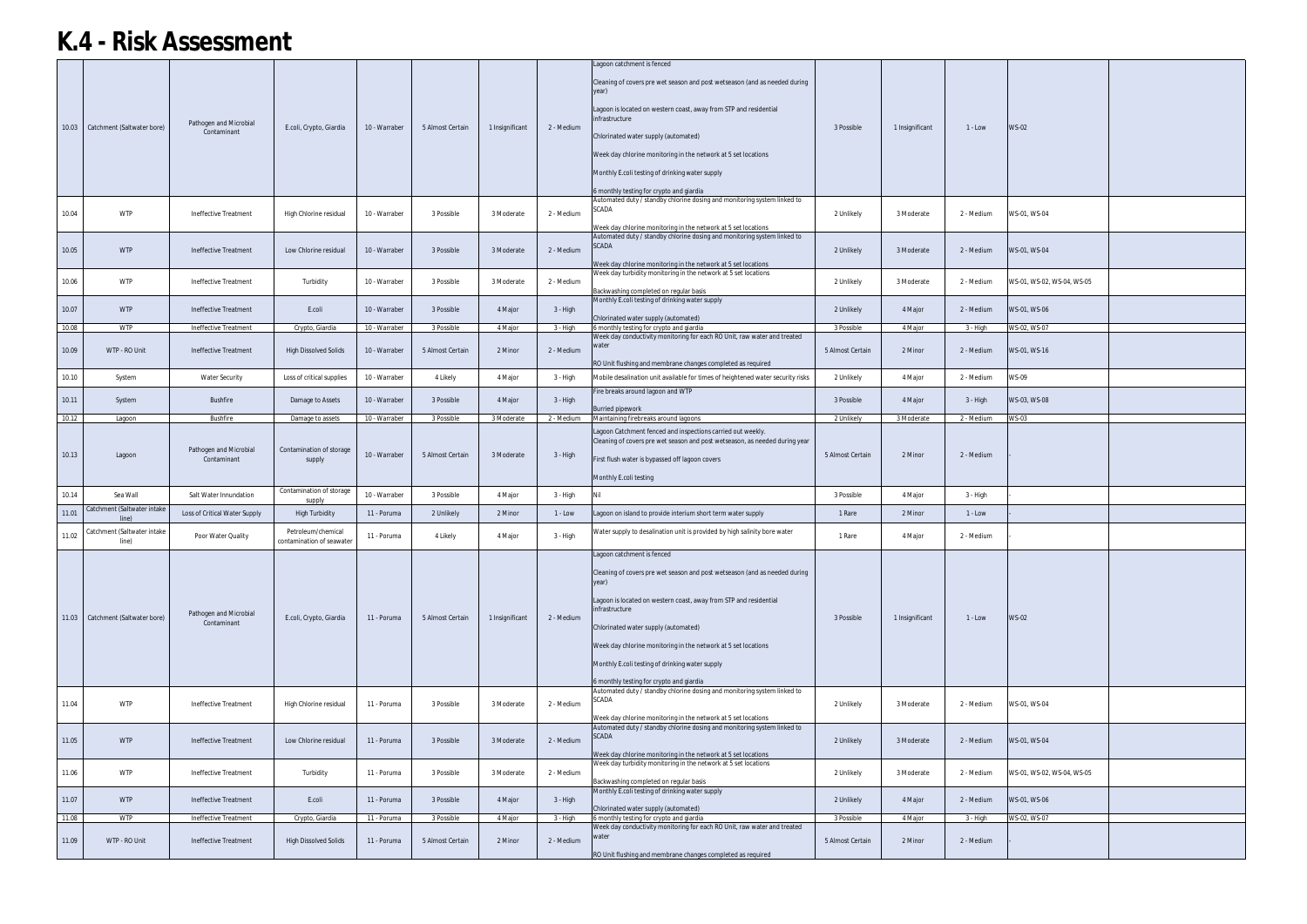| 11.10 | System                               | <b>Water Security</b>                 | Loss of critical supplies                       | 11 - Poruma | 4 Likely         | 4 Major         | 3 - High   | Mobile desalination unit available for times of heightened water security risks                                                                                                                                                                                                                                                                                                                                   | 2 Unlikely       | 4 Major         | 2 - Medium | <b>WS-09</b>               |  |
|-------|--------------------------------------|---------------------------------------|-------------------------------------------------|-------------|------------------|-----------------|------------|-------------------------------------------------------------------------------------------------------------------------------------------------------------------------------------------------------------------------------------------------------------------------------------------------------------------------------------------------------------------------------------------------------------------|------------------|-----------------|------------|----------------------------|--|
| 11.11 | System                               | <b>Bushfire</b>                       | Damage to Assets                                | 11 - Poruma | 3 Possible       | 4 Major         | 3 - High   | Fire breaks around lagoon and WTP<br><b>Burried pipework</b>                                                                                                                                                                                                                                                                                                                                                      | 3 Possible       | 4 Major         | 3 - High   | WS-03, WS-08               |  |
| 11.12 | Lagoon                               | Bushfire                              | Damage to assets                                | 11 - Poruma | 3 Possible       | 3 Moderate      | 2 - Medium | Maintaining firebreaks around lagoons                                                                                                                                                                                                                                                                                                                                                                             | 2 Unlikely       | 3 Moderate      | 2 - Medium | <b>WS-03</b>               |  |
| 11.13 | Lagoon                               | Pathogen and Microbial<br>Contaminant | Contamination of storage<br>supply              | 11 - Poruma | 5 Almost Certain | 1 Insignificant | 2 - Medium | Lagoon Catchment fenced and inspections carried out weekly.<br>Cleaning of covers pre wet season and post wetseason as needed during year<br>First flush water is bypassed off lagoon covers<br>Monthly E.coli testing                                                                                                                                                                                            | 5 Almost Certain | 1 Insignificant | 2 - Medium |                            |  |
| 11.14 | Sea Wall                             | Salt Water Innundation                | Contamination of storage<br>supply              | 11 - Poruma | 3 Possible       | 4 Major         | 3 - High   |                                                                                                                                                                                                                                                                                                                                                                                                                   | 3 Possible       | 4 Major         | 3 - High   |                            |  |
| 12.01 | Catchment (Saltwater intake<br>line) | Loss of Critical Water Supply         | <b>High Turbidity</b>                           | 12 - Masig  | 2 Unlikely       | 2 Minor         | $1 - Low$  | Lagoon on island to provide interium short term water supply                                                                                                                                                                                                                                                                                                                                                      | 1 Rare           | 2 Minor         | $1 - Low$  |                            |  |
| 12.02 | Catchment (Saltwater intake<br>line) | Poor Water Quality                    | Petroleum/chemical<br>contamination of seawater | 12 - Masig  | 4 Likely         | 4 Major         | 3 - High   | Water supply to desalination unit is provided by high salinity bore water                                                                                                                                                                                                                                                                                                                                         | 1 Rare           | 4 Major         | 2 - Medium |                            |  |
|       | 12.03   Catchment (Saltwater bore)   | Pathogen and Microbial<br>Contaminant | E.coli, Crypto, Giardia                         | 12 - Masig  | 5 Almost Certain | 1 Insignificant | 2 - Medium | Lagoon catchment is fenced<br>Cleaning of covers pre wet season and post wetseason (and as needed during<br>year)<br>Lagoon is located on western coast, away from STP and residential<br>infrastructure<br>Chlorinated water supply (automated)<br>Week day chlorine monitoring in the network at 5 set locations<br>Monthly E.coli testing of drinking water supply<br>6 monthly testing for crypto and giardia | 3 Possible       | 1 Insignificant | 1 - Low    | <b>WS-02</b>               |  |
| 12.04 | <b>WTP</b>                           | Ineffective Treatment                 | High Chlorine residual                          | 12 - Masig  | 3 Possible       | 3 Moderate      | 2 - Medium | Automated duty / standby chlorine dosing and monitoring system linked to<br><b>SCADA</b>                                                                                                                                                                                                                                                                                                                          | 2 Unlikely       | 3 Moderate      | 2 - Medium | WS-01, WS-04               |  |
|       |                                      |                                       |                                                 |             |                  |                 |            |                                                                                                                                                                                                                                                                                                                                                                                                                   |                  |                 |            |                            |  |
| 12.05 | <b>WTP</b>                           | Ineffective Treatment                 | Low Chlorine residual                           | 12 - Masig  | 3 Possible       | 3 Moderate      | 2 - Medium | Week day chlorine monitoring in the network at 5 set locations<br>Automated duty / standby chlorine dosing and monitoring system linked to<br><b>SCADA</b><br>Week day chlorine monitoring in the network at 5 set locations                                                                                                                                                                                      | 2 Unlikely       | 3 Moderate      | 2 - Medium | WS-01, WS-04               |  |
| 12.06 | <b>WTP</b>                           | Ineffective Treatment                 | Turbidity                                       | 12 - Masig  | 3 Possible       | 3 Moderate      | 2 - Medium | Week day turbidity monitoring in the network at 5 set locations<br>Backwashing completed on regular basis                                                                                                                                                                                                                                                                                                         | 2 Unlikely       | 3 Moderate      | 2 - Medium | WS-01, WS-02, WS-04, WS-05 |  |
| 12.07 | <b>WTP</b>                           | Ineffective Treatment                 | E.coli                                          | 12 - Masig  | 3 Possible       | 4 Major         | 3 - High   | Monthly E.coli testing of drinking water supply<br>Chlorinated water supply (automated)                                                                                                                                                                                                                                                                                                                           | 2 Unlikely       | 4 Major         | 2 - Medium | WS-01, WS-06               |  |
| 12.08 | <b>WTP</b>                           | Ineffective Treatment                 | Crypto, Giardia                                 | 12 - Masig  | 3 Possible       | 4 Major         | 3 - High   | 6 monthly testing for crypto and giardia                                                                                                                                                                                                                                                                                                                                                                          | 3 Possible       | 4 Major         | 3 - High   | WS-02, WS-07               |  |
| 12.09 | WTP - RO Unit                        | Ineffective Treatment                 | <b>High Dissolved Solids</b>                    | 12 - Masig  | 5 Almost Certain | 2 Minor         | 2 - Medium | Week day conductivity monitoring for each RO Unit, raw water and treated<br>water<br>RO Unit flushing and membrane changes completed as required                                                                                                                                                                                                                                                                  | 5 Almost Certain | 2 Minor         | 2 - Medium |                            |  |
| 12.10 | System                               | <b>Water Security</b>                 | Loss of critical supplies                       | 12 - Masig  | 4 Likely         | 4 Major         | 3 - High   | Mobile desalination unit available for times of heightened water security risks                                                                                                                                                                                                                                                                                                                                   | 2 Unlikely       | 4 Major         | 2 - Medium | <b>WS-09</b>               |  |
| 12.11 | System                               | Bushfire                              | Damage to Assets                                | 12 - Masig  | 3 Possible       | 4 Major         | 3 - High   | Fire breaks around lagoon and WTP<br><b>Burried pipework</b>                                                                                                                                                                                                                                                                                                                                                      | 3 Possible       | 4 Major         | 3 - High   | WS-03, WS-08               |  |
| 12.12 | Lagoon                               | Bushfire                              | Damage to assets                                | 12 - Masig  | 3 Possible       | 3 Moderate      | 2 - Medium | Maintaining firebreaks around lagoons                                                                                                                                                                                                                                                                                                                                                                             | 2 Unlikely       | 3 Moderate      | 2 - Medium | <b>WS-03</b>               |  |
| 12.13 | Lagoon                               | Pathogen and Microbial<br>Contaminant | Contamination of storage<br>supply              | 12 - Masig  | 5 Almost Certain | 1 Insignificant | 2 - Medium | Lagoon Catchment fenced and inspections carried out weekly.<br>Cleaning of covers pre wet season and post wetseason, as needed during year<br>First flush water is bypassed off lagoon covers<br>Monthly E.coli testing                                                                                                                                                                                           | 5 Almost Certain | 1 Insignificant | 2 - Medium |                            |  |
| 12.14 | Sea Wall                             | Salt Water Innundation                | Contamination of storage<br>supply              | 12 - Masig  | 3 Possible       | 4 Major         | 3 - High   |                                                                                                                                                                                                                                                                                                                                                                                                                   | 3 Possible       | 4 Major         | 3 - High   |                            |  |
| 13.01 | Catchment (Saltwater intake<br>line) | Loss of Critical Water Supply         | <b>High Turbidity</b>                           | 13 - Ugar   | 2 Unlikely       | 2 Minor         | 1 - Low    | Lagoon on island to provide interium short term water supply                                                                                                                                                                                                                                                                                                                                                      | 1 Rare           | 2 Minor         | $1 - Low$  |                            |  |
| 13.02 | Catchment (Saltwater intake<br>line) | Poor Water Quality                    | Petroleum/chemical<br>contamination of seawater | 13 - Ugar   | 2 Unlikely       | 4 Major         | 2 - Medium | Seawater intake line is located out under jetty, approx 50m from shore.<br>Visual inspections of area only.<br>Notfication of incident from barge operator and shut down plant upon<br>notification                                                                                                                                                                                                               | 1 Rare           | 4 Major         | 2 - Medium |                            |  |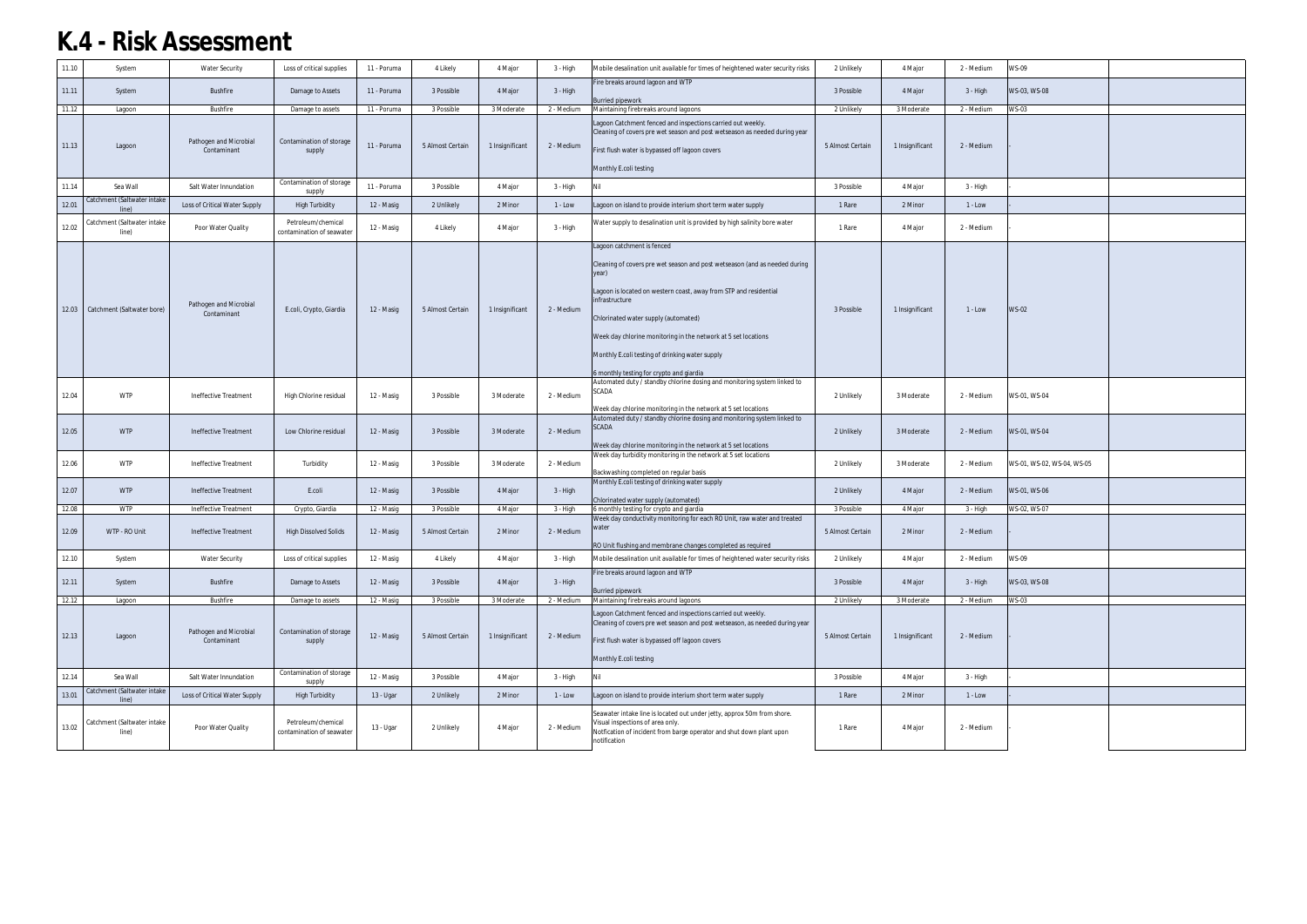|       |                                      |                                       |                                                                |             |                  |                 |            | Lagoon catchment is fenced                                                                                                                                                                                                                                                                                                                                                          |                  |                 |            |                            |  |
|-------|--------------------------------------|---------------------------------------|----------------------------------------------------------------|-------------|------------------|-----------------|------------|-------------------------------------------------------------------------------------------------------------------------------------------------------------------------------------------------------------------------------------------------------------------------------------------------------------------------------------------------------------------------------------|------------------|-----------------|------------|----------------------------|--|
| 13.03 | Catchment (Saltwater intake<br>line) | Pathogen and Microbial<br>Contaminant | E.coli, Crypto, Giardia                                        | $13 - Ugar$ | 5 Almost Certain | 1 Insignificant | 2 - Medium | Cleaning of covers pre wet season and post wetseason (and as needed during<br>year)<br>Lagoon is located on western coast, away from STP and residential<br>infrastructure<br>Chlorinated water supply (automated)<br>Week day chlorine monitoring in the network at 5 set locations<br>Monthly E.coli testing of drinking water supply<br>6 monthly testing for crypto and giardia | 3 Possible       | 1 Insignificant | $1 - Low$  | <b>WS-02</b>               |  |
| 13.04 | <b>WTP</b>                           | Ineffective Treatment                 | High Chlorine residual                                         | 13 - Ugar   | 3 Possible       | 3 Moderate      | 2 - Medium | Automated duty / standby chlorine dosing and monitoring system linked to<br><b>SCADA</b><br>Week day chlorine monitoring in the network at 5 set locations                                                                                                                                                                                                                          | 2 Unlikely       | 3 Moderate      | 2 - Medium | WS-01, WS-04               |  |
| 13.05 | <b>WTP</b>                           | Ineffective Treatment                 | Low Chlorine residual                                          | 13 - Ugar   | 3 Possible       | 3 Moderate      | 2 - Medium | Automated duty / standby chlorine dosing and monitoring system linked to<br><b>SCADA</b><br>Week day chlorine monitoring in the network at 5 set locations                                                                                                                                                                                                                          | 2 Unlikely       | 3 Moderate      | 2 - Medium | WS-01, WS-04               |  |
| 13.06 | <b>WTP</b>                           | Ineffective Treatment                 | Turbidity                                                      | 13 - Ugar   | 3 Possible       | 3 Moderate      | 2 - Medium | Week day turbidity monitoring in the network at 5 set locations<br>Backwashing completed on regular basis                                                                                                                                                                                                                                                                           | 2 Unlikely       | 3 Moderate      | 2 - Medium | WS-01, WS-02, WS-04, WS-05 |  |
| 13.07 | <b>WTP</b>                           | Ineffective Treatment                 | E.coli                                                         | 13 - Ugar   | 3 Possible       | 4 Major         | 3 - High   | Monthly E.coli testing of drinking water supply<br>Chlorinated water supply (automated)                                                                                                                                                                                                                                                                                             | 2 Unlikely       | 4 Major         | 2 - Medium | WS-01, WS-06               |  |
| 13.08 | <b>WTP</b>                           | Ineffective Treatment                 | Crypto, Giardia                                                | 13 - Ugar   | 3 Possible       | 4 Major         | 3 - High   | 6 monthly testing for crypto and giardia                                                                                                                                                                                                                                                                                                                                            | 3 Possible       | 4 Major         | 3 - High   | WS-02, WS-07               |  |
| 13.09 | WTP - RO Unit                        | Ineffective Treatment                 | <b>High Dissolved Solids</b>                                   | 13 - Ugar   | 5 Almost Certain | 2 Minor         | 2 - Medium | Week day conductivity monitoring for each RO Unit, raw water and treated<br>RO Unit flushing and membrane changes completed as required                                                                                                                                                                                                                                             | 5 Almost Certain | 2 Minor         | 2 - Medium |                            |  |
| 13.10 | System                               | <b>Water Security</b>                 | Loss of critical supplies                                      | $13 - Ugar$ | 4 Likely         | 4 Major         | 3 - High   | Mobile desalination unit available for times of heightened water security risks                                                                                                                                                                                                                                                                                                     | 2 Unlikely       | 4 Major         | 2 - Medium | <b>WS-09</b>               |  |
| 13.11 | System                               | Bushfire                              | Damage to Assets                                               | 13 - Ugar   | 3 Possible       | 4 Major         | 3 - High   | Fire breaks around lagoon and WTP<br>Burried pipework                                                                                                                                                                                                                                                                                                                               | 3 Possible       | 4 Major         | 3 - High   | WS-03, WS-08               |  |
| 13.12 | Lagoon                               | Bushfire                              | Damage to assets                                               | 13 - Ugar   | 3 Possible       | 3 Moderate      | 2 - Medium | Maintaining firebreaks around lagoons                                                                                                                                                                                                                                                                                                                                               | 2 Unlikely       | 3 Moderate      | 2 - Medium | <b>WS-03</b>               |  |
| 13.13 | Lagoon                               | Pathogen and Microbial<br>Contaminant | Contamination of storage<br>supply<br>Contamination of storage | 13 - Ugar   | 5 Almost Certain | 1 Insignificant | 2 - Medium | Lagoon Catchment fenced and inspections carried out weekly.<br>Cleaning of covers pre wet season and post wetseason, as needed during year<br>First flush water is bypassed off lagoon covers<br>Monthly E.coli testing                                                                                                                                                             | 5 Almost Certain | 1 Insignificant | 2 - Medium | <b>WS-01</b>               |  |
| 13.14 | Sea Wall                             | Salt Water Innundation                |                                                                | 13 - Ugar   | 3 Possible       |                 |            | Boigu sea wall                                                                                                                                                                                                                                                                                                                                                                      | 2 Unlikely       | 4 Major         |            |                            |  |
| 13.15 | Jetty                                |                                       | supply                                                         |             |                  | 4 Major         | $3 - High$ |                                                                                                                                                                                                                                                                                                                                                                                     |                  |                 | 2 - Medium |                            |  |
| 14.01 |                                      | <b>Jetty Collapse</b>                 | Loss of critical supplies                                      | 13 - Ugar   | 4 Likely         | 4 Major         | 3 - High   | Nil                                                                                                                                                                                                                                                                                                                                                                                 | 4 Likely         | 4 Major         | 3 - High   |                            |  |
|       | Catchment                            | Loss of Critical Water Supply         | Water Parameter                                                | 14 - Erub   | 3 Possible       | 2 Minor         | 2 - Medium | Lagoon on island to provide interium short term water supply                                                                                                                                                                                                                                                                                                                        | 2 Unlikely       | 2 Minor         | 1 - Low    | <b>WS-01</b>               |  |
| 14.02 | Catchment                            | Loss of Critical Water Supply         | Exceedence<br>Contamination of raw water<br>supply             | 14 - Erub   | 3 Possible       | 4 Major         | 3 - High   | <b>UF Plant</b><br>Chlorinated water supply (automated)<br>Week day chlorine monitoring in the network at 5 set locations<br>Monthly E.coli testing of drinking water supply<br>6 monthly testing for crypto and giardia                                                                                                                                                            | 1 Rare           | 4 Major         | 2 - Medium |                            |  |
| 14.03 | Catchment                            | Pathogen and Microbial<br>Contaminant | E.coli, Crypto, Giardia                                        | 14 - Erub   | 5 Almost Certain | 1 Insignificant | 2 - Medium | UF Plant<br>Chlorinated water supply (automated)<br>Week day chlorine monitoring in the network at 5 set locations<br>Monthly E.coli testing of drinking water supply<br>6 monthly testing for crypto and giardia                                                                                                                                                                   | 3 Possible       | 1 Insignificant | 1 - Low    | <b>WS-02</b>               |  |
| 14.04 | <b>WTP</b>                           | Ineffective Treatment                 | High Chlorine residual                                         | 14 - Erub   | 3 Possible       | 3 Moderate      | 2 - Medium | Automated duty / standby chlorine dosing and monitoring system linked to<br><b>SCADA</b><br>Week day chlorine monitoring in the network at 5 set locations                                                                                                                                                                                                                          | 2 Unlikely       | 3 Moderate      | 2 - Medium | WS-01, WS-04               |  |
| 14.05 | <b>WTP</b>                           | Ineffective Treatment                 | Low Chlorine residual                                          | 14 - Erub   | 3 Possible       | 3 Moderate      | 2 - Medium | Automated duty / standby chlorine dosing and monitoring system linked to<br>SCADA<br>Week day chlorine monitoring in the network at 5 set locations                                                                                                                                                                                                                                 | 2 Unlikely       | 3 Moderate      | 2 - Medium | WS-01, WS-04               |  |
| 14.06 | <b>WTP</b>                           | Ineffective Treatment                 | Turbidity                                                      | 14 - Erub   | 3 Possible       | 3 Moderate      | 2 - Medium | Week day turbidity monitoring in the network at 5 set locations<br>Backwashing completed on regular basis                                                                                                                                                                                                                                                                           | 2 Unlikely       | 3 Moderate      | 2 - Medium | WS-01, WS-02, WS-04, WS-05 |  |
| 14.07 | <b>WTP</b>                           | Ineffective Treatment                 | E.coli                                                         | 14 - Erub   | 3 Possible       | 4 Major         | 3 - High   | Monthly E.coli testing of drinking water supply                                                                                                                                                                                                                                                                                                                                     | 3 Possible       | 4 Major         | 3 - High   | WS-01, WS-06, WS-13        |  |
| 14.08 | <b>WTP</b>                           | Ineffective Treatment                 |                                                                | 14 - Erub   | 3 Possible       | 4 Major         | $3 - High$ | Chlorinated water supply (automated)                                                                                                                                                                                                                                                                                                                                                | 3 Possible       | 4 Major         | $3 - High$ | WS-02, WS-07, WS-13        |  |
| 14.09 | System                               | <b>Water Security</b>                 | Crypto, Giardia<br>Loss of critical supplies                   | 14 - Erub   | 4 Likely         | 4 Major         | 3 - High   | 6 monthly testing for crypto and giardia<br>Mobile desalination unit available for times of heightened water security risks                                                                                                                                                                                                                                                         | 2 Unlikely       | 4 Major         | 2 - Medium | WS-09                      |  |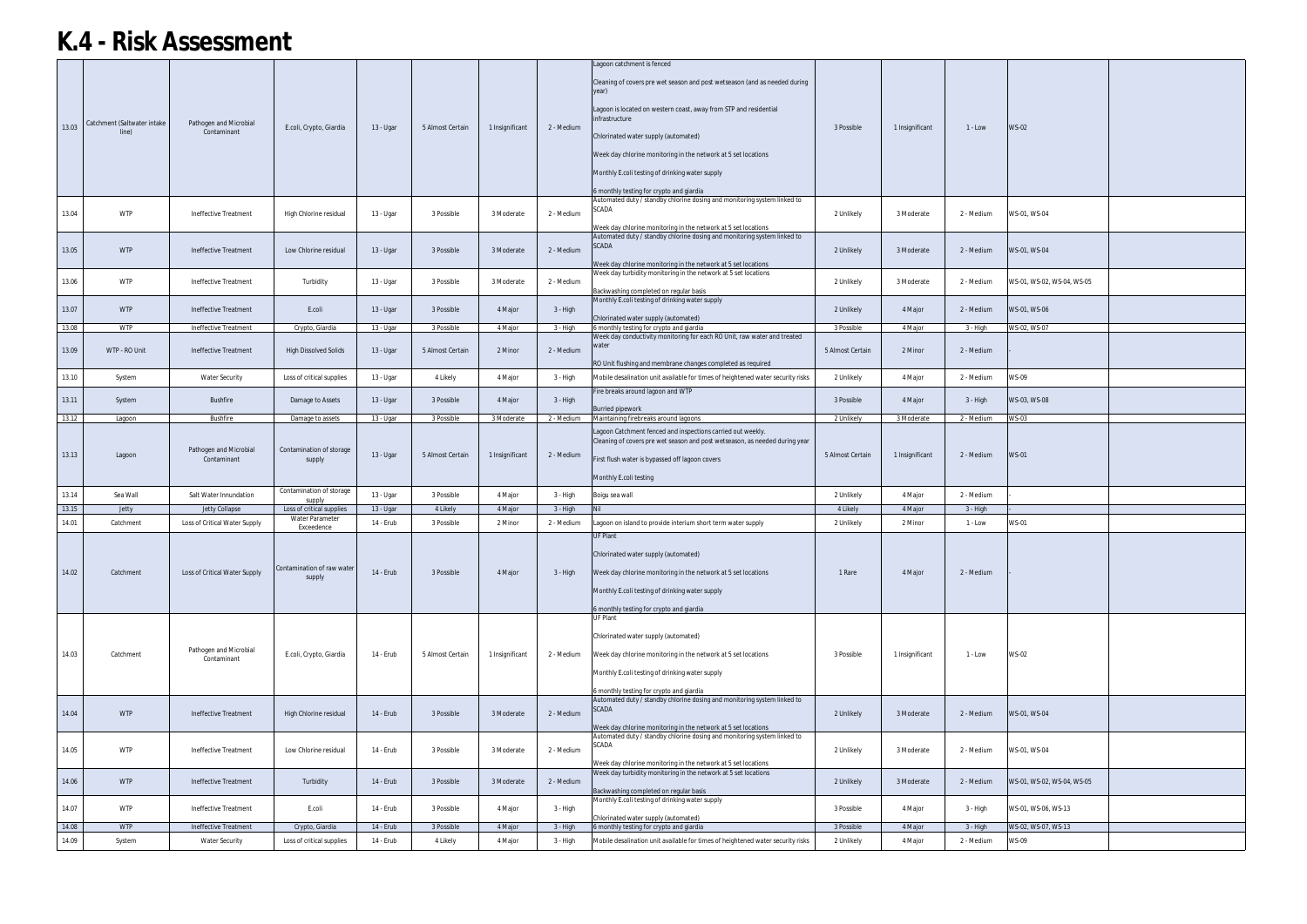|       |                                      |                                       |                                                 |           |                  |                 |            | Fire breaks around wells and WTP                                                                                                                                                                                        |                  |                 |            |                            |  |
|-------|--------------------------------------|---------------------------------------|-------------------------------------------------|-----------|------------------|-----------------|------------|-------------------------------------------------------------------------------------------------------------------------------------------------------------------------------------------------------------------------|------------------|-----------------|------------|----------------------------|--|
| 14.10 | System                               | Bushfire                              | Damage to Assets                                | 14 - Erub | 3 Possible       | 4 Major         | 3 - High   |                                                                                                                                                                                                                         | 3 Possible       | 4 Major         | 3 - High   | WS-03, WS-08               |  |
|       |                                      |                                       |                                                 |           |                  |                 |            | <b>Burried pipework</b>                                                                                                                                                                                                 |                  |                 |            |                            |  |
| 14.11 | System                               | Loss of Critical Water Supply         | Reservoir empty                                 | 14 - Erub | 2 Unlikely       | 5 Catastrophic  | 3 - High   |                                                                                                                                                                                                                         | 2 Unlikely       | 5 Catastrophio  | $3 - High$ | <b>WS-09</b>               |  |
| 14.12 | Lagoon                               | <b>Bushfire</b>                       | Damage to assets                                | 14 - Erub | 3 Possible       | 3 Moderate      | 2 - Medium | Maintaining firebreaks around lagoons                                                                                                                                                                                   | 2 Unlikely       | 3 Moderate      | 2 - Medium | <b>WS-03</b>               |  |
| 14.13 | Lagoon                               | Pathogen and Microbial<br>Contaminant | Contamination of storage<br>supply              | 14 - Erub | 5 Almost Certain | 1 Insignificant | 2 - Medium | Lagoon Catchment fenced and inspections carried out weekly.<br>Cleaning of covers pre wet season and post wetseason, as needed during year<br>First flush water is bypassed off lagoon covers<br>Monthly E.coli testing | 5 Almost Certain | 1 Insignificant | 2 - Medium |                            |  |
|       |                                      |                                       |                                                 |           |                  |                 |            |                                                                                                                                                                                                                         |                  |                 |            |                            |  |
| 14.14 | Reservoir                            | <b>WTP Critial Failure</b>            | Failure of Reservoir                            | 14 - Erub | 5 Almost Certain | 3 Moderate      | $3 - High$ |                                                                                                                                                                                                                         | 5 Almost Certain | 3 Moderate      | $3 - High$ | <b>WS-14</b>               |  |
| 15.01 | Catchment (Saltwater intake<br>line) | Loss of Critical Water Supply         | <b>High Turbidity</b>                           | 15 - Mer  | 2 Unlikely       | 2 Minor         | $1 - Low$  | Lagoon on island to provide interium short term water supply                                                                                                                                                            | 1 Rare           | 2 Minor         | 1 - Low    |                            |  |
|       |                                      |                                       |                                                 |           |                  |                 |            |                                                                                                                                                                                                                         |                  |                 |            |                            |  |
| 15.02 | Catchment (Saltwater intake<br>line) | Poor Water Quality                    | Petroleum/chemical<br>contamination of seawater | 15 - Mer  | 2 Unlikely       | 4 Major         | 2 - Medium | Raw water                                                                                                                                                                                                               | 1 Rare           | 4 Major         | 2 - Medium |                            |  |
|       |                                      |                                       |                                                 |           |                  |                 |            | Lagoon catchment is fenced                                                                                                                                                                                              |                  |                 |            |                            |  |
|       |                                      |                                       |                                                 |           |                  |                 |            | Cleaning of covers pre wet season and post wetseason (and as needed during<br>year)                                                                                                                                     |                  |                 |            |                            |  |
|       | Catchment (Saltwater                 | Pathogen and Microbial                |                                                 |           |                  |                 |            | Lagoon is located on western coast, away from STP and residential<br>infrastructure                                                                                                                                     |                  |                 |            |                            |  |
| 15.03 | infiltration galery)                 | Contaminant                           | E.coli, Crypto, Giardia                         |           | 5 Almost Certain | 1 Insignificant | 2 - Medium | Chlorinated water supply (automated)                                                                                                                                                                                    | 3 Possible       | 1 Insignificant | 1 - Low    | <b>WS-02</b>               |  |
|       |                                      |                                       |                                                 |           |                  |                 |            | Week day chlorine monitoring in the network at 5 set locations                                                                                                                                                          |                  |                 |            |                            |  |
|       |                                      |                                       |                                                 |           |                  |                 |            | Monthly E.coli testing of drinking water supply                                                                                                                                                                         |                  |                 |            |                            |  |
|       |                                      |                                       |                                                 |           |                  |                 |            | 6 monthly testing for crypto and giardia                                                                                                                                                                                |                  |                 |            |                            |  |
|       |                                      |                                       |                                                 |           |                  |                 |            | Automated duty / standby chlorine dosing and monitoring system linked to                                                                                                                                                |                  |                 |            |                            |  |
| 15.04 | <b>WTP</b>                           | Ineffective Treatment                 | High Chlorine residual                          | 15 - Mer  | 3 Possible       | 3 Moderate      | 2 - Medium | <b>SCADA</b>                                                                                                                                                                                                            | 2 Unlikely       | 3 Moderate      | 2 - Medium | WS-01, WS-04               |  |
|       |                                      |                                       |                                                 |           |                  |                 |            |                                                                                                                                                                                                                         |                  |                 |            |                            |  |
|       |                                      |                                       |                                                 |           |                  |                 |            | Week day chlorine monitoring in the network at 5 set locations                                                                                                                                                          |                  |                 |            |                            |  |
|       |                                      |                                       |                                                 |           |                  |                 |            | Automated duty / standby chlorine dosing and monitoring system linked to<br>SCADA                                                                                                                                       |                  |                 |            |                            |  |
| 15.05 | <b>WTP</b>                           | Ineffective Treatment                 | Low Chlorine residual                           | 15 - Mer  | 3 Possible       | 3 Moderate      | 2 - Medium |                                                                                                                                                                                                                         | 2 Unlikely       | 3 Moderate      | 2 - Medium | WS-01, WS-04               |  |
|       |                                      |                                       |                                                 |           |                  |                 |            | Week day chlorine monitoring in the network at 5 set locations                                                                                                                                                          |                  |                 |            |                            |  |
|       |                                      |                                       |                                                 |           |                  |                 |            | Week day turbidity monitoring in the network at 5 set locations                                                                                                                                                         |                  |                 |            |                            |  |
| 15.06 | <b>WTP</b>                           | Ineffective Treatment                 | Turbidity                                       | 15 - Mer  | 3 Possible       | 3 Moderate      | 2 - Medium |                                                                                                                                                                                                                         | 2 Unlikely       | 3 Moderate      | 2 - Medium | WS-01, WS-02, WS-04, WS-05 |  |
|       |                                      |                                       |                                                 |           |                  |                 |            | Backwashing completed on regular basis                                                                                                                                                                                  |                  |                 |            |                            |  |
|       |                                      |                                       |                                                 |           |                  |                 |            | Monthly E.coli testing of drinking water supply                                                                                                                                                                         |                  |                 |            |                            |  |
| 15.07 | <b>WTP</b>                           | Ineffective Treatment                 | E.coli                                          | 15 - Mer  | 3 Possible       | 4 Major         | 3 - High   |                                                                                                                                                                                                                         | 2 Unlikely       | 4 Major         | 2 - Medium | WS-01, WS-06               |  |
| 15.08 | <b>WTP</b>                           | Ineffective Treatment                 | Crypto, Giardia                                 | 15 - Mer  | 3 Possible       | 4 Major         | 3 - High   | Chlorinated water supply (automated)<br>6 monthly testing for crypto and giardia                                                                                                                                        | 3 Possible       | 4 Major         | 3 - High   | WS-02, WS-07               |  |
|       |                                      |                                       |                                                 |           |                  |                 |            | Week day conductivity monitoring for each RO Unit, raw water and treated                                                                                                                                                |                  |                 |            |                            |  |
|       |                                      |                                       |                                                 |           |                  |                 |            | water                                                                                                                                                                                                                   |                  |                 |            |                            |  |
| 15.09 | WTP - RO Unit                        | Ineffective Treatment                 | <b>High Dissolved Solids</b>                    | 15 - Mer  | 5 Almost Certain | 2 Minor         | 2 - Medium |                                                                                                                                                                                                                         | 5 Almost Certain | 2 Minor         | 2 - Medium |                            |  |
|       |                                      |                                       |                                                 |           |                  |                 |            | RO Unit flushing and membrane changes completed as required                                                                                                                                                             |                  |                 |            |                            |  |
| 15.09 |                                      |                                       |                                                 |           |                  |                 | #N/A       |                                                                                                                                                                                                                         |                  |                 | #N/A       |                            |  |
| 15.10 | System                               | <b>Water Security</b>                 | Loss of critical supplies                       | 15 - Mer  | 4 Likely         | 4 Major         | 3 - High   | Mobile desalination unit available for times of heightened water security risks                                                                                                                                         | 2 Unlikely       | 4 Major         | 2 - Medium | <b>WS-09</b>               |  |
| 15.11 | System                               | Bushfire                              | Damage to Assets                                | 15 - Mer  | 3 Possible       | 4 Major         | $3 - High$ | Fire breaks around lagoon and WTP                                                                                                                                                                                       | 3 Possible       | 4 Major         | 3 - High   | WS-03, WS-08               |  |
|       |                                      |                                       |                                                 |           |                  |                 |            | <b>Burried pipework</b>                                                                                                                                                                                                 |                  |                 |            |                            |  |
| 15.12 | Lagoon                               | Bushfire                              | Damage to assets                                | 15 - Mer  | 3 Possible       | 3 Moderate      | 2 - Medium | Maintaining firebreaks around lagoons                                                                                                                                                                                   | 2 Unlikely       | 3 Moderate      | 2 - Medium | <b>WS-03</b>               |  |
| 15.13 | Lagoon                               | Pathogen and Microbial<br>Contaminant | Contamination of storage<br>supply              | 15 - Mer  | 5 Almost Certain | 1 Insignificant | 2 - Medium | Lagoon Catchment fenced and inspections carried out weekly.<br>Cleaning of covers pre wet season and post wetseason as needed during year<br>First flush water is bypassed off lagoon covers                            | 5 Almost Certain | 1 Insignificant | 2 - Medium |                            |  |
|       |                                      |                                       |                                                 |           |                  |                 |            |                                                                                                                                                                                                                         |                  |                 |            |                            |  |
|       |                                      |                                       |                                                 |           |                  |                 |            | Monthly E.coli testing                                                                                                                                                                                                  |                  |                 |            |                            |  |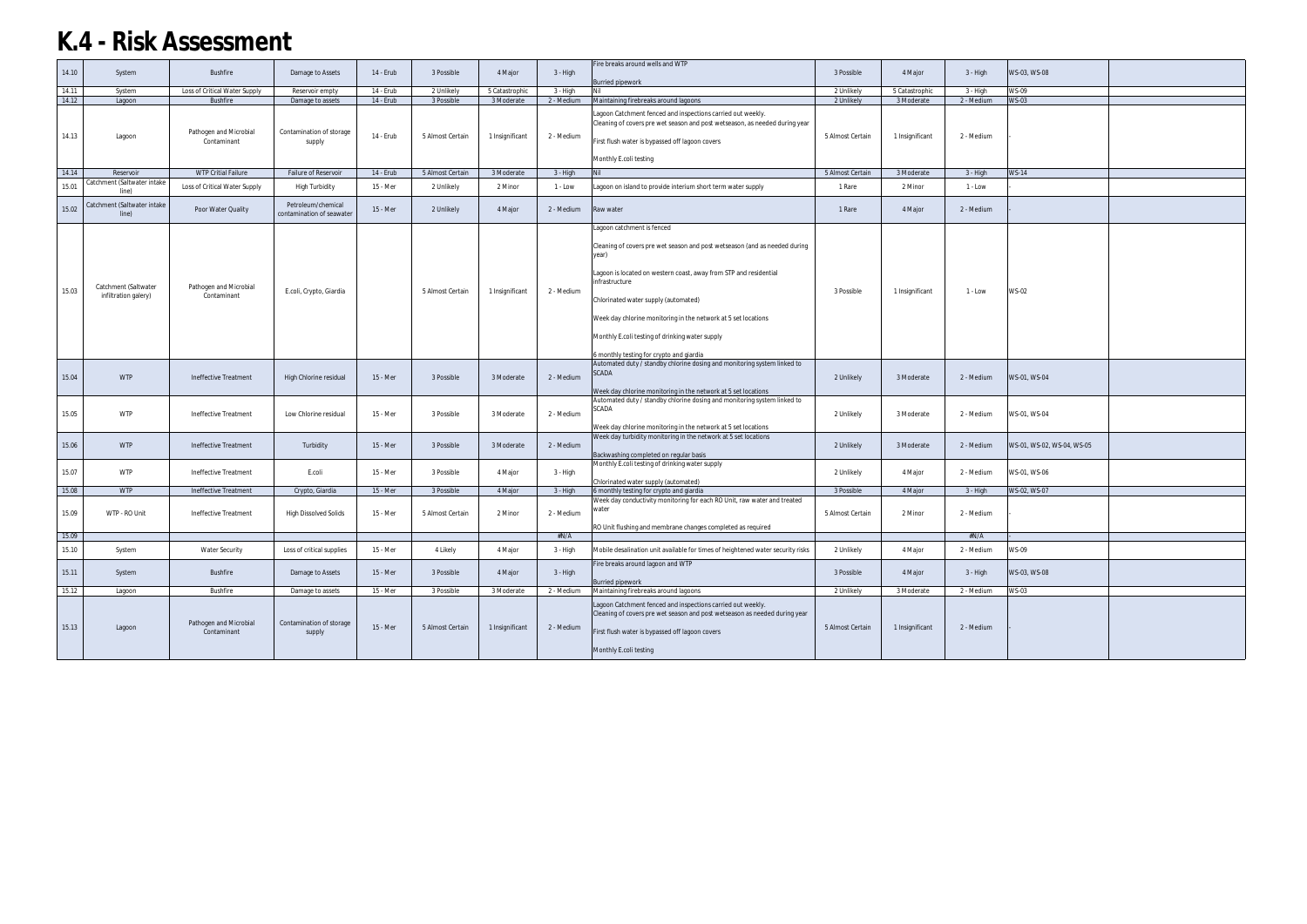## **K.5 - Key Word Prompts**

| <b>Hazardous Event</b>       |                       |                               |                             |                            | <b>Potential Hazards</b> |                        |                           |                                              |
|------------------------------|-----------------------|-------------------------------|-----------------------------|----------------------------|--------------------------|------------------------|---------------------------|----------------------------------------------|
| <b>Human Resources</b>       | <b>Staff Shortage</b> | Staff Training                | <b>Cultrual Events</b>      |                            |                          |                        |                           |                                              |
| <b>SCADA</b>                 | Maintenance           | <b>Communications Failure</b> |                             |                            |                          |                        |                           |                                              |
| <b>Cyber Security Attack</b> | Data Loss             | Damage to Assets              | Loss of Control             | Loss of Monitoring Ability | Detection                |                        |                           |                                              |
| Lagoon                       | <b>Bushfire</b>       | Algae Bloom                   | E.coli                      | ph                         | Turbidity                | Colour                 | Conductivity              | <b>Dissolved Solids</b>                      |
| <b>Desalination Unit</b>     | Maintenance           | <b>Bushfire</b>               | <b>Electricity Shortage</b> | ph                         | Turbidity                | Colour                 | Conductivity              | Petroleum/chemical contamination of seawater |
| Raw Water                    | E.coli                | ph                            | Turbidity                   | Colour                     | Conductivity             |                        |                           | Pathogen and Microbial Contaminant           |
| <b>Treated Water</b>         | E.coli                | ph                            | Turbidity                   | Colour                     | Conductivity             | <b>Chlorine Low</b>    | Chlorine High             | Pathogen and Microbial Contaminant           |
| <b>Mains Break</b>           | E.coli                | ph                            | Turbidity                   | Colour                     | Conductivity             | Chlorine Low           | Chlorine High             | Pathogen and Microbial Contaminant           |
| <b>Ineffective Treatment</b> | E.coli                | ph                            | Turbidity                   | Colour                     | Conductivity             | Chlorine Low           | Chlorine High             | Pathogen and Microbial Contaminant           |
| Unsafe Water supply          | E.coli                | ph                            | Turbidity                   | Colour                     | Conductivity             | Chlorine Low           | Chlorine High             | Pathogen and Microbial Contaminant           |
| <b>Water Security</b>        | Reservoir             | Lagoon                        | Desaliantion                | Contamination              | Low Production           | <b>Burst Reservoir</b> | Loss of critical supplies |                                              |
| Network                      | Main Burst            | Loss of water                 |                             |                            |                          |                        |                           |                                              |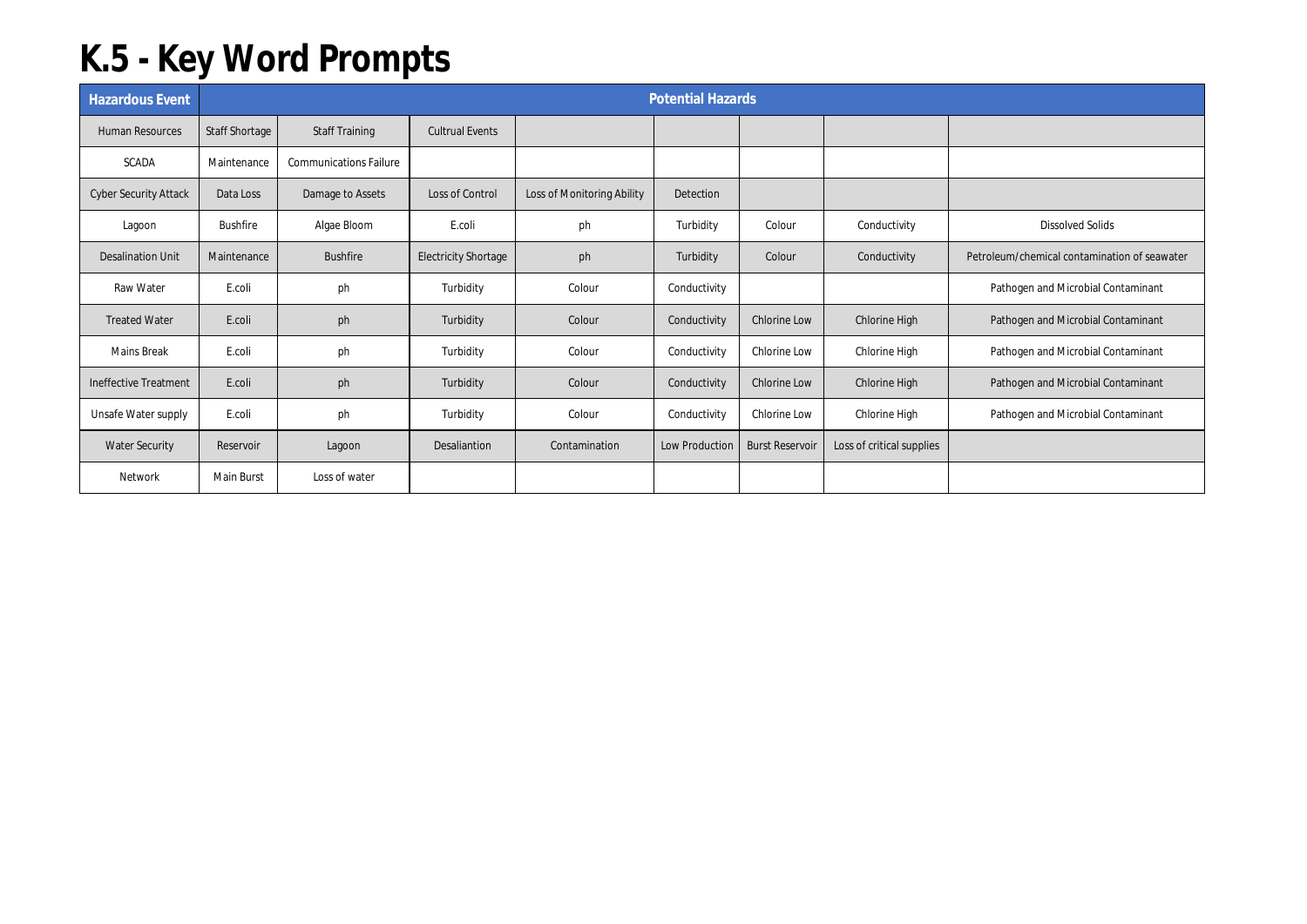## **K.6 RMIP RMIP Items**

| ID                           | <b>Description</b>                                              | Impact |
|------------------------------|-----------------------------------------------------------------|--------|
| <b>WS-01</b>                 | Automated water parameter logging and/or 7-day testing of       | 98     |
|                              | water parameters by water officer                               |        |
| <b>WS-02</b>                 | Install ultra filtration or UV for water scheme                 | 54     |
| <b>WS-03</b>                 | Provide hardstand or automated fire suppression system          | 29     |
|                              |                                                                 |        |
| <b>WS-04</b>                 | Install escallated alarming system                              | 43     |
| <b>WS-05</b>                 | Install automated backwash system                               | 15     |
| <b>WS-06</b>                 | Provide E.coli testing station on island                        | 29     |
| <b>WS-07</b>                 | Increase testing frequency for crypto and giardia               | 14     |
| <b>WS-08</b>                 | Ensure all pipework is burried or SS316                         | 15     |
| <b>WS-09</b>                 | Provide permenant desalination unit on island                   | 35     |
|                              | Ensure spare booster pump set is available on island for        |        |
| <b>WS-10</b>                 | emergency installation                                          |        |
| <b>WS-11</b>                 | GeoSCADA (Individual logins regulated by active directory)      | 3      |
|                              |                                                                 |        |
| <b>WS-12</b>                 | DNP3 (Secures radio transmissions)                              |        |
|                              | Upgrade supply and return line to Badu reservoir (remove push / |        |
|                              | pull water system)                                              |        |
| <b>WS-14</b>                 | Upgrade reservoir to increase useable lifespan                  |        |
|                              |                                                                 |        |
|                              |                                                                 |        |
| <b>WS-16</b>                 | Develop procedurised preventative maintenance plan              |        |
| <b>WS-13</b><br><b>WS-15</b> | Develop procedurised stocklist and ordering methodology         | 4      |

## **Extreme Risks**

|             | Location | azardous Event                                           | azarc                                                 | cheme | <b>Preventative Measures</b>       |  |
|-------------|----------|----------------------------------------------------------|-------------------------------------------------------|-------|------------------------------------|--|
| 0.08 System |          | Abuse/corruption/ransomware/malware of cyber information | Data loss<br>Lack of ability to supply drinking water | All   | <i>lirusprotection</i><br>Firewall |  |
| 0.13 System |          | limate Change                                            | Existential threat to operations                      |       |                                    |  |
|             |          |                                                          |                                                       |       |                                    |  |

## **High Risks**

| ັ<br> D#               |                  | <b>Hazardous Event</b><br>Location                                                                                 | Hazard                                                                                                                                            | Scheme     | <b>Preventative Measures</b>                                                                                                                                               | <b>RMIP</b>  |
|------------------------|------------------|--------------------------------------------------------------------------------------------------------------------|---------------------------------------------------------------------------------------------------------------------------------------------------|------------|----------------------------------------------------------------------------------------------------------------------------------------------------------------------------|--------------|
| 0.04                   | System           | Lack of skilled employees                                                                                          | Damage to plant<br>Poor operation<br>Incidents<br>Lack of maintenance                                                                             | All        | DWQMP Appendix I - Training Managment Plan<br>SCADA monitoring and automated chlorine dosing<br>Automation of plants to ensure continious operation without operator input |              |
| 0.07                   | System           | Interference/disruption of SCADA - unauthorised access                                                             | Loss of monitoring ability and alarming<br>Data loss<br>Poor plant performance<br>Incidents                                                       | All        | Daily monitoring of SCADA system<br>Physical presence at WTP and STP on week days<br>Firewall / Penetration Testing<br>Teamviewer                                          | <b>WS-12</b> |
| 0.09                   | System           | Lack of physical security over online assets                                                                       | Damage to or loss of online assets                                                                                                                | All        | Physical presence at WTP and STP on weekdays<br>Minor physical security barriers such as fences to key assets<br>Reporting of suspected incidents                          |              |
| $ 0.10\rangle$<br>0.12 | System<br>System | Lack of access control and identity management<br>Lack of ability to detect if a cyber security event has occurred | Loss of monitoring ability and alarming. Data loss<br>Loss of monitoring ability and alarming<br>Data loss<br>Poor plant performance<br>Incidents | All<br>All | Virusprotection, firewall, IT team managed                                                                                                                                 | <b>WS-11</b> |
| 0.15                   | System           | <b>False Positive</b>                                                                                              | E.coli                                                                                                                                            | All        | Multiple island based E.coli test stations                                                                                                                                 | <b>WS-06</b> |
| 1.08                   | <b>WTP</b>       | Ineffective Treatment                                                                                              | Crypto, Giardia                                                                                                                                   | 1 - Boigu  | 6 monthly testing for crypto and giardia                                                                                                                                   | WS-02, WS-07 |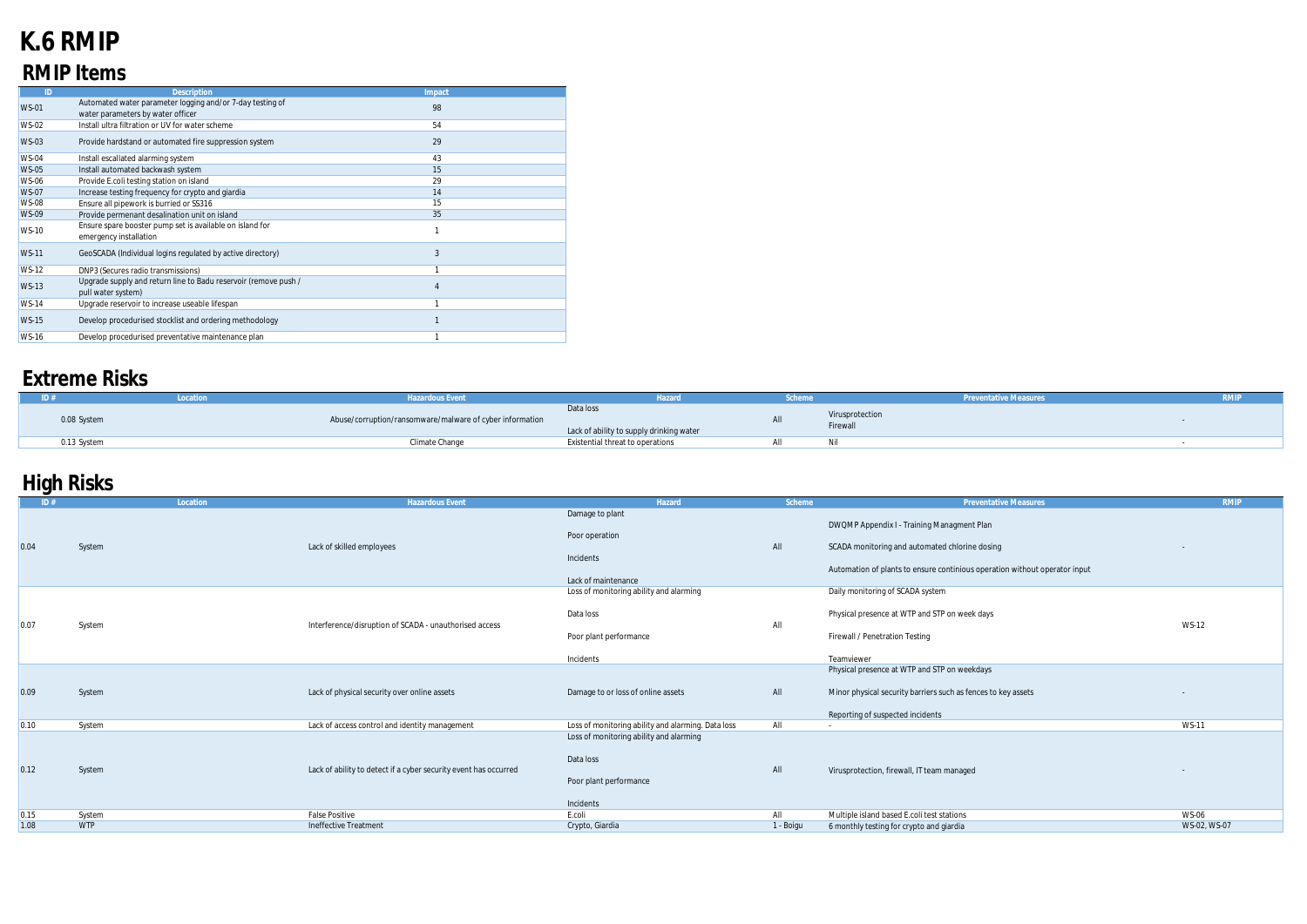# **K.6 RMIP**

| 1.11   | System                  | <b>Bushfire</b>               | Damage to Assets          | 1 - Boigu   | Fire breaks around lagoon and WTP                                                | WS-03, WS-08        |
|--------|-------------------------|-------------------------------|---------------------------|-------------|----------------------------------------------------------------------------------|---------------------|
|        |                         |                               |                           |             | <b>Burried pipework</b>                                                          |                     |
| 1.15   | Jetty                   | Jetty Collapse                | Loss of critical supplies | 1 - Boigu   | Nil                                                                              |                     |
|        |                         |                               |                           |             | Wells are located on vacant land away from residential septic tanks              |                     |
|        |                         |                               |                           |             | Vermin proof lid to well locked gate and weir pump well.                         |                     |
|        |                         |                               |                           |             | Operators to monitor area around well and wier for any signs of contamination.   |                     |
| 2.01   | Wells 1, 2, 3, 4        | Unsafe Water supply           | E.coli, Crypto, Giadia    | 2 - Dauan   | Chlorinated water supply (automated)                                             | <b>WS-01</b>        |
|        |                         |                               |                           |             | Week day chlorine monitoring in the network at 5 set locations                   |                     |
|        |                         |                               |                           |             | Monthly E.coli testing of drinking water supply                                  |                     |
|        |                         |                               |                           |             | 6 monthly testing for crypto and giardia                                         |                     |
|        |                         |                               |                           |             | Lagoon catchment is fenced                                                       |                     |
|        |                         |                               |                           |             | Cleaning of covers pre wet season and post wetseason (and as needed during year) |                     |
|        |                         |                               |                           |             | Lagoon is located on western coast, away from STP and residential infrastructure |                     |
| 2.03   | Lagoon                  | Unsafe Water supply           | E.coli, Crypto, Giadia    | 2 - Dauan   | Chlorinated water supply (automated)                                             | <b>WS-02</b>        |
|        |                         |                               |                           |             | Week day chlorine monitoring in the network at 5 set locations                   |                     |
|        |                         |                               |                           |             | Monthly E.coli testing of drinking water supply                                  |                     |
|        | <b>WTP</b>              |                               |                           |             | 6 monthly testing for crypto and giardia                                         | WS-02, WS-07        |
| 2.09   |                         | Ineffective Treatment         | Crypto, Giardia           | 2 - Dauan   | 6 monthly testing for crypto and giardia                                         |                     |
|        |                         |                               |                           |             | Operators to monitor area around lagoon for any signs of contamination.          |                     |
|        |                         |                               |                           |             | Chlorinated water supply (automated)                                             |                     |
| 3.01   | Lagoon Catchment        | Unsafe Water supply           | E.coli, Crypto, Giadia    | 3 - Saibai  | Week day chlorine monitoring in the network at 5 set locations                   | <b>WS-01</b>        |
|        |                         |                               |                           |             | Monthly E.coli testing of drinking water supply                                  |                     |
|        |                         |                               |                           |             | 6 monthly testing for crypto and giardia                                         |                     |
|        |                         |                               |                           |             | Lagoon catchment is fenced                                                       |                     |
| 3.03   | Emergency Lagoons (Mud) | Unsafe Water supply           | E.coli, Crypto, Giadia    | 3 - Saibai  | Monthly E.coli testing of drinking water supply                                  | WS-02               |
|        |                         |                               |                           |             | 6 monthly testing for crypto and giardia                                         |                     |
|        |                         |                               |                           |             | Chlorinated water supply (automated)                                             |                     |
| 4.01   | Weir - Catchment        | Unsafe Water supply           | E.coli, Crypto, Giadia    | 4 - Mabuiag | Monthly E.coli testing of drinking water supply                                  | <b>WS-01</b>        |
|        |                         |                               |                           |             | 6 monthly testing for crypto and giardia<br>Lagoon catchment is fenced           |                     |
|        |                         |                               |                           |             | Cleaning of covers pre wet season and post wetseason (and as needed during year) |                     |
|        |                         |                               |                           |             | Chlorinated water supply (automated)                                             |                     |
| 4.03   | Lagoon                  | Unsafe Water supply           | E.coli, Crypto, Giadia    | 4 - Mabuiag | Week day chlorine monitoring in the network at 5 set locations                   | <b>WS-02</b>        |
|        |                         |                               |                           |             | Monthly E.coli testing of drinking water supply                                  |                     |
|        |                         |                               |                           |             | 6 monthly testing for crypto and giardia                                         |                     |
| 4.09   | <b>WTP</b>              | Ineffective Treatment         | Crypto, Giardia           | 4 - Mabuiag | 6 monthly testing for crypto and giardia                                         | WS-02, WS-07        |
| 5.07   | <b>WTP</b>              | Ineffective Treatment         | E.coli                    | 5 - Badu    | Monthly E.coli testing of drinking water supply                                  | WS-01, WS-06, WS-13 |
| $5.08$ | <b>WTP</b>              | Ineffective Treatment         | Crypto, Giardia           | 5 - Badu    | Chlorinated water supply (automated)<br>6 monthly testing for crypto and giardia | WS-02, WS-07, WS-13 |
|        |                         |                               |                           |             | Fire breaks around wells and WTP                                                 |                     |
| 5.10   | System                  | Bushfire                      | Damage to Assets          | 5 - Badu    | <b>Burried pipework</b>                                                          | WS-03, WS-08        |
| 5.11   | System                  | Loss of Critical Water Supply | Reservoir empty           | 5 - Badu    | Nil                                                                              | WS-09               |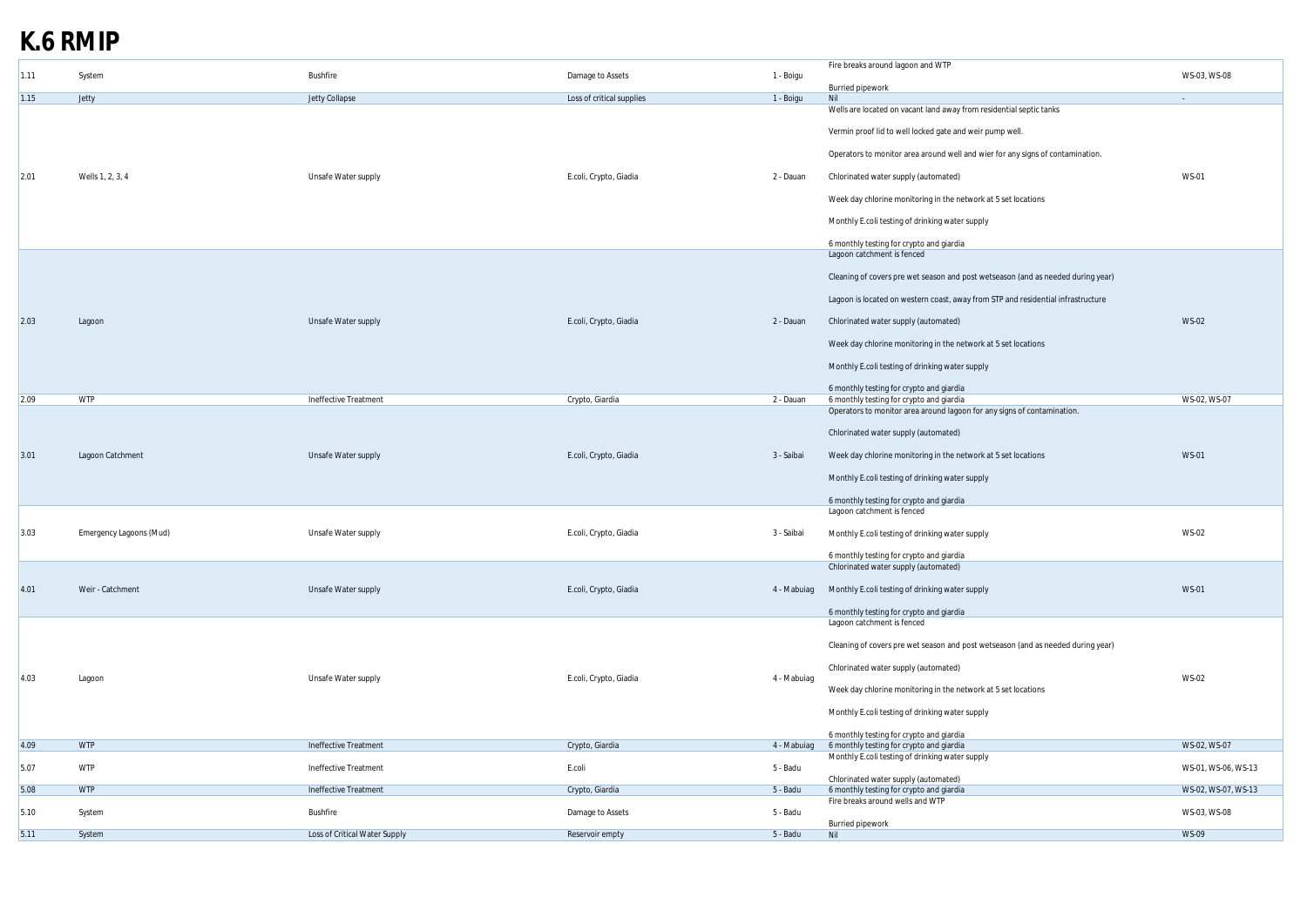# **K.6 RMIP**

|                |                          |                                                 |                                                    |                           | Operators to monitor area around well and wier for any signs of contamination.       |              |
|----------------|--------------------------|-------------------------------------------------|----------------------------------------------------|---------------------------|--------------------------------------------------------------------------------------|--------------|
|                |                          |                                                 |                                                    |                           | Chlorinated water supply (automated)                                                 |              |
| 6.01           | Twin Springs Well & Weir | Unsafe Water supply                             | E.coli, Crypto, Giadia                             | 6 - Kubin                 | Week day chlorine monitoring in the network at 5 set locations                       | <b>WS-01</b> |
|                |                          |                                                 |                                                    |                           | Monthly E.coli testing of drinking water supply                                      |              |
|                |                          |                                                 |                                                    |                           | 6 monthly testing for crypto and giardia                                             |              |
|                |                          |                                                 |                                                    |                           | Lagoon catchment is fenced                                                           |              |
|                |                          |                                                 |                                                    |                           | Cleaning of covers pre wet season and post wetseason (and as needed during year)     |              |
|                |                          |                                                 |                                                    |                           | Chlorinated water supply (automated)                                                 |              |
| 6.03           | Lagoon                   | Unsafe Water supply                             | E.coli, Crypto, Giadia                             | 6 - Kubin                 | Week day chlorine monitoring in the network at 5 set locations                       | <b>WS-02</b> |
|                |                          |                                                 |                                                    |                           | Monthly E.coli testing of drinking water supply                                      |              |
|                |                          |                                                 |                                                    |                           |                                                                                      |              |
| 6.09           | <b>WTP</b>               | Ineffective Treatment                           | Crypto, Giardia                                    | 6 - Kubin                 | 6 monthly testing for crypto and giardia<br>6 monthly testing for crypto and giardia | WS-02, WS-07 |
|                |                          |                                                 |                                                    |                           | Vermin proof lid to well                                                             |              |
|                |                          |                                                 |                                                    |                           |                                                                                      |              |
|                |                          |                                                 |                                                    |                           | Locked gate and weir pump well.                                                      |              |
|                |                          |                                                 |                                                    |                           | Operators to monitor area around well and wier for any signs of contamination.       |              |
| 7.01           | Weir, Well 1, Well 4     | Unsafe Water supply                             | E.coli, Crypto, Giadia                             | 7 - St Pauls              | Chlorinated water supply (automated)                                                 | <b>WS-01</b> |
|                |                          |                                                 |                                                    |                           | Week day chlorine monitoring in the network at 5 set locations                       |              |
|                |                          |                                                 |                                                    |                           | Monthly E.coli testing of drinking water supply                                      |              |
|                |                          |                                                 |                                                    |                           | 6 monthly testing for crypto and giardia                                             |              |
|                |                          |                                                 |                                                    |                           | Lagoon catchment is fenced                                                           |              |
|                |                          |                                                 |                                                    |                           | Cleaning of covers pre wet season and post wetseason (and as needed during year)     |              |
|                |                          |                                                 |                                                    |                           | Chlorinated water supply (automated)                                                 |              |
| 7.03           | Lagoon                   | Unsafe Water supply                             | E.coli, Crypto, Giadia                             | 7 - St Pauls              | Week day chlorine monitoring in the network at 5 set locations                       | <b>WS-02</b> |
|                |                          |                                                 |                                                    |                           | Monthly E.coli testing of drinking water supply                                      |              |
|                |                          |                                                 |                                                    |                           | 6 monthly testing for crypto and giardia                                             |              |
| 7.09           | <b>WTP</b>               | Ineffective Treatment                           | Crypto, Giardia                                    | 7 - St Pauls              | 6 monthly testing for crypto and giardia                                             | WS-02, WS-07 |
| 8.08           | <b>WTP</b>               | Ineffective Treatment                           | Crypto, Giardia                                    |                           | 8 - Hammond 6 monthly testing for crypto and giardia                                 | WS-02, WS-07 |
|                |                          |                                                 |                                                    |                           | Fire breaks around lagoon and WTP                                                    |              |
| 8.10           | System                   | Bushfire                                        | Damage to Assets                                   | 8 - Hammond               |                                                                                      | WS-03, WS-08 |
|                |                          |                                                 |                                                    |                           | <b>Burried pipework</b>                                                              |              |
| 9.08           | <b>WTP</b>               | Ineffective Treatment                           | Crypto, Giardia                                    | 9 - Iama                  | 6 monthly testing for crypto and giardia                                             | WS-02, WS-07 |
|                |                          |                                                 |                                                    |                           | Fire breaks around lagoon and WTP                                                    |              |
| 9.11           | System                   | <b>Bushfire</b>                                 | Damage to Assets                                   | 9 - Iama                  |                                                                                      | WS-03, WS-08 |
|                |                          | Loss of Critical Water Supply                   |                                                    | 9 - Iama                  | <b>Burried pipework</b><br>Multiple permenant desalination units installed on island | <b>WS-09</b> |
| 9.12<br>10.08  | System<br><b>WTP</b>     | Ineffective Treatment                           | Reservoir empty<br>Crypto, Giardia                 |                           | 10 - Warraber 6 monthly testing for crypto and giardia                               | WS-02, WS-07 |
|                |                          |                                                 |                                                    |                           | Fire breaks around lagoon and WTP                                                    |              |
| 10.11          | System                   | Bushfire                                        | Damage to Assets                                   | 10 - Warraber             |                                                                                      | WS-03, WS-08 |
|                |                          |                                                 |                                                    |                           | <b>Burried pipework</b>                                                              |              |
| 10.14          | Sea Wall                 | Salt Water Innundation                          | Contamination of storage supply                    | 10 - Warraber Nil         |                                                                                      | $\sim$       |
| 11.08          | <b>WTP</b>               | Ineffective Treatment                           | Crypto, Giardia                                    | 11 - Poruma               | 6 monthly testing for crypto and giardia                                             | WS-02, WS-07 |
| 11.11          | System                   | Bushfire                                        | Damage to Assets                                   | 11 - Poruma               | Fire breaks around lagoon and WTP                                                    | WS-03, WS-08 |
|                |                          |                                                 |                                                    |                           | <b>Burried pipework</b>                                                              |              |
| 11.14<br>12.08 | Sea Wall<br><b>WTP</b>   | Salt Water Innundation<br>Ineffective Treatment | Contamination of storage supply<br>Crypto, Giardia | 11 - Poruma<br>12 - Masig | Nil<br>6 monthly testing for crypto and giardia                                      | WS-02, WS-07 |
|                |                          |                                                 |                                                    |                           | Fire breaks around lagoon and WTP                                                    |              |
| 12.11          | System                   | Bushfire                                        | Damage to Assets                                   | 12 - Masig                | <b>Burried pipework</b>                                                              | WS-03, WS-08 |
| 12.14          | Sea Wall                 | Salt Water Innundation                          | Contamination of storage supply                    | 12 - Masig                | Nil                                                                                  |              |
| 13.08          | <b>WTP</b>               | Ineffective Treatment                           | Crypto, Giardia                                    | 13 - Ugar                 | 6 monthly testing for crypto and giardia                                             | WS-02, WS-07 |
|                |                          |                                                 |                                                    |                           |                                                                                      |              |